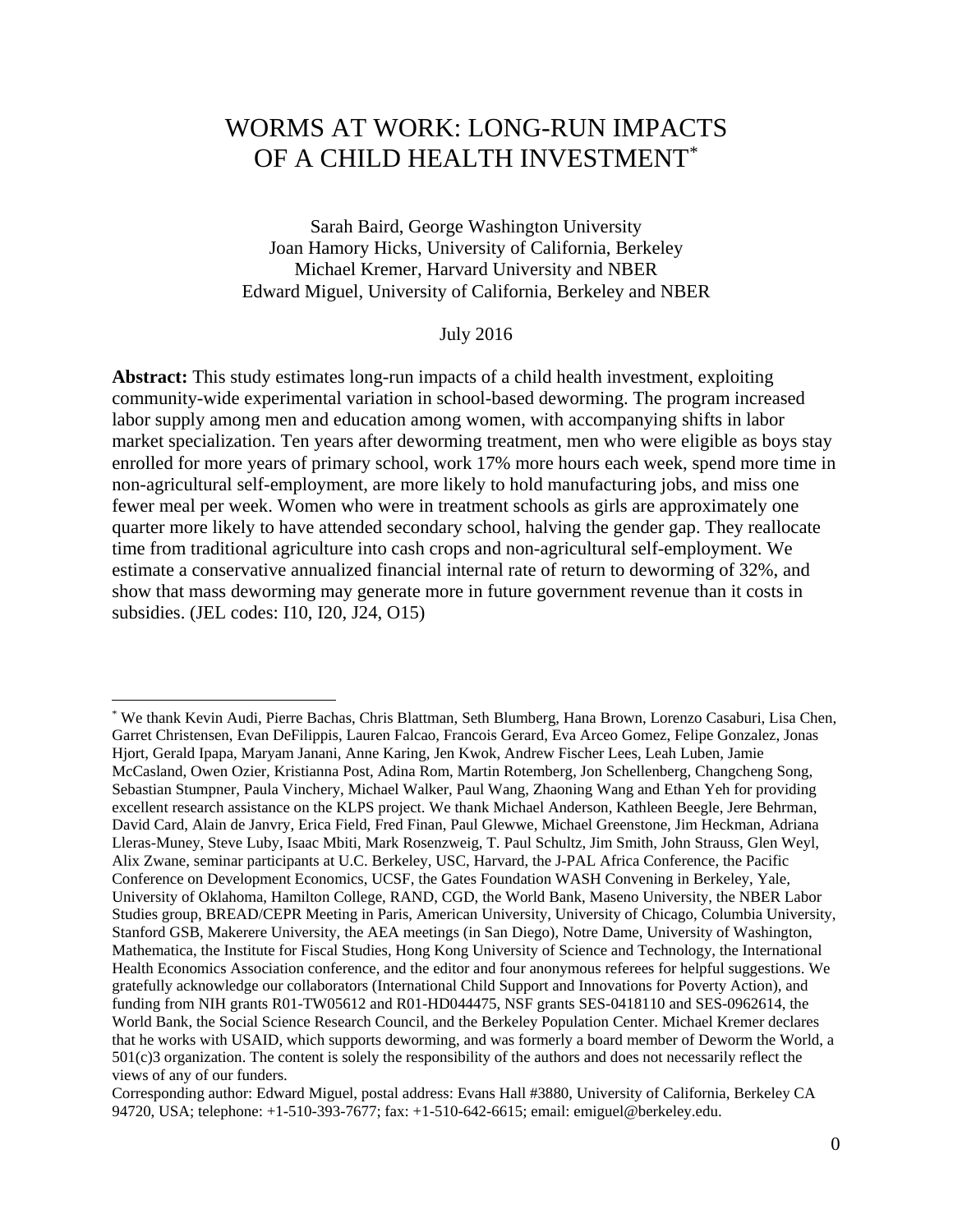# **1. Introduction**

The question of whether – and how much – child health gains affect adult outcomes is of major research interest across disciplines and great public policy importance. The belief that childhood health investments may improve adult living standards currently underlies many school health and nutrition programs in low-income countries.

Existing research suggests several channels through which increasing child health investments could affect long-run earnings. Grossman's (1972) seminal health human capital model interprets health care as an investment that increases future endowments of healthy time. Bleakley (2010) further develops this theory, arguing that how the additional time is allocated will depend on how health improvements affect relative productivity in education and in labor. Pitt, Rosenzweig, and Hassan (2012) – hereafter PRH – further note that time allocation will also depend on how the labor market values increased human capital and improved raw labor capacity, and that this in turn may vary with gender. They present a model in which exogenous health gains in low-income economies tend to reinforce men's comparative advantage in occupations requiring raw labor, while leading women to obtain more education and move into more skill-intensive occupations, and provide evidence consistent with this model.

We examine the case of intestinal worms, which globally affect approximately two billion people according to the World Health Organization (2014). Worms (helminths) are spread when infected individuals deposit fecal matter containing eggs in the local environment. Intense infections lead to lethargy, anemia, and growth stunting (Stephenson et al. 1993; Stoltzfus et al.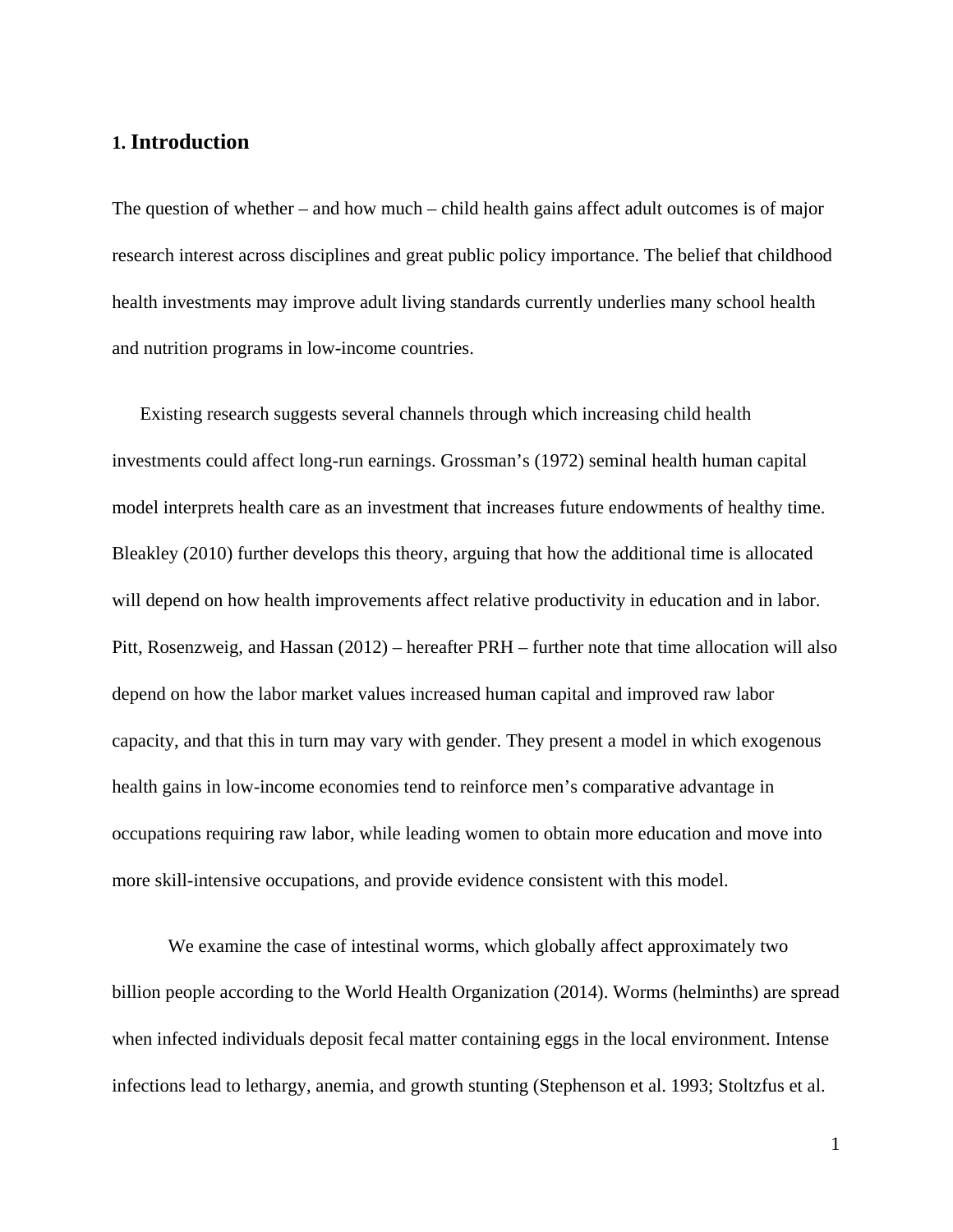1997; Guyatt et al. 2001; Silva et al. 2003) and may also weaken the immunological response to other infections (Kjetland et al. 2006; Kirwan et al. 2010). Chronic parasitic infections in childhood may lead to inflammation and elevated cortisol that produce adverse health consequences later in life (Crimmins and Finch 2005), as well as increased maternal morbidity, low birth weight, and miscarriage (Larocque et al. 2006; Hotez 2009).

There is ongoing debate about whether or not it is appropriate to carry out mass deworming treatment programs in endemic regions. Because treatment is safe and cheap, but diagnosis is expensive, the WHO recommends periodic mass school-based deworming in highprevalence areas (World Health Organization 1992). Several other bodies also highlight deworming as a cost-effective investment (Disease Control Priorities Project 2008; Hall and Horton 2008; Jameel Poverty Action Lab 2012; Givewell 2013). In contrast, a recent Cochrane review argues that while treatment of those known to be infected may be warranted, there is "quite substantial" evidence that mass deworming program does not improve average nutrition, health, or school performance outcomes (Taylor-Robinson et al. 20[1](#page-2-0)5).<sup>1</sup>

Yet, because of its selection criteria focusing on medical-style randomized control trials (RCTs), the Cochrane review includes numerous studies subject to now well-known methodological limitations (Bundy et al. 2009), and excludes rigorous social science evidence. For instance, the review excludes Bleakley (2007), which estimates the community-wide impact of deworming in the early  $20<sup>th</sup>$  century U.S. South using quasi-experimental difference-in-

<span id="page-2-0"></span><sup>&</sup>lt;sup>1</sup> The Cochrane Reviews are systematic reviews of primary research in human health care and health policy. They are influential among health policymakers.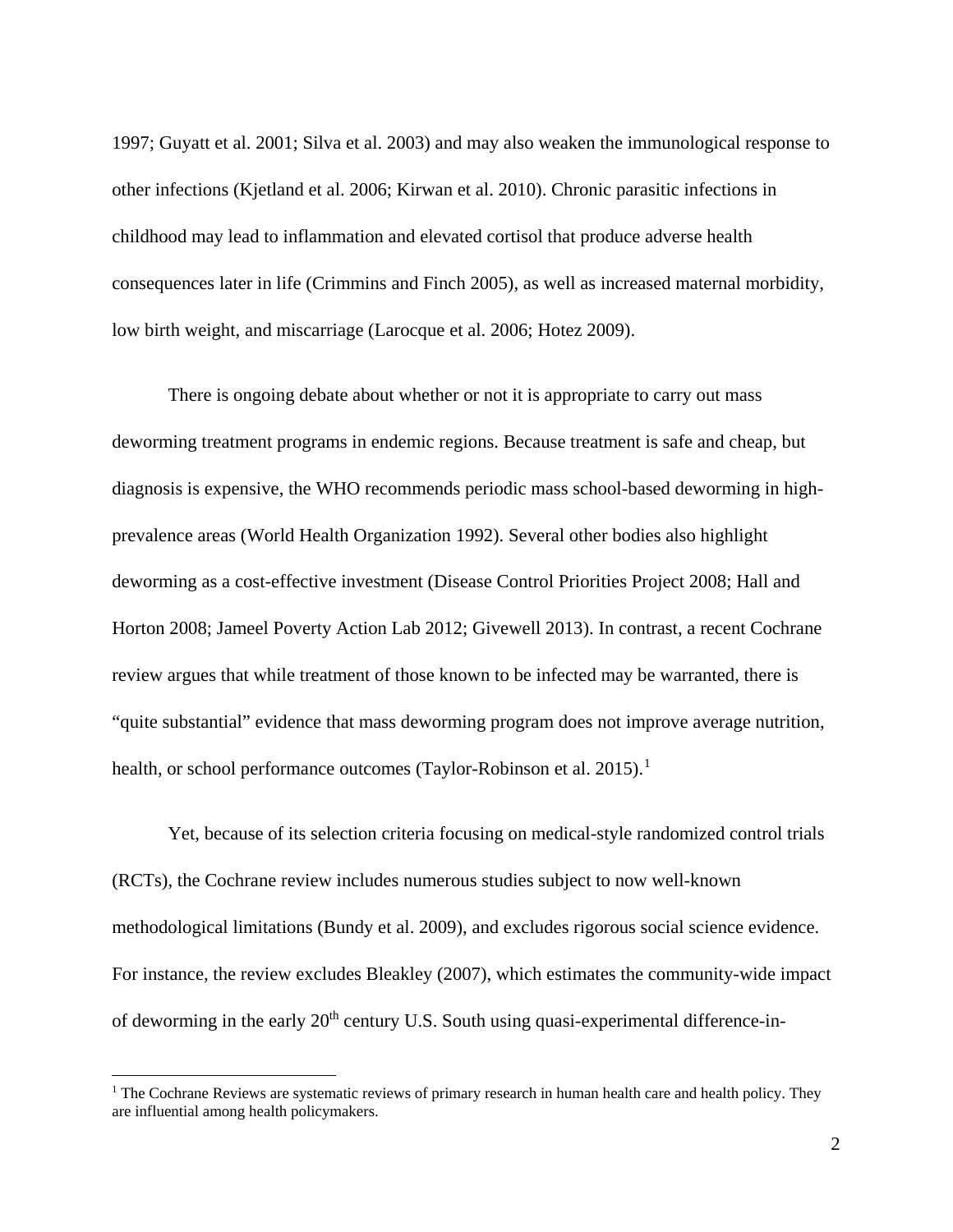difference methods. That study finds that mass deworming improved literacy and raised long-run adult income by 17%; extrapolating to the higher infection rates in tropical Africa, Bleakley (2010) estimates deworming could boost income there by 24%.[2](#page-3-0)

The present paper exploits community-wide experimental variation in a deworming program for children in Kenyan primary schools, combined with a longitudinal data set tracking these children into adulthood, to causally identify the effect of improved child health on later life outcomes. At the time of treatment, program participants had already passed the age window considered most critical for early childhood development, suggesting that the time endowment and time allocation effects emphasized in Bleakley (2010), Grossman (1972), and PRH (2012) may be the most relevant channels of impact. Indeed a survey conducted 1-2 years after treatment found no cognitive gains. However, consistent with Grossman (1972), treatment led to large gains in school participation, reducing absenteeism by one quarter (Miguel and Kremer 2004). There was also evidence for epidemiological externalities within this primary school-age population: untreated children in treatment schools as well as children living near treatment schools had lower worm infection rates and higher school participation (Miguel and Kremer 2004; Miguel and Kremer 2014), and children less than one year old (who were not eligible for treatment) in treated communities showed cognitive gains in later tests (Ozier 2014).

<span id="page-3-0"></span><sup>&</sup>lt;sup>2</sup> A small body of social science research studies the impact of deworming on labor outcomes. In addition to Bleakley (2007) and Bleakley (2010), early work by Schapiro (1919) using a first-difference research design found wage gains of 15-27% on Costa Rican plantations after deworming, while Weisbrod et al. (1973) observe little contemporaneous correlation in the cross-section between worm infections and labor productivity in St. Lucia. We discuss the related literature estimating deworming impacts on educational outcomes below.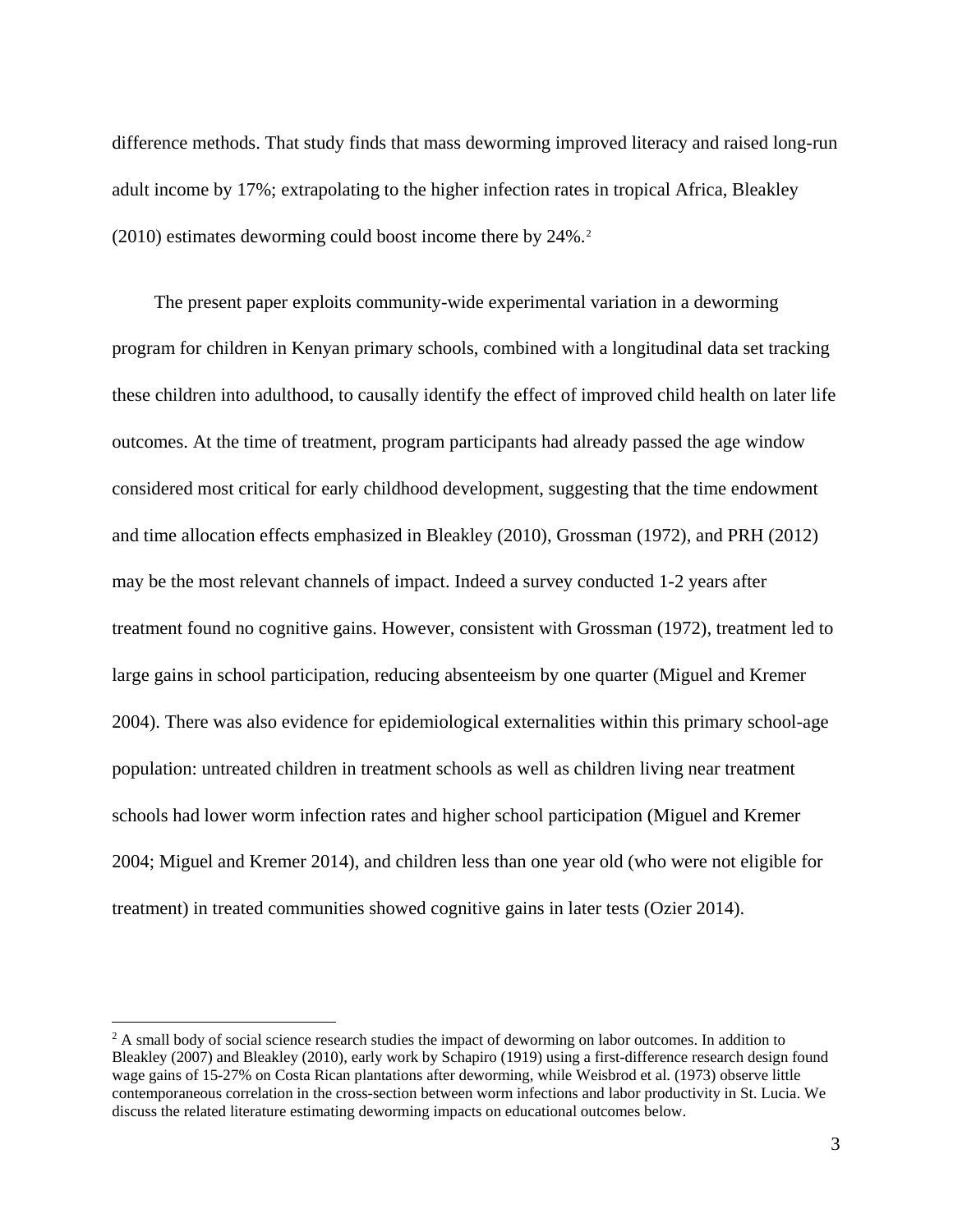As discussed in Miguel and Kremer (2014), the original Miguel and Kremer (2004) paper contained several rounding errors, and a coding error in the estimation of cross-school externalities. Correcting this coding error indicates that short-run, one year epidemiological externalities extend out to 3 km or 4 km, rather than 6 km (Aiken et al. 2015, Clemens and Sandefur 2015, Miguel, Kremer and Hamory Hicks 2015). This coding error has been resolved in the current paper. Davey et al. (2015) express concerns that there were differences across schools in the number of visits to measure school attendance in Miguel and Kremer (2004). As noted in Hicks, Kremer and Miguel (2015), there is no statistical evidence for any imbalance in data collection patterns across treatment and control schools, and the Miguel and Kremer (2004) results are robust to weighting each individual equally in the analysis. This issue is not relevant to the current paper, which employs a different dataset than Miguel and Kremer (2004).

In the current analysis, we examine health, education, and labor market outcomes a decade later, at which point most subjects were young adults 19 to 26 years of age. We find improvements in self-reported health but not in height. Consistent with PRH, we find important gender distinctions in long-term deworming impacts. Men who were in treatment schools as boys work 3.5 more hours each week (on a base of 20.3 hours), spend more time in non-agricultural self-employment, and are more likely to hold manufacturing jobs with higher wage earnings. Their living standards improve as well, with males in treatment schools eating one more meal per week on average. Women who were in treatment schools have better self-reported health, spend more time in school as girls, and are approximately one quarter more likely to have passed the secondary school entrance exam and to have attended secondary school. They reallocate time

4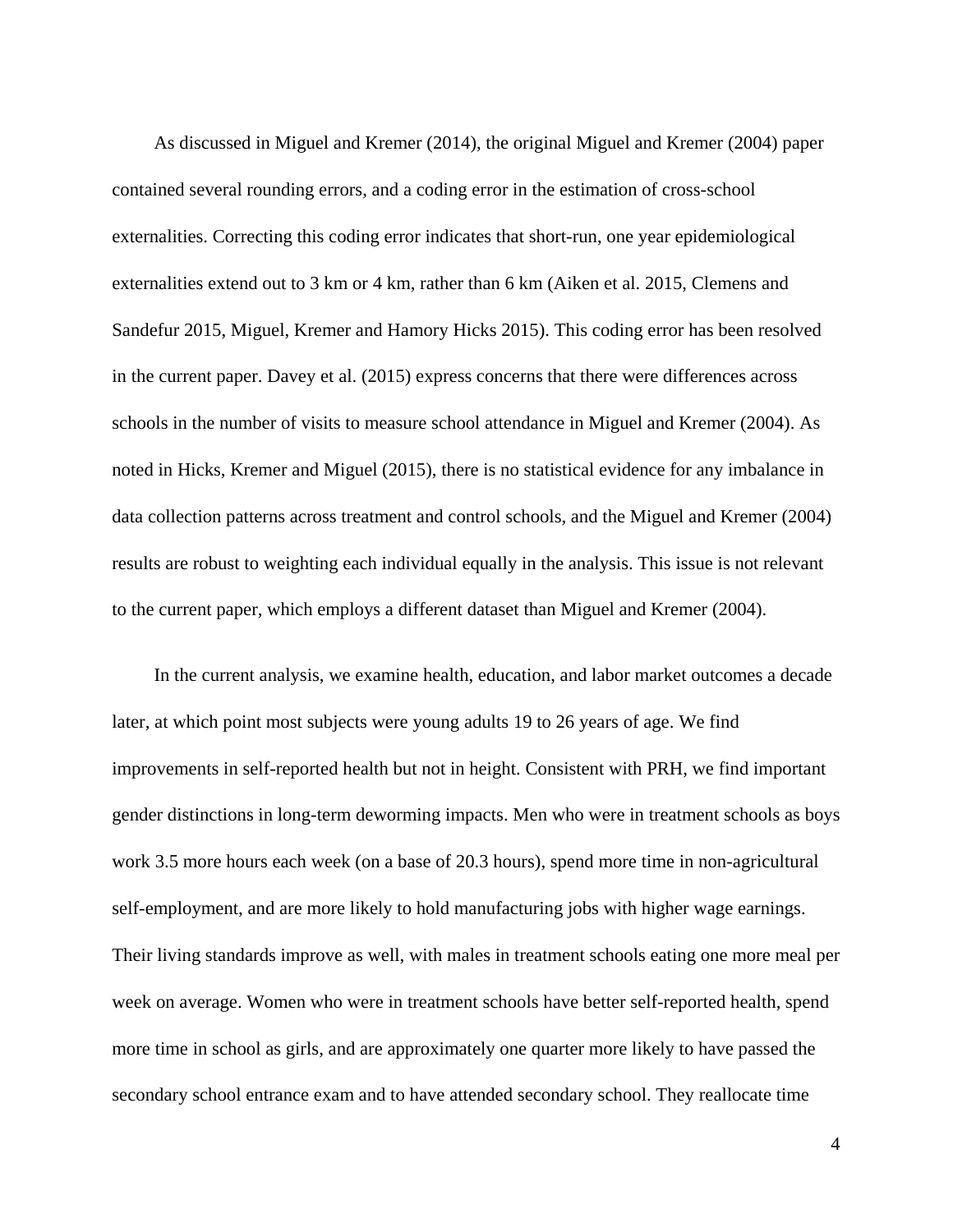from traditional agriculture to non-agricultural self-employment and are also more likely to grow cash crops. Estimated effects on labor hours and living standards are larger for those who were older than 12 years of age (the median age) at baseline, who are much more likely to be out of school by the follow up survey.

In line with Miguel and Kremer (2004), we also find evidence of positive epidemiological externalities on long-run outcomes across a range of outcomes using a seemingly unrelated regression framework. We report point estimates using the linear approach to estimating externalities employed in that paper, but also develop a procedure for bounding the impacts of deworming valid under the more general monotonicity assumption that the direct and epidemiological externality effects on labor market outcomes have the same sign.

Lastly, the estimated impacts of deworming on labor market outcomes, combined with other data, allow us to estimate fiscal impacts. We find that the additional net government revenues generated by increased work hours caused by deworming subsidies may be greater than the direct subsidy cost, suggesting that in the case of deworming, health human capital subsidies are potentially Pareto-improving. At a minimum, this suggests that the expected costs to taxpayers are less than would be suggested by multiplying program costs by 1.2 or 1.4 or some other standard multiplier for the deadweight loss of taxation. We also estimate an annualized financial internal rate of return to deworming subsidies of 32%, a high return.

The rest of the paper is organized as follows. Section 2 discusses the Kenyan context, the deworming project, and the data. Section 3 presents the estimation strategy. Section 4 discusses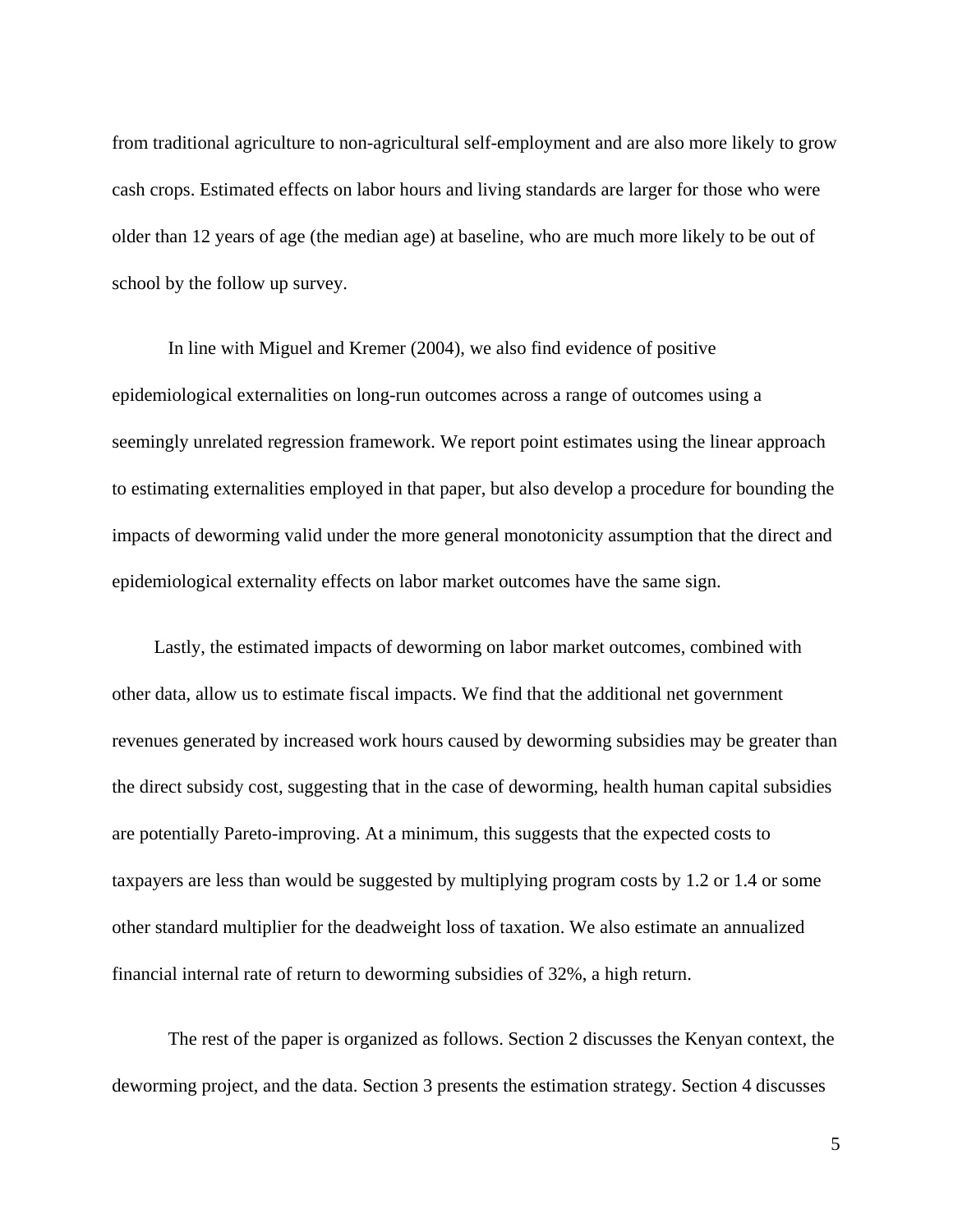the main results. Section 5 combines the results on the price responsiveness of take-up and longrun impacts to assess the fiscal impacts of deworming subsidies, and computes the internal rate of return. The final section concludes. All appendix material is in the online appendix.

## **2. Data**

This section describes the study area, the deworming program, and the survey, including our respondent tracking approach and sample summary statistics.

## **2.1 Study Area and Local Labor Markets**

The primary study area is Busia District, a densely-settled farming region in western Kenya adjacent to Lake Victoria that is somewhat poorer than the national average. Outside labor market opportunities for children are meager, and boys and girls both typically attend primary school, with dropout rates rising in grades 7 and 8 (the final two years of primary school). Primary school completion, when children in the study area are typically between 15 to 18 years of age, is a key time of labor market transition. Secondary education in Kenya, like tertiary education in the U.S., depends on exam performance, requires a substantial financial outlay, and often involves moving away from home. In our data, just over half of control group males and just under one third of females continue to secondary school. Occupational and family roles differ markedly by gender, with certain occupations, such as fishing, driving bicycle taxis, and manufacturing, overwhelmingly male, and others, such as small-scale market trading and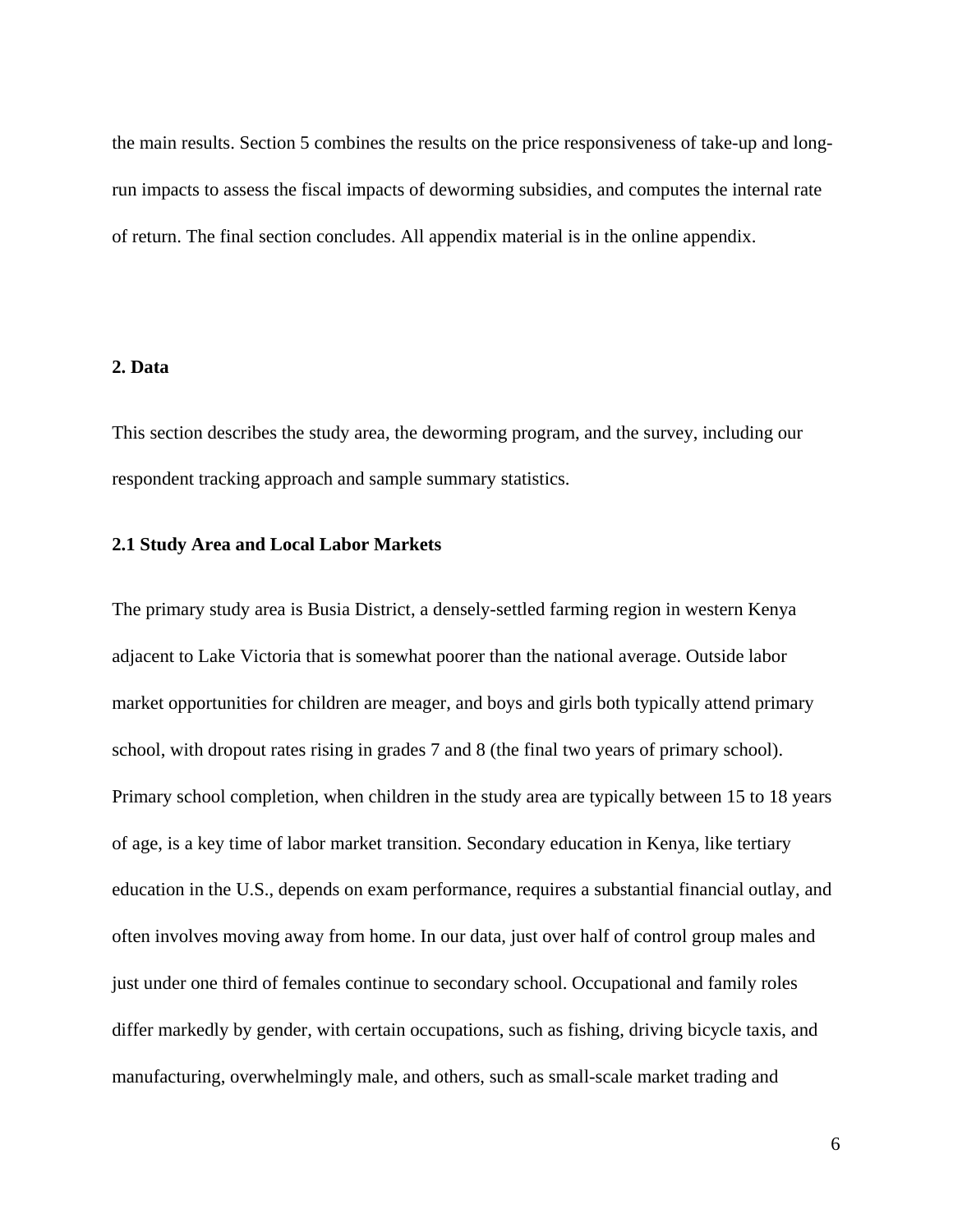domestic service, largely female. The model in PRH (2012) suggests that labor market opportunities will affect gender-specific educational and labor responses to health investments.

#### **2.2 The Primary School Deworming Project (PSDP)**

In 1998 the non-governmental organization (NGO) International Child Support (ICS) launched the Primary School Deworming Program (PSDP) in two divisions of the district, in 75 primary schools with a total of 32,565 pupils. Parasitological surveys indicated that baseline helminth infection rates were over 90% in these areas. Using modified WHO infection thresholds, over one third of the sample had moderate-heavy infections with at least one helminth (Miguel et al. 2014), a high but not atypical rate in African settings (Brooker et al. 2000; Pullan et al. 2011).

The schools were experimentally divided into three groups (Groups 1, 2, and 3) of 25 schools each: the schools were first stratified by administrative sub-unit (zone), zones were listed alphabetically within each geographic division, and schools were then listed in order of pupil enrollment within each zone, with every third school assigned to a given program group. Figure I presents the project research design and describes the timing of data collection. Appendix section A contains a detailed description of the experimental design, provides further information on the sample, and shows that the three groups were well-balanced along baseline characteristics (appendix Table S1).

Due to the NGO's administrative and financial constraints, the schools were phased into deworming treatment during 1998-2001: Group 1 schools began receiving free deworming and health education in 1998, Group 2 schools in 1999, and Group 3 in 2001. Children in Group 1

7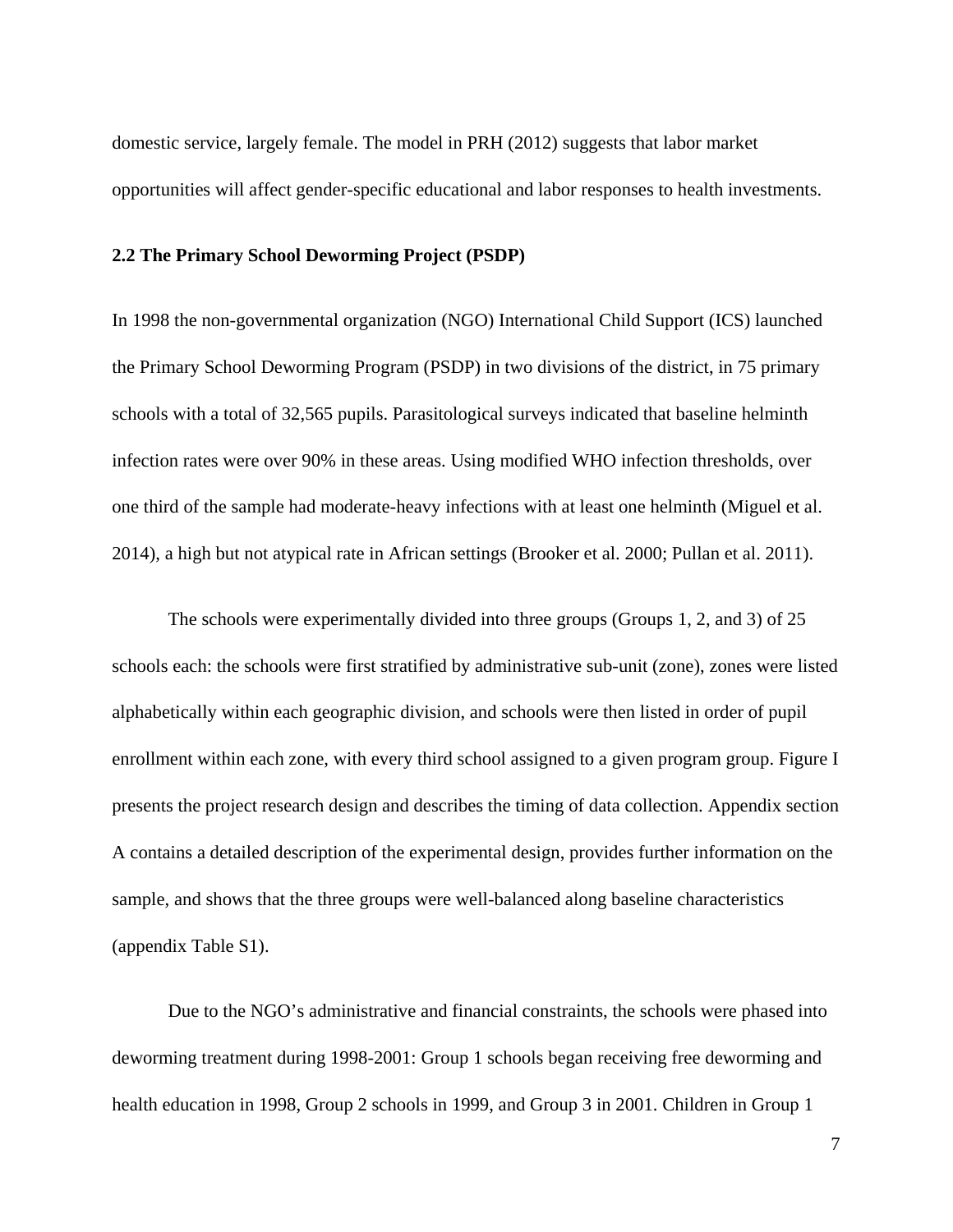and 2 schools were thus assigned 2.41 more years of deworming than Group 3 children on average (appendix Table S2), and these early beneficiaries are the treatment group in the analysis. Take-up rates were approximately 75% in the treatment group and 5% in the control group (Miguel and Kremer 2004). In 2001, the NGO required cost-sharing contributions from parents in a randomly selected half of the Group 1 and Group 2 schools, substantially reducing take-up, and in 2002-2003 it provided free deworming in all schools (Kremer and Miguel 2007).

## **2.3 Kenya Life Panel Survey (KLPS) Data**

The Kenya Life Panel Survey Round 2 (KLPS-2) was collected during 2007-2009, and tracked a representative sample of approximately 7,500 respondents who were enrolled in grades 2-7 in the PSDP schools at baseline. Survey enumerators traveled throughout Kenya and Uganda to interview those who had moved out of local areas. The effective survey tracking rate in KLPS-2 is 82.5%, and 83.9% among those still alive (see appendix sections A and C for further details on survey methodology, tracking rates, and attrition). The effective tracking rate is calculated as a fraction of those found, or not found but searched for during intensive tracking, with weights adjusted appropriately, in a manner analogous to the approach in the U.S. Moving To Opportunity study (Orr et al. 2003; Kling, Liebman and Katz 2007).

These are high tracking rates for any age group over a decade, and especially for a mobile group of adolescents and young adults. Tracking rates are nearly identical and not significantly different in the treatment and control groups (appendix Table S2).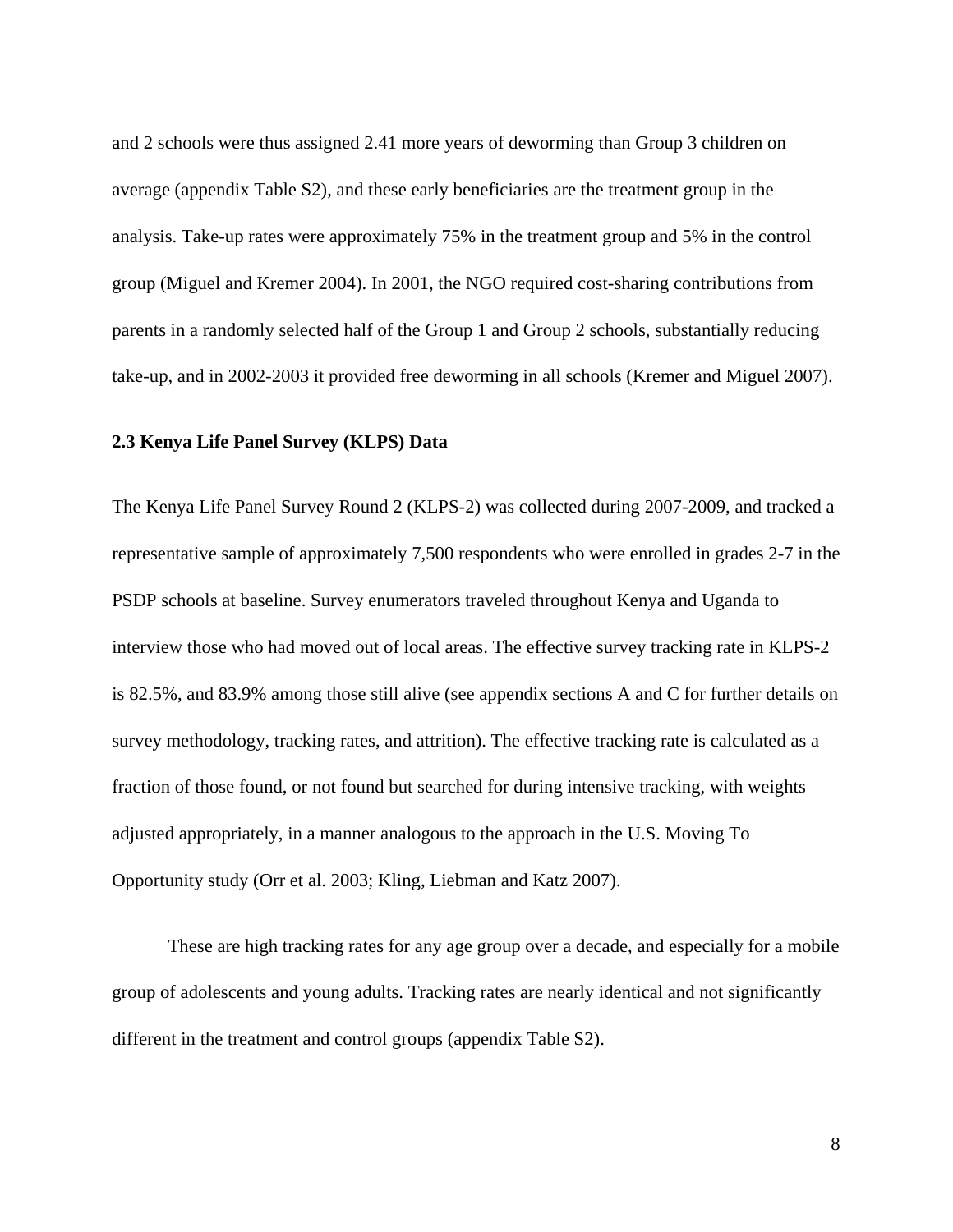## **3. Estimation Strategy**

In this section, we define the quantities of interest, describe how to bound them in the presence of potential epidemiological externalities, and then present our econometric strategy.

## **3.1 Bounding Deworming Treatment Effects in the Presence of Externalities**

We need to account for the possibility of externalities in empirically estimating the impact of deworming subsidies. Recall that deworming subsidies were assigned at the school level rather than the individual level. It is therefore worth distinguishing within-school and cross-school externalities. In the potential presence of within-school epidemiological externalities, we cannot separately identify the labor market impact of individual deworming status and of deworming status of others within the school. We can, however, identify the aggregate school-level labor market effect of the deworming subsidy. We, therefore, classify all individuals in schools with a deworming subsidy as "treated" in the empirical analysis.

The remaining issue is cross-school epidemiological externalities. In the remainder of this subsection, we first show that under the relatively weak assumption that the sign of cross-school epidemiological effects on labor market outcomes is not opposite to the sign of direct effects, the difference in outcomes between treatment and control communities is a lower bound on the true total impact of a mass deworming program. For expositional clarity, and to parallel Miguel and Kremer (2004), we start with a discussion of externality effects after one period but generalize them below to longer timeframes. We consider a simple epidemiological model in which worm infection can spread only  $\delta$  kilometers in a single year, for instance, due to the natural movement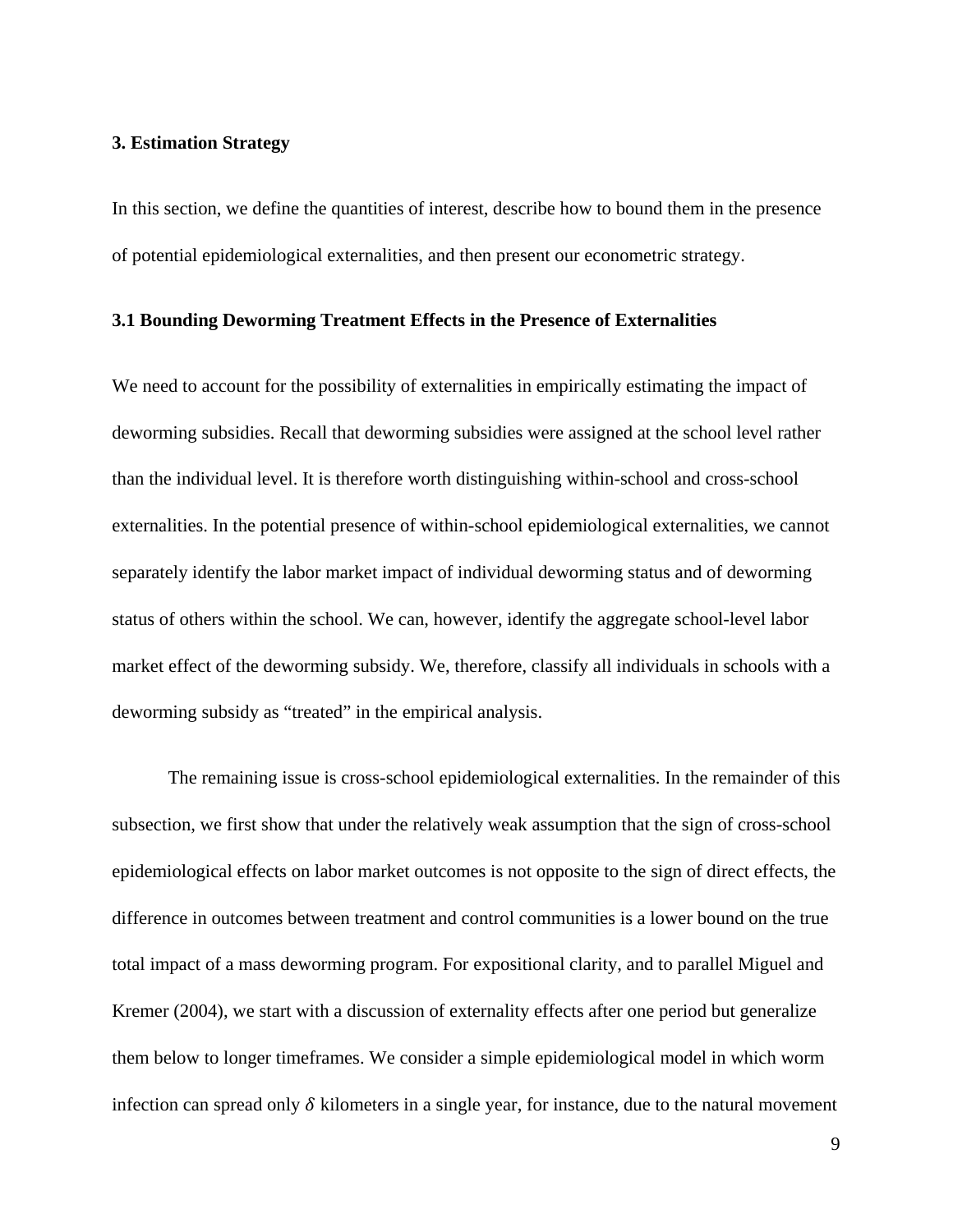of and interaction among the local population. Miguel and Kremer (2004), Miguel and Kremer (2014), and Hicks, Kremer and Miguel (2015) estimate substantial and significant short-run (after one year) cross-school externalities on worm infections within 3 km of treatment schools.

Consider an outcome  $Y_{ijt}$  for individual *i* in school *j* at time *t*, e.g., a labor market outcome.  $Y_{ijt}$  is a function of lagged school-level deworming subsidy treatment assignment,  $T_{j,t-1} \in \{0,1\}$ , and the proportion of other individuals in communities within  $\delta$  kilometers of that school also received deworming,  $P_{i,t-1,\delta} \in [0,1]$ . This proportion captures the local "saturation" of the program. This local treatment rate is a function of both the program's "coverage",  $R_{j,t-1,\delta}$ —i.e., the fraction of pupils in nearby schools assigned to the deworming subsidy treatment, as determined by the research design—and the deworming take-up rate, which is a function of the deworming subsidy level,  $Q(S)$ . Local treatment saturation is the product of coverage and takeup,  $P_{i,t-1,\delta} = R_{i,t-1,\delta}Q(S) + (1 - R_{i,t-1,\delta})Q(0)$ , where take-up in the zero subsidy control group is  $Q(0)$ . Kremer and Miguel (2007) found empirically that control group take-up was very close to zero, implying that  $P_{i,t-1,\delta} = R_{i,t-1,\delta} Q(S)$  is a reasonable approximation.<sup>[3](#page-10-0)</sup> For now, we focus on saturation, which is the epidemiologically relevant quantity, but return to the distinction between saturation and coverage in the empirical implementation below.

The first quantity of interest,  $\pi_t(1)$ , is the expected overall impact of a mass deworming program, namely, the difference in expected outcomes between individuals in treated

<span id="page-10-0"></span><sup>&</sup>lt;sup>3</sup> To the extent there was some take-up in control schools, estimates are a lower bound on the impact of deworming.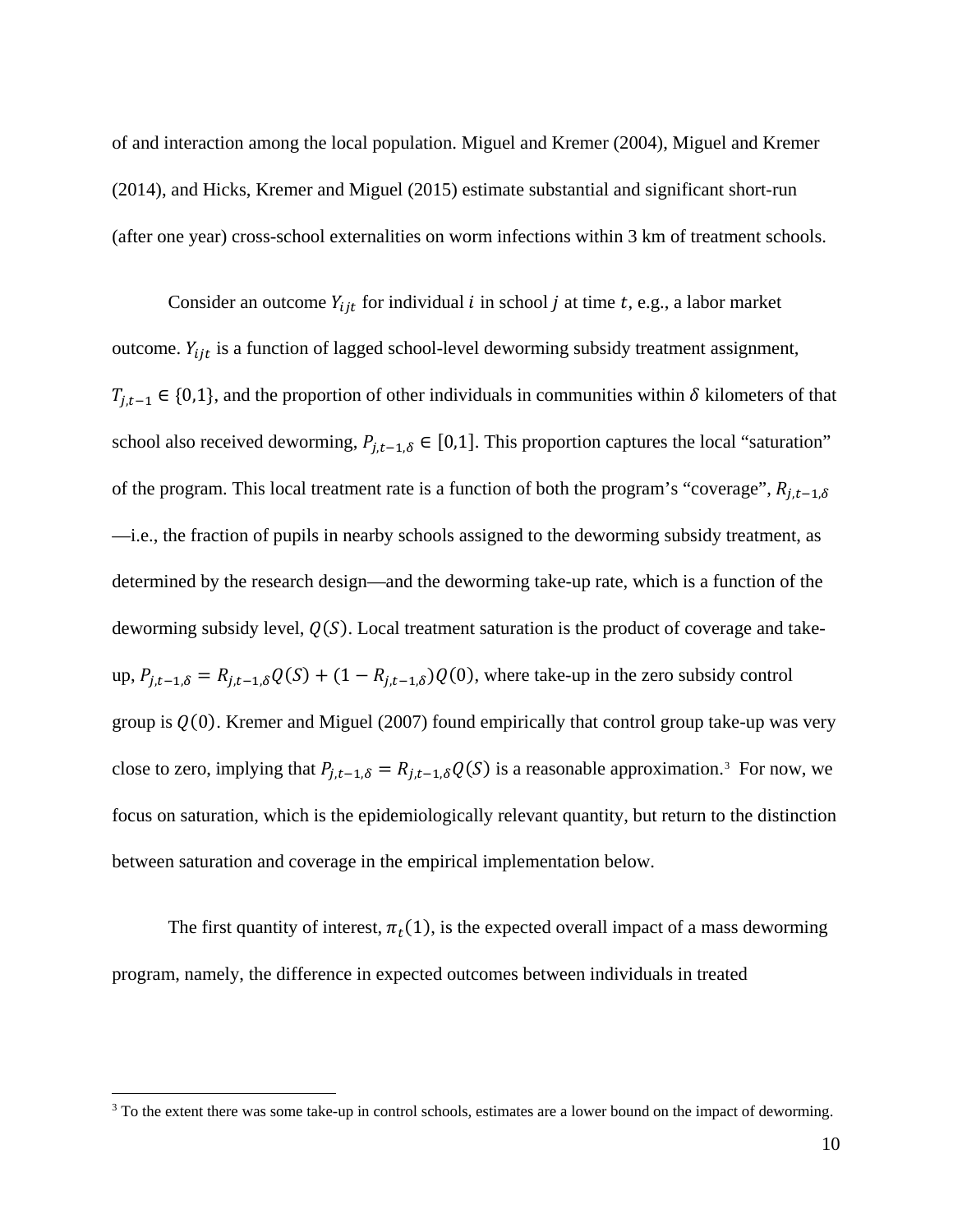communities fully exposed to other treatment communities ( $P_{i,t-1,\delta} = 1$ ) versus individuals in untreated communities surrounded by untreated communities:

$$
\pi_t(1) \equiv E[Y_{ijt} | T_{j,t-1} = 1, P_{j,t-1,\delta} = 1]
$$
  
- 
$$
E[Y_{ijt} | T_{j,t-1} = 0, P_{j,t-1,\delta} = 0]
$$
 (1)

The second quantity of interest,  $\pi_t(p)$ , is the impact of a program, such as the one we study, in which the share of nearby population receiving deworming is  $P_{j,t-1,\delta} = p, p \in (0, 1)$ . For each quantity of interest we may also be interested in scaling impact by cost, i.e.,  $\pi_t(1)$ /

(Cost of  $P_{i,t-1,\delta} = 1$ ) and  $\pi_t(p)$ / (Cost of  $P_{i,t-1,\delta} = p$ ).

Define the expected outcome in untreated communities surrounded by other untreated communities (i.e., "pure control" communities uncontaminated by exposure to nearby treatment schools) as  $y_{0,t} \equiv E[Y_{ijt} | T_{j,t-1} = 0, P_{j,t-1,\delta} = 0]$  and define the difference in expected outcomes between treated and untreated communities at a given local treatment saturation proportion *p* as:

$$
\lambda_{1t}(p) \equiv E[Y_{ijt} | T_{j,t-1} = 1, P_{j,t-1,\delta} = p]
$$
  
- 
$$
E[Y_{ijt} | T_{j,t-1} = 0, P_{j,t-1,\delta} = p]
$$
 (2)

Define the difference in average outcomes between untreated communities at a local treatment proportion  $p$  versus pure control communities as:

$$
\lambda_{2t}(p) \equiv E[Y_{ijt} | T_{j,t-1} = 0, P_{j,t-1,\delta} = p] - y_{0,t} \tag{3}
$$

The sum of these two effects is  $\pi_t(p) \equiv \lambda_{1t}(p) + \lambda_{2t}(p)$ .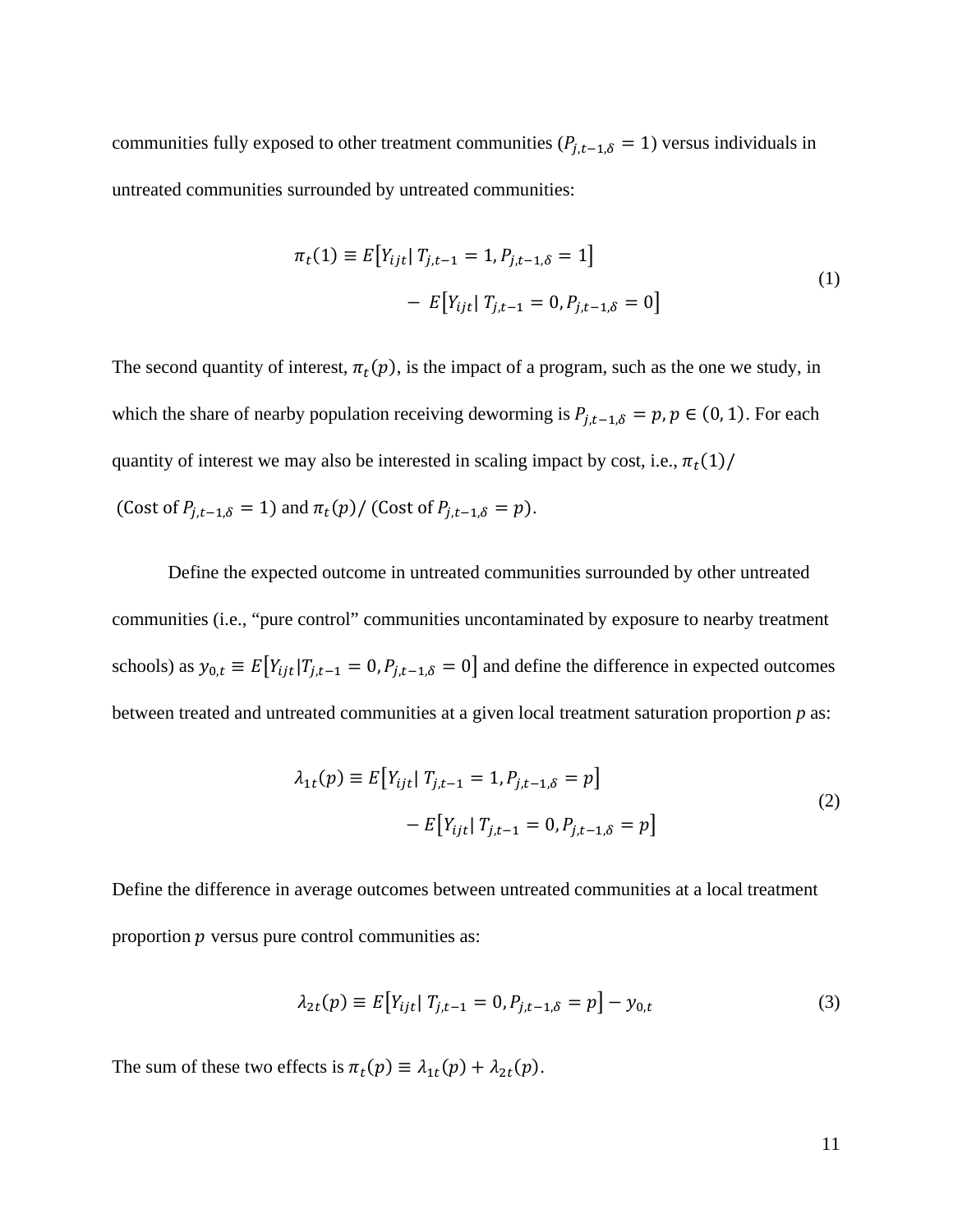The biological mechanism underlying the spread of worm infections implies that worm load in a particular location at time  $t$  is non-decreasing in worm load in that location and neighboring areas within distance  $\tilde{\delta}$  at lagged time  $t - \tilde{t}$ . Both own and neighbors' treatment at time  $t - \tilde{t}$  should thus reduce own worm load at t. This is captured in our first assumption (where to make the notion of monotonicity concrete, the first inequality establishes that the direct effect of treatment on *Y* is positive, without loss of generality):

## **Assumption 1 (Monotonic externality effects)**: Suppose for all *p*,

 $E[Y_{i,j}|T_{j,t-1} = 1, P_{j,t-\tilde{t},\tilde{\delta}} = p] \ge E[Y_{i,j}|T_{j,t-1} = 0, P_{j,t-\tilde{t},\tilde{\delta}} = p]$ , then for any two levels of local treatment saturation  $p'' > p'$ ,  $E[Y_{ijt} | T_{j,t-1} = \mu, P_{j,t-\tilde{t},\tilde{\delta}} = p''] \ge E[Y_{ijt} | T_{j,t-1} = \mu, P_{j,t-\tilde{t},\tilde{\delta}} = p']$ for all  $\mu \in \{0,1\}$ .

In a setting with real-world saturation level  $p$ , analysis that does not account for crosscommunity spillover effects focuses on estimating  $\lambda_{1t}(p)$ . Assumption 1 implies that  $\lambda_{1t}(p)$  is a lower bound on both quantities of interest,  $\pi_t(1)$  and  $\pi_t(p)$ .

## **Proposition 1 (Bounding the treatment effect)**: Suppose for all *p*,

 $E[Y_{ijt} | T_{j,t-1} = 1, P_{j,t-1,\delta} = p] \ge E[Y_{ijt} | T_{j,t-1} = 0, P_{j,t-1,\delta} = p]$ , then  $\pi_t(1) \ge \pi_t(p) \ge \lambda_{1t}(p)$ for all  $p \in (0, 1)$ .

*Proof:* We proceed in two steps. We first show that  $\pi_t(p'') \geq \pi_t(p')$  for all  $p'' > p'$ . Note that  $\pi_t(p'') - \pi_t(p') = (E[Y_{ijt} | T_{j,t-1} = 1, P_{j,t-1,\delta} = p''] - y_{0,t}) - (E[Y_{ijt} | T_{j,t-1} = 1, P_{j,t-1,\delta} = p''] - y_{0,t})$  $p'$ ]  $-y_{0,t}$ ) =  $E[Y_{ijt} | T_{j,t-1} = 1, P_{j,t-1,\delta} = p''] - E[Y_{ijt} | T_{j,t-1} = 1, P_{j,t-1,\delta} = p']$ . This is greater than or equal to zero by the monotonicity assumption, implying that  $\pi_t(1) \geq \pi_t(p)$  for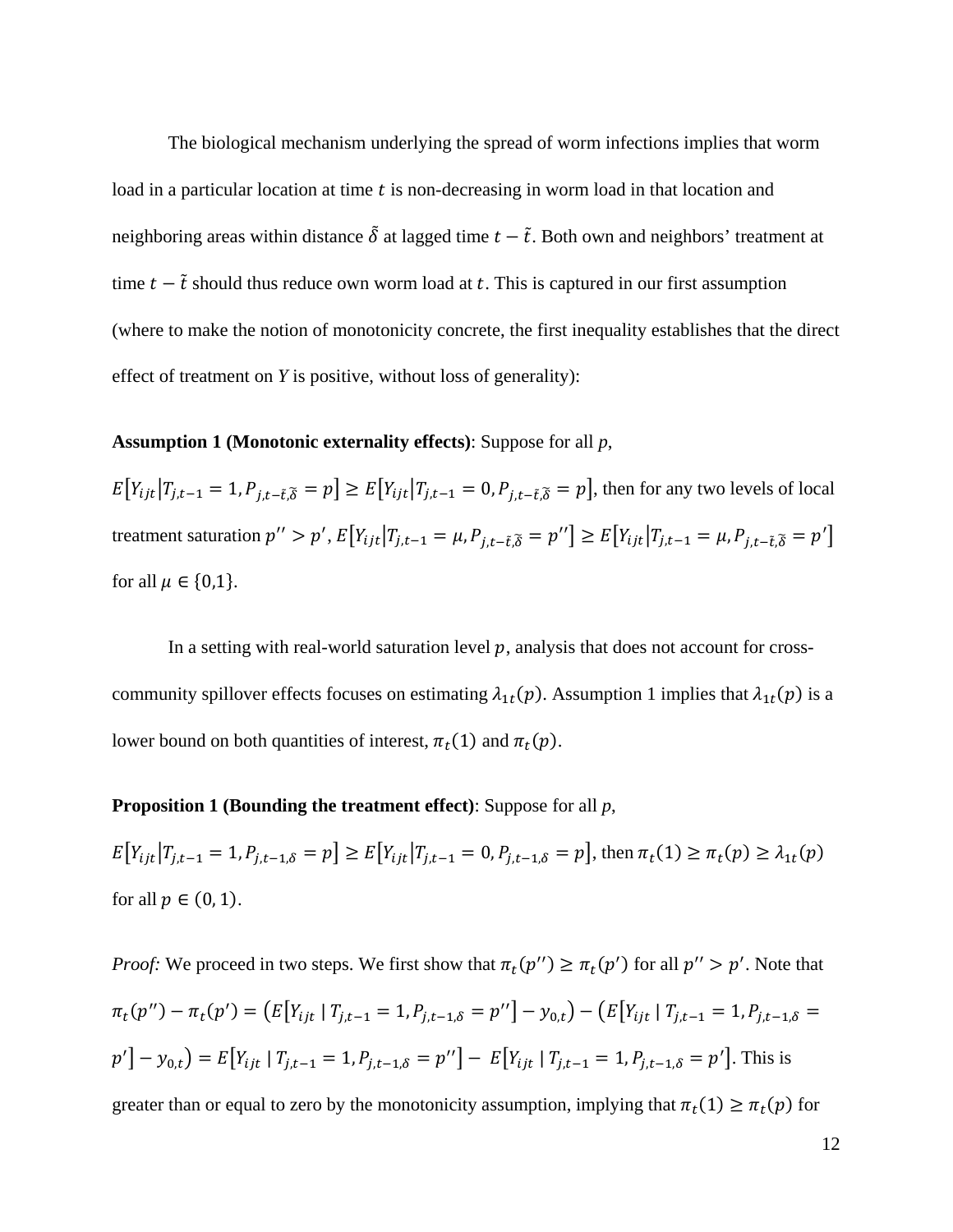all  $p < 1$ . We next show that  $\pi_t(p) \equiv \lambda_{1t}(p) + \lambda_{2t}(p) \geq \lambda_{1t}(p)$ . For all  $p > 0$ , Assumption 1 implies that  $\lambda_{2t}(p) \equiv E[Y_{ijt} | T_{j,t-1} = 0, P_{j,t-1,\delta} = p] - E[Y_{ijt} | T_{j,t-1} = 0, P_{j,t-1,\delta} = 0] \ge 0.$ The result follows.  $\square$ 

It is possible to tie this result more closely to the empirical analysis by taking into account the fact that local saturation rates actually differ across communities. Allow  $P_{j,t-1,\delta}$  to be distributed across communities as  $P_{j,t-1,\delta} \sim F$ , with density f. Then in practice the average difference in outcomes across treated and untreated communities is:

$$
\int_{P=0}^{P=1} \lambda_{1t}(P)f(P)dP.
$$

Since the result in Proposition 1 holds for all  $p \in (0,1)$ , it holds for this above expression, which is effectively a weighted average across different saturation proportions *p* in this set.

The above discussion abstracts away from other covariates. As we discuss below, their inclusion in a regression analysis is important given the nature of the experimental design and stratified sampling, and also potentially improves statistical precision. One covariate that we include in the empirical analysis is the local density of all primary school pupils (in all schools, treatment and control). We show in Table S2 of the appendix and in Miguel and Kremer (2004) that the local numbers of all primary school pupils and of treatment school pupils are unrelated to treatment school assignment, although there is a statistically significant but small difference in the treatment saturation proportion; the fact that this proportion is slightly lower in treatment schools implies that the treatment school versus control school difference is, once again, likely to be a lower bound on true impacts. Drug take-up rates in treatment schools are also not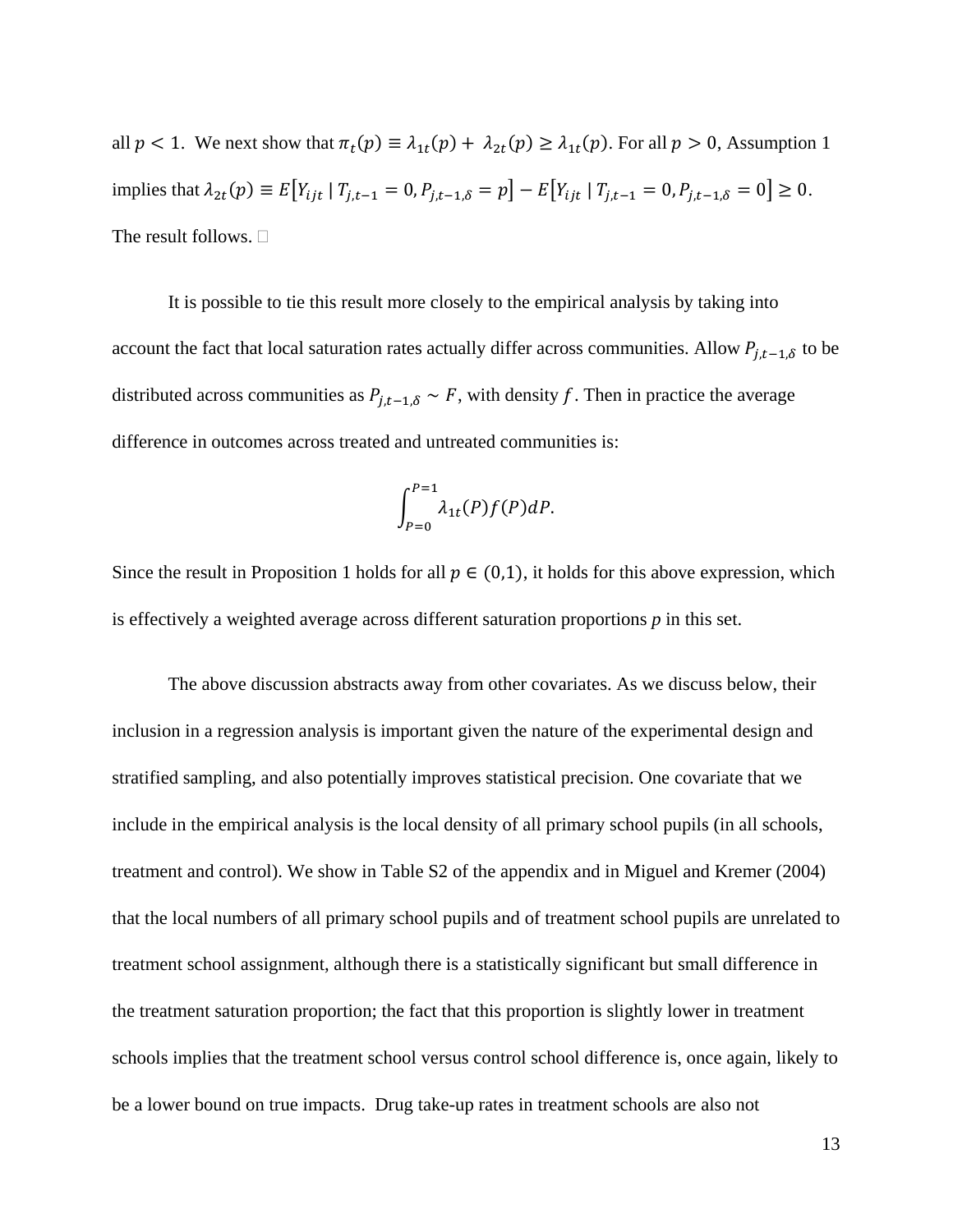significantly correlated with the local density of either treatment schools or of all schools (Miguel and Kremer 2004, Appendix Table A.II). Taken together, these patterns imply that any potential bias in the coefficient estimate on the treatment school indicator would again lead us to understate deworming impacts.

Note that the bound above will still be valid, albeit looser, if the geographic spread of epidemiological externalities over time means that even "pure control" (i.e.,  $T = 0$  and  $P = 0$ ) schools are subject to some spillover from the program. Those whose infection intensity falls due to cross-school spillovers could themselves generate positive spillovers for other nearby schools, which would then lead to less local re-infection with worms, and so on.

Denote worm prevalence at location *j* at time *t* by  $\omega_{it}$ . Given the geographic spread of worm infections by  $\delta$  kilometers per year,  $\omega_{it}$  will be a non-decreasing function of worm prevalence at time  $t - \tilde{t}$  at all locations within radius  $\delta \tilde{t}$ . Thus given the results in Miguel and Kremer (2004), worm infection prevalence after the decade-long gap between treatment and the follow-up survey in our study will potentially be reduced by worm treatment within a distance of at least  $30 \text{ km } (=10 \text{ years } x \text{ 3 km per year})$  and perhaps beyond. And while, of course, these effects may fade over time, no school in our study area of roughly 15 km by 40 km can be considered a "pure control" in the presence of these externalities.

It is straightforward to generalize the bounding result above to the empirically relevant case of an extended follow-up period. Denote the time period of the original deworming program as  $t = 0$ , and subsequent years take on values of  $t = 1, 2, 3, ... t^*$ , where  $t^*$  is the period of the

14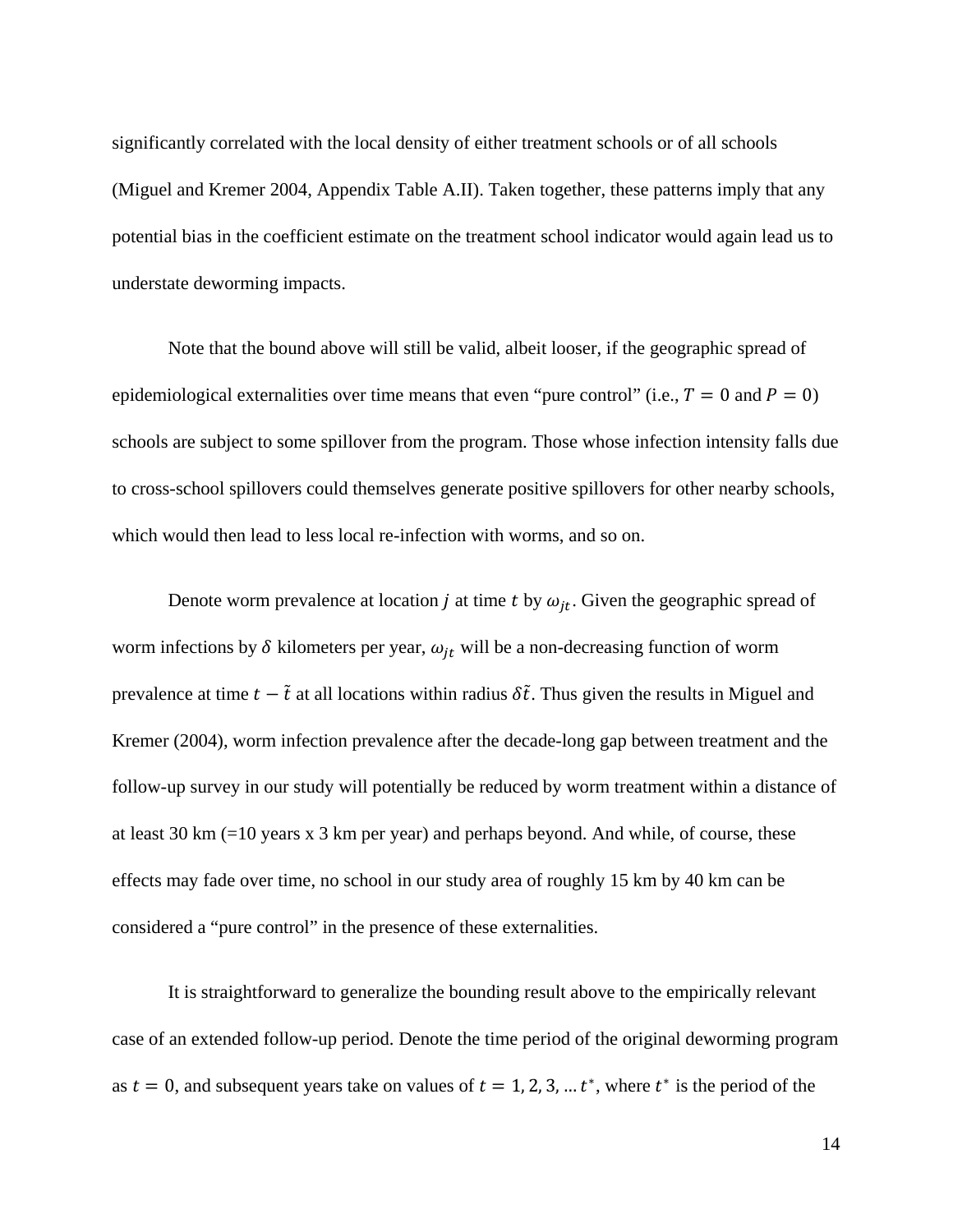follow-up survey. While in the short-run (as in Miguel and Kremer 2004) the cross-school local treatment saturation measure due to the deworming program  $(P_{i,0,\delta})$  is likely to fairly accurately capture the magnitude of the externality impacts, over time the infection "feedback" effects generated in all directions among nearby schools would lead us to understate the magnitude of the true cross-school externalities. Determining the magnitude of all these externality effects is beyond the scope of this paper, as the spatial and temporal variation in our data do not allow us to precisely estimate the wide range of potentially relevant parameters, but in Appendix B we prove that the bounding result still holds in this case.

As noted, Miguel and Kremer (2004) report cross-school externalities up to 3 km from the school, and at 3-6 km. There was a statistical program coding error in the construction of the cross-school externality term in Miguel and Kremer (2004) limiting the analysis to the 12 closest schools. Correcting the coding error does not substantively alter the estimated effects of externalities between 0-3 or 0-4 km, since there were never more than 12 schools within 4 km, but does lead to less precisely estimated overall effects between 3-6 km from a school; Miguel and Kremer (2014) and Ahuja et al. (2015) contain a complete discussion of the updated empirical results. We consider cross-school externalities up to 6 km in the analysis in this paper for two reasons. First, we do so since spillover effects are likely to diffuse spatially over time, as discussed above. Second, we consider externality effects out to 6 km because an F-test in a seemingly unrelated regression (SUR) framework rejects the hypothesis that the externality effects are zero in the 3-6 km range for the outcomes we consider (P-value  $< 0.001$ ), indicating that their inclusion is appropriate (see appendix B2 for details). The main results are largely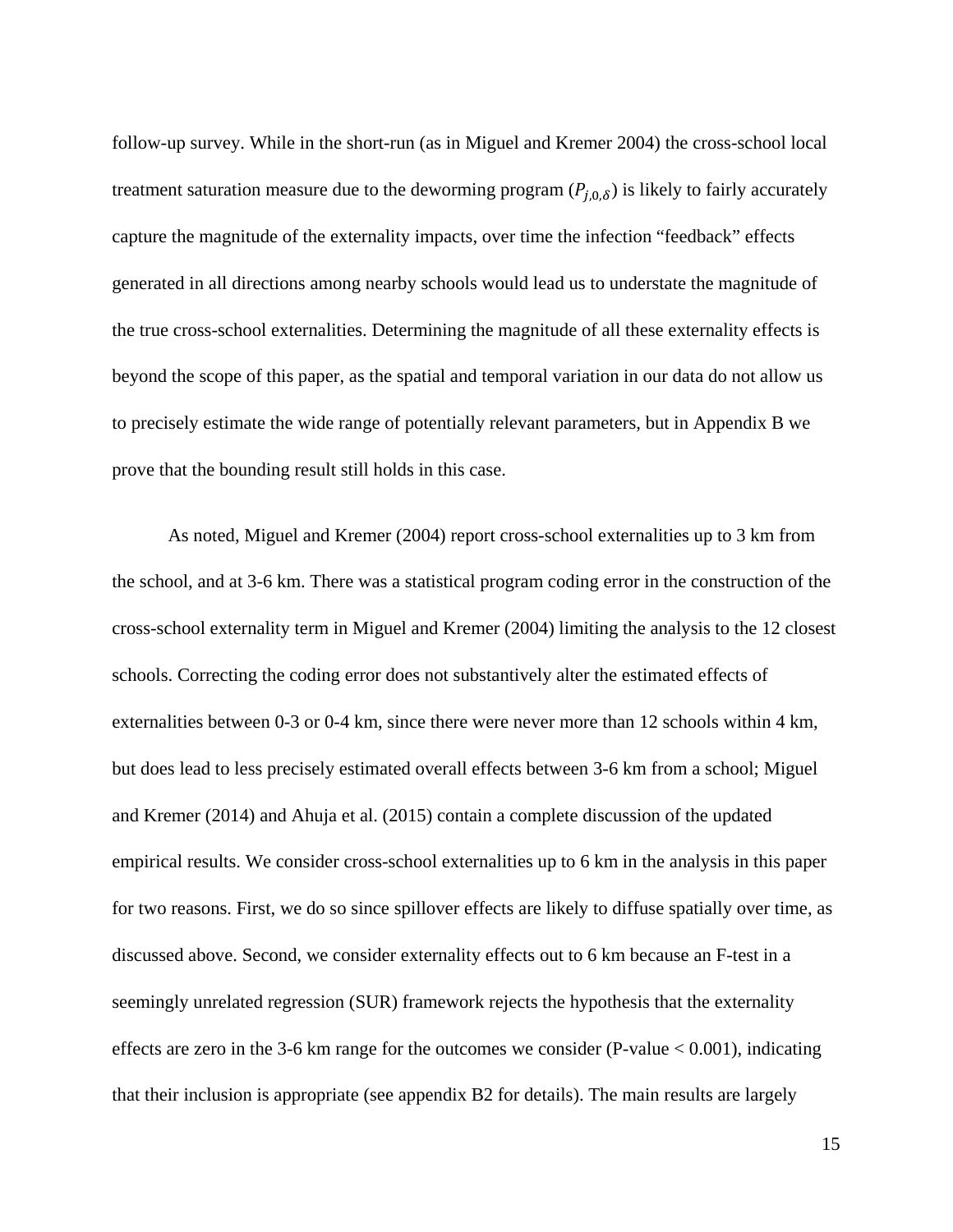unchanged using alternative specifications for the cross-school externality effect, including dropping these terms from the analysis entirely, as we discuss below.

## **3.2 Estimation**

The econometric approach relies on the PSDP's prospective experimental design, namely, that the program exogenously provided individuals in treatment (Group 1 and 2) schools two to three additional years of deworming. We focus on intention-to-treat estimates, since compliance rates are high, and previous research showed that untreated individuals within treatment communities experienced gains (Miguel and Kremer 2004), complicating estimation of treatment effects on the treated within schools. Since PRH suggest potentially different labor market effects of health investments on males and females in low-income "brawn-based economies", occupations are sharply differentiated by gender in our data, and roughly twice as many women in our sample have children compared to the men, we follow the tradition in the labor market literature of examining prime-age women and men separately (Altonji and Blank 1999; Bertrand 2011).<sup>[4](#page-16-0)</sup>

The dependent variable is outcome  $Y_{ij}$ , for individual *i* in school *j*, in the KLPS-2 survey:

$$
Y_{ij} = \alpha + \lambda_1 T_j + \lambda_2 P_j + X'_{ij,0} \beta + \varepsilon_{ij}
$$
\n<sup>(4)</sup>

The outcome is a function of the assigned deworming program treatment status of the individual's primary school  $(T_i)$ ; the treatment saturation proportion among neighboring schools

<span id="page-16-0"></span> <sup>4</sup> This study is registered on the American Economic Association RCT registry (#AEARCTR-0001191). We did not register a pre-analysis plan, as they were uncommon in Economics when data collection for this study was completed in 2009.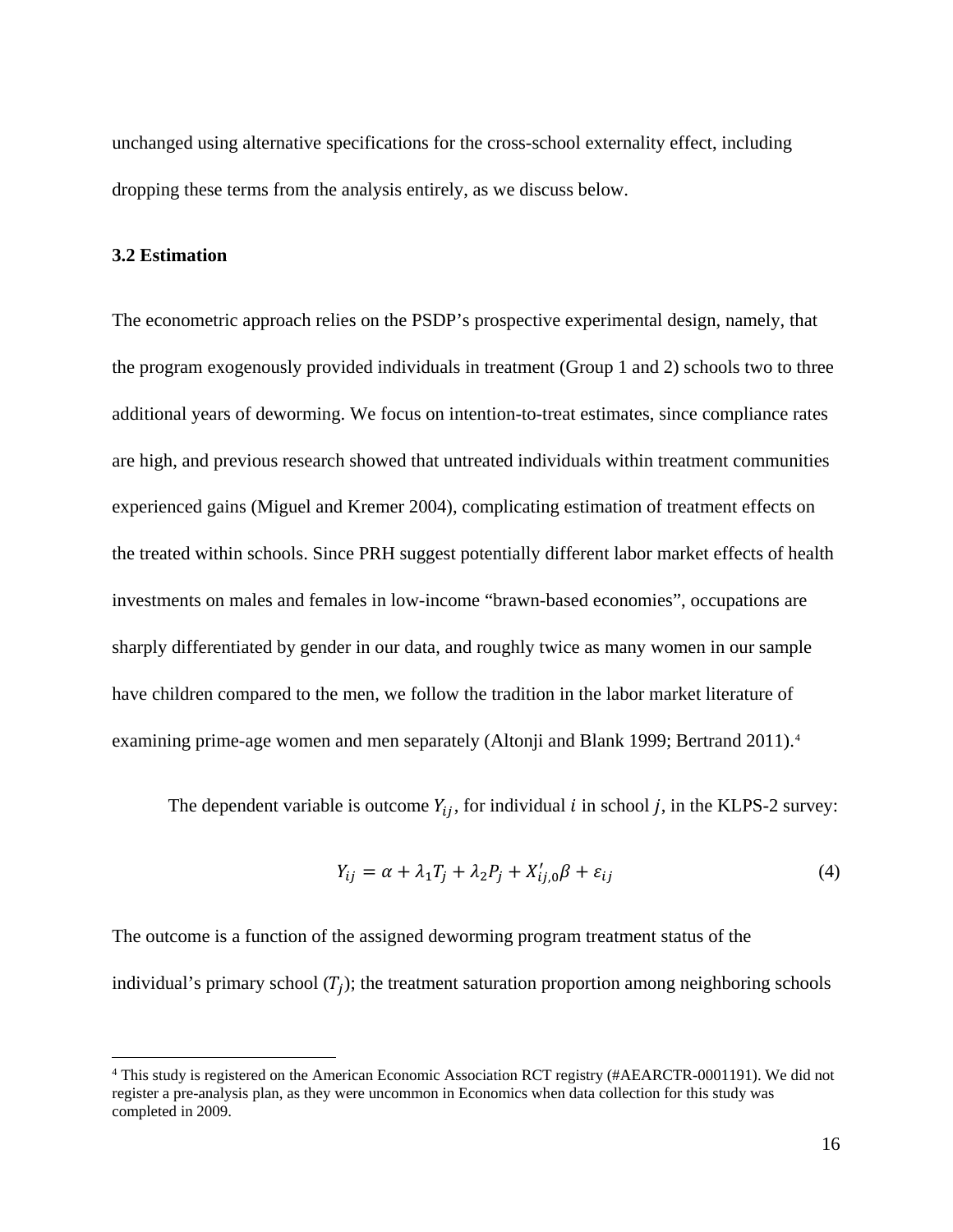within 6 km during the original treatment phase of the PSDP  $(P_i)$ ; a vector  $X_{i,i,0}$  of baseline individual and school controls; and a disturbance term  $\varepsilon_{ij}$ , which is clustered at the school level. The  $X_{ij,0}$  controls include school geographic and demographic characteristics used in the PSDP "list randomization", the student gender and grade characteristics used for stratification in drawing the KLPS sample (Bruhn and McKenzie 2009), a pre-program average school test score to capture academic quality, the 2001 cost-sharing school indicator (described below), the total number of primary school pupils within 6 km of the school, and survey month and wave controls. Estimates are weighted to make the results representative of the full PSDP sample originally in grades 2-7, taking into account the sampling for KLPS and the tracking strategy.

One issue with employing local saturation rates as an explanatory variable in practice is that they are a function of the local treatment decisions of households in the relevant local area, leading to possible endogeneity concerns, for instance, if take-up is higher in areas where people have unobservably better labor market prospects. To address these concerns we construct the local saturation measure  $P_i$  as a function of the local coverage rate  $R_i$  of treatment school pupils within 6 km of school  $j$ , which is exogenously determined by the experimental design, times the average take-up rate of deworming drugs in the entire sample at the full subsidy level. This implies that variation in the local saturation variable is driven entirely by the experimental design, with the average take-up rate serving as a useful "rescaling" to allow for a more meaningful interpretation of the magnitude of estimated effects.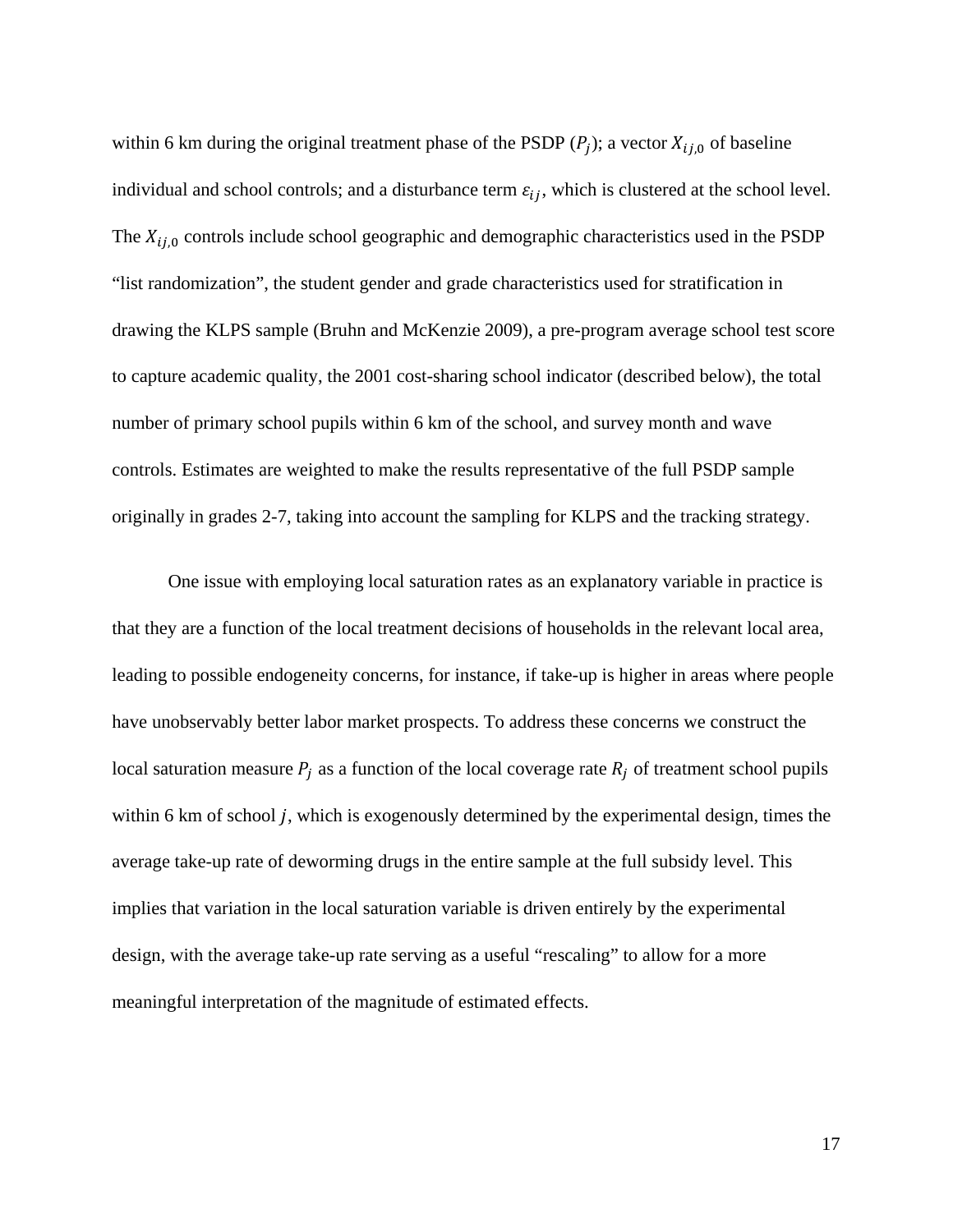The main coefficient of interest is  $\lambda_1$ , which captures gains accruing to individuals in treatment schools relative to the control; since deworming was assigned by school rather than at the individual level, some of the gains in treatment schools are likely due to within-school externalities. This is an attractive coefficient to focus on since it is a lower bound on the overall effect of deworming (Proposition 1). Another coefficient of some interest is  $\lambda_2$ , which captures the spillover effects for nearby schools, following the approach in Miguel and Kremer (2004), in which cross-school externalities are estimated by taking advantage of variation in the local density of treatment schools induced by the randomization. As explained further in that paper, since reinfection rates are high in the area, the magnitude of externality effects may be either larger or smaller than the effect of own-school treatment. We have analyzed other specifications, including interactions between treatment and local saturation, and non-linearities in saturation (appendix B), but cannot reject that  $T_i$  and  $P_i$  are additively separable and enter in linearly.

The direct treatment effect estimates and externality effects are locally relevant to the infection rates and treatment saturation rates in the setting we study, and while we do not find evidence of interaction effects or non-linear externalities, it remains possible that such effects would emerge at treatment levels outside the support of values that we observe. One case of potential interest is one in which treatment coverage rates are even higher than those observed in our setting, for instance, if all local schools were assigned to treatment (rather than approximately two-thirds, as in our case). In this case, it is possible to place bounds on the costeffectiveness of deworming using our data under the highly conservative assumption that there

18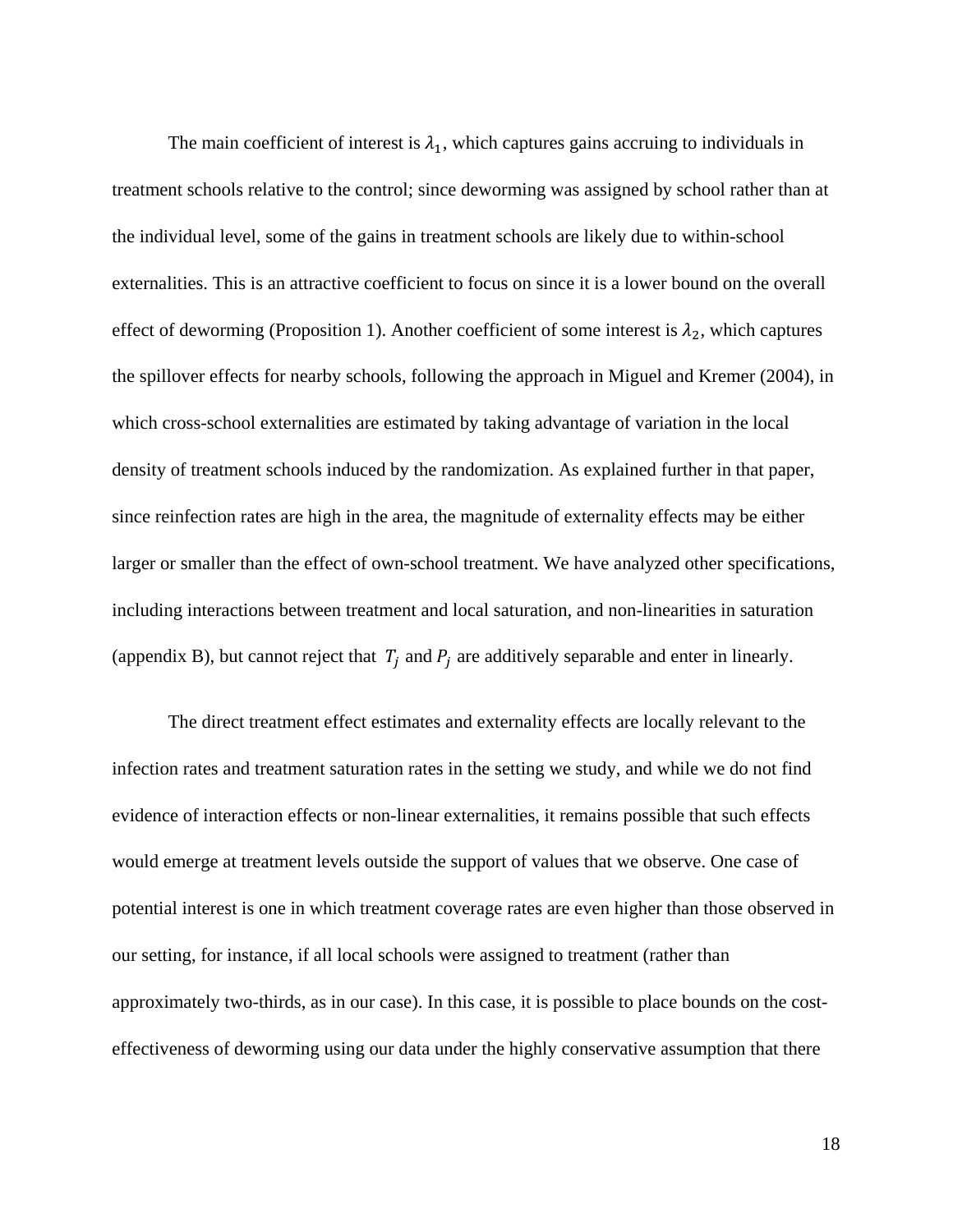are no additional benefits from boosting deworming treatment saturation, i.e., in the notation above that  $\pi(p) = \pi(p')$  and  $\lambda_2(p) = \lambda_2(p')$  for all  $p' > p$ .

For concreteness, consider the case in which all estimates are based on local treatment saturation rates in the neighborhood of  $p < 1$  and program coverage  $R < 1$ . Due to externalities, program benefits are experienced both in the schools assigned to treatment and the control schools, and can be represented as  $R\pi(p) + (1 - R)\lambda_2(p) = R\lambda_1(p) + \lambda_2(p)$ . Then under an assumption of constant marginal per capita treatment costs (which again is likely to be conservative given the fixed costs of setting up a treatment program), the cost of expanding local program coverage to all schools in the area  $(R = 1)$  is  $1/R$  times the cost of covering proportion  $R$  of the population. In our case, this is implemented by multiplying the baseline costs of deworming treatment by  $1/(2/3) = 1.5$ , while the total benefits are assumed to remain unchanged. We present bounds using this approach in section [5](#page-19-0) below.<sup>5</sup>

## **4. Results**

After briefly discussing long-run health effects, we present impacts on education, labor outcomes and living standards, by gender. Results are broadly consistent with the PRH model.

## **4. 1 Long-run health impacts**

<span id="page-19-0"></span><sup>-&</sup>lt;br>5 Of course, if  $\pi(p) = \pi(p')$  and  $\lambda_2(p) = \lambda_2(p')$  for all  $p' > p$ , policymakers have the option of replicating a program like that implemented in this study, in which case the relevant cost-effectiveness calculations would be based on the costs and benefits at coverage and saturation levels found in our data.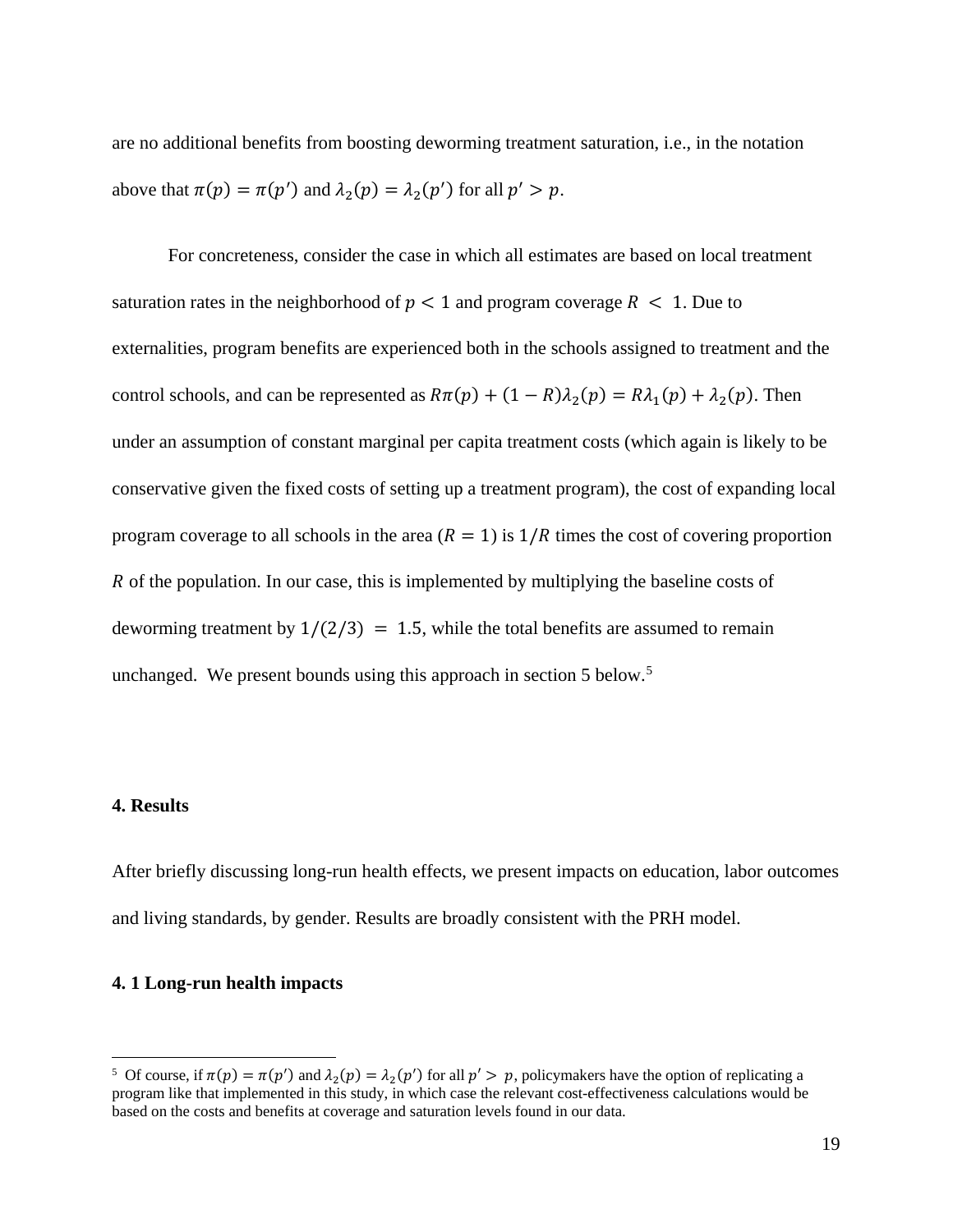While treatment dramatically reduced moderate-heavy infections in the short-run (Table I, row 1), adult helminth lifespans are typically between one and four years (Hotez et al. 2006), so the direct effects of treatment will no longer be present a decade later in the data used in this analysis. Any long-run effects would likely instead be due to effects on other diseases through an immunological channel, or to the effects of changes in schooling or labor outcomes.

Although we find no long-term effects on height or body mass index in the full sample, there is some evidence of persistent health gains in terms of self-reported health and reduced miscarriage. Respondent reports that their health was "very good" rose by 4.0 percentage points (SE 1.8,  $P < 0.05$ ), on a base of 67.3% in the control group. We cannot reject equal effects for both genders, but gains are slightly larger for women. We do detect gains in body mass index among treated women  $(P < 0.05)$ . Furthermore, deworming reduced miscarriage rates among treatment group females by 2.8 percentage points (SE 1.3,  $P < 0.05$ ) on a base of 3.9 percent in a probit analysis (where each pregnancy is the unit of observation). The lack of miscarriage impact among the partners of men in the treatment group suggests a health, rather than a living standards, channel for the impacts estimated among sample women.

## **4.2 Education impacts**

The medium-run follow up (Miguel and Kremer 2004) found increased primary school participation among both boys and girls, consistent with the idea that health investment increased the endowment of healthy time (Grossman 1972), and that for children, this increased time went into schooling rather than working. The long-run follow up data show that treatment continued to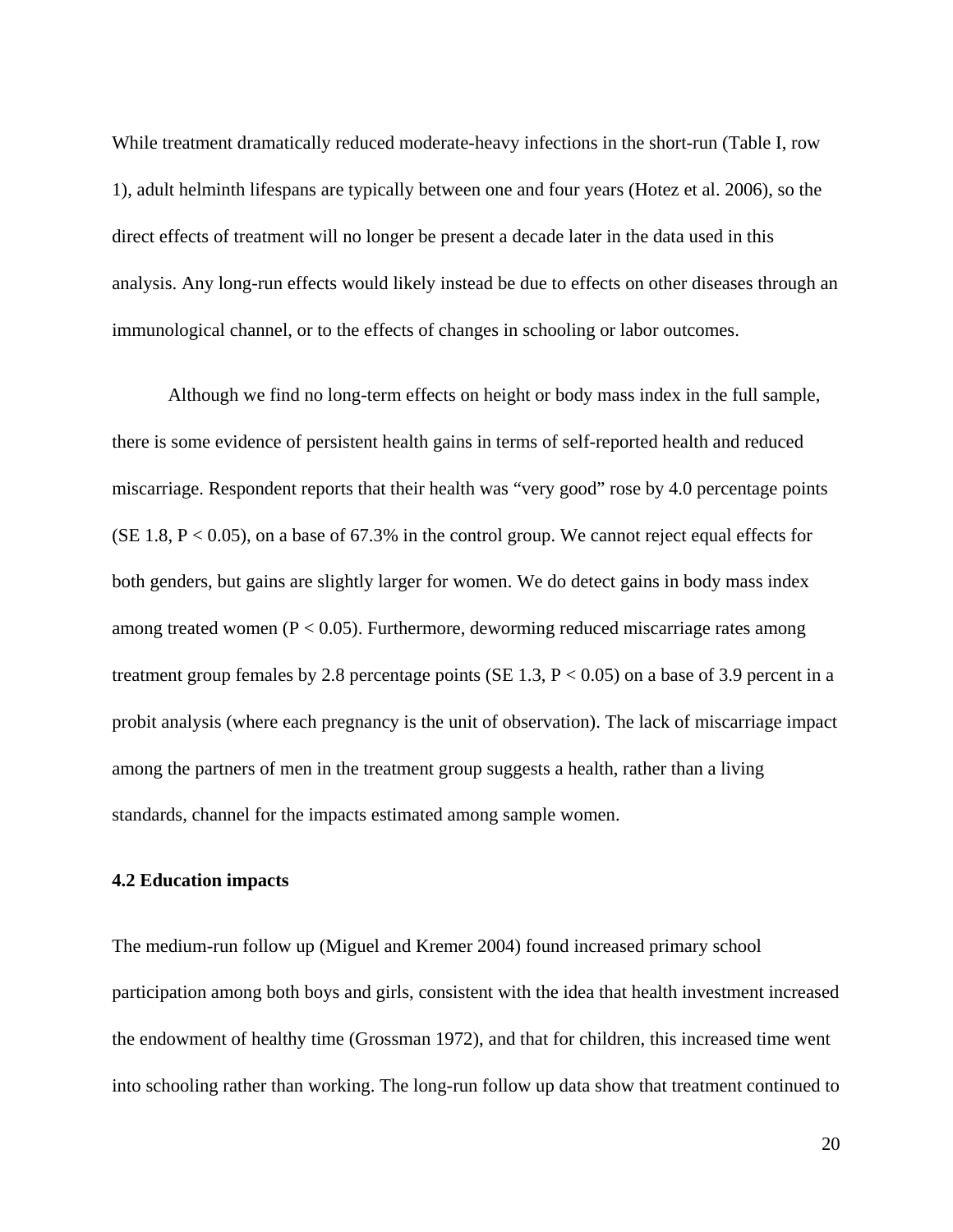boost boys' primary school enrollment, but that average academic performance did not improve, with higher enrollment translating into higher rates of grade repetition but no increase in educational attainment, and no significant differences between the treatment and control groups in rates of passing the secondary school exam or enrolling in secondary school (Table II). We do not have data on whether increased primary-school enrollment improved non-cognitive skills, a possible channel for later labor market impacts (Heckman, Stixrud and Urzua 2006). Recall that in the models in Bleakley (2010) and Pitt, Rosenzweig and Hassan (2012), deworming would not increase secondary schooling if attractive work opportunities emerged around the time of primary school completion (roughly ages 15 to 18) and if health investments raised the marginal return to work as much as the discounted return to secondary schooling.

In contrast, our primary specification suggests that deworming leads to marked academic gains for girls, increasing the rate at which girls passed the secondary school entrance exam by 9.6 percentage points ( $P < 0.05$ ) on a base of 41%. This increase of roughly one quarter reduces the existing gender gap in exam performance by half. Consistent with the model in PRH (2012), in which positive health shocks disproportionately induce women to allocate more time to human capital acquisition, treatment also halved the gender gap in secondary school entry, increasing girls' secondary enrollment by 0.325 years, or a third (appendix Table S3), and increasing overall years of school enrollment for women by 0.354 years (SE 0.179, P < 0.10) (Table II). The estimated increase in girls' educational attainment is 0.261 years (SE 0.171,  $P = 0.13$ ), as some of the increased enrollment translated into increase grade repetition, as was the case for males.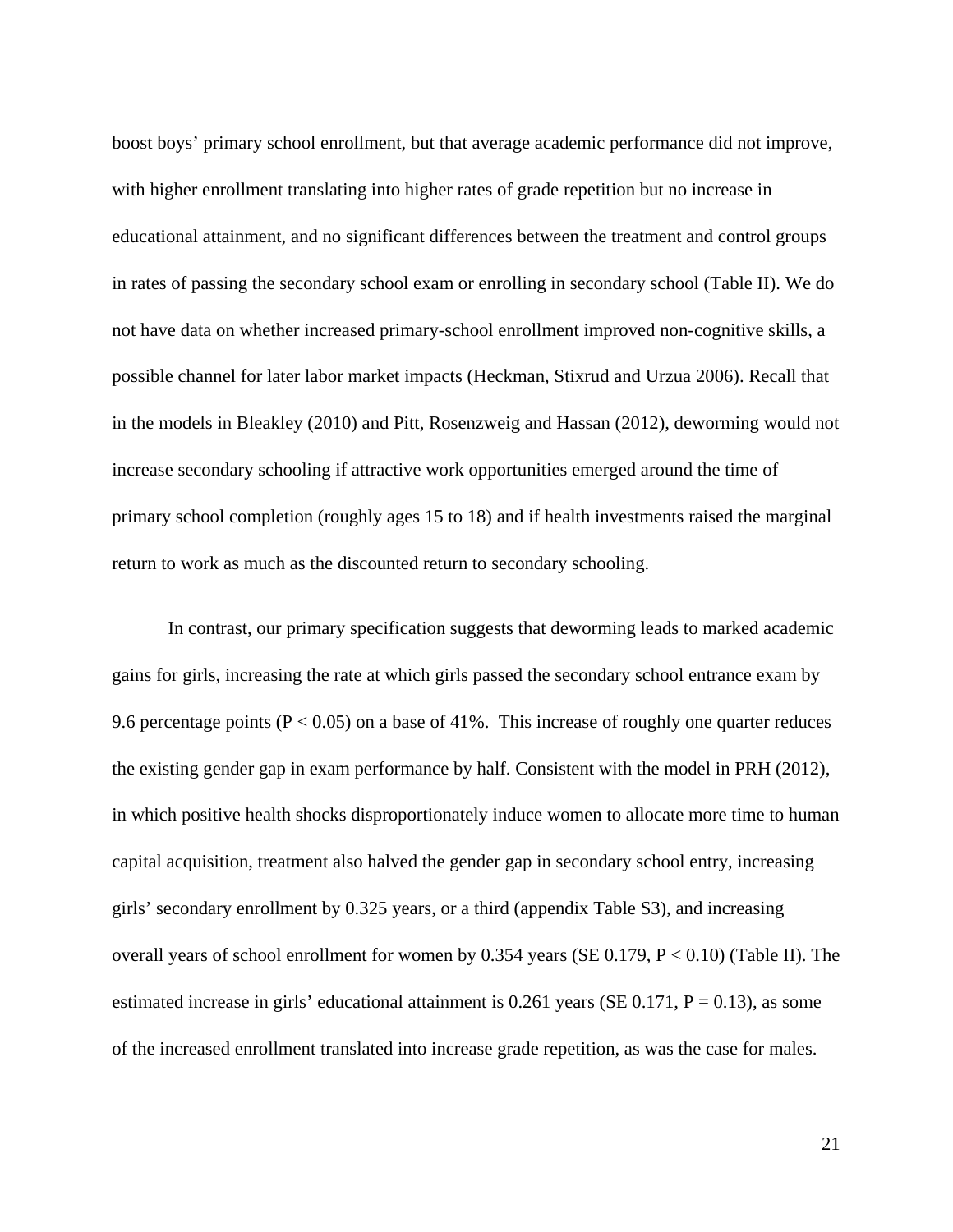#### **4.3 Impact on labor hours and occupation**

Average weekly hours worked in the control group are quite low, at 20.3 for men and 16.3 for women (although many women in our sample are engaged in home production or child-rearing activities, and time spent on these activities was not systematically collected in KLPS-2). Among men, deworming increased time spent working by 17%, or 3.49 hours per week (SE 1.42,  $P \lt \theta$ ) 0.05, Table III, Panel A). In contrast, estimated effects on non-household work hours among women are small. It is worth noting that one quarter of both the treatment and control groups are still in school by the time of the survey (Table II), and labor market outcomes are less meaningful for this group. We next focus on a subpopulation that is largely older than school age, which we operationalize as those who were older than 12 years old (the median age) at baseline, and thus at least 22 or 23 years of age at follow-up: only 5% of control individuals in this age group were still enrolled in any school at follow-up, compared to 39% among younger control individuals. In this older subpopulation, average hours worked per week in the control group is somewhat higher, at 28.2 hours for men and 21.7 hours for women. For this subgroup among both genders, deworming increased time spent working by 13.0%, or 3.29 hours per week (SE 1.80,  $P < 0.10$ ), and treated men worked 3.74 more hours per week ( $P < 0.10$ ). Treated women worked 2.01 more hours per week, and although we cannot reject the hypothesis of no effect for women, we also cannot reject the hypothesis of equal treatment effects by gender.

Deworming changes how work hours are allocated across sectors and occupations, with important distinctions by gender (Table III, Panel B). Taking the genders together, hours in non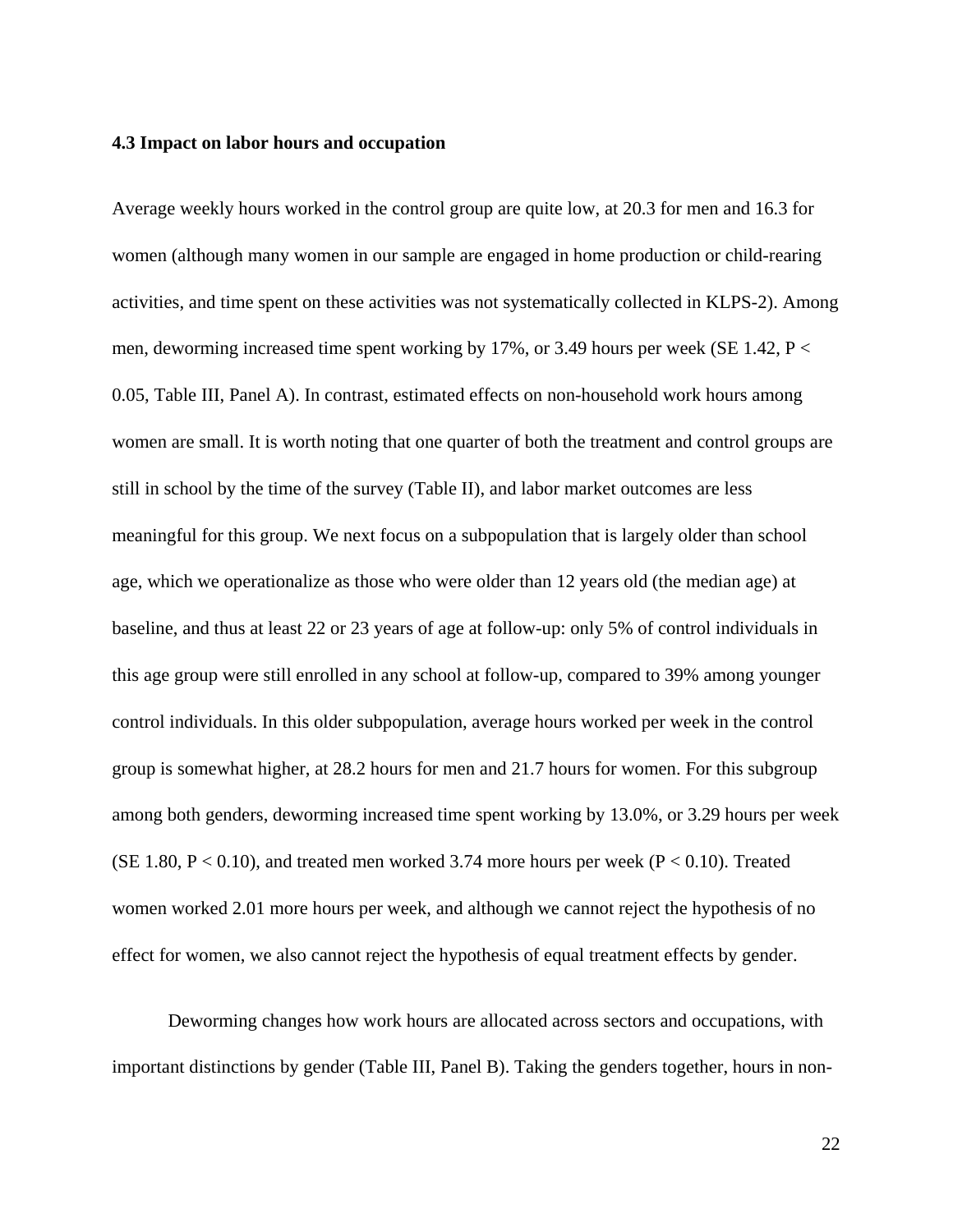agricultural self-employment increase by 45% (P<0.01), and results are shown by gender in Figure II (Panels A and B). There are no statistically significant changes in hours worked in agriculture or wage employment.

Breaking results down by gender, point estimates suggest that deworming leads men to increase total work hours, and we cannot reject the hypothesis of equal percentage increases across sectors (Table III, Panel B). In contrast, women increase time in non-agricultural selfemployment by 1.86 hours (SE  $0.81$ , P < 0.05) on a base of 2.7 hours, nearly 70%, and reduce hours worked in agriculture by 1.27 hours (SE 0.56,  $P < 0.05$ ). This shift from agricultural work into non-agricultural self-employment could potentially be interpreted as consistent with PRH, although the evidence is not dispositive. 77% of self-employed women work in retail, which seems less physically-intensive than agriculture, and there is evidence that retail profits are tied to math skills (Kremer et al. 2013). However, there is no significant difference in education levels between women working in agriculture and those in non-agricultural self-employment.

Deworming treatment also leads to shifts in occupational choice (Table III, Panel C). Treatment respondents are three times more likely to work in manufacturing (coefficient 0.0110,  $P < 0.05$ ) from a low base of 0.005. On the flip side, casual labor – which typically does not require regular work hours – falls significantly  $(P < 0.05)$ . Manufacturing jobs require more hours per week than other occupations: they average 53 hours per week, compared to 42 hours for all wage earning jobs, 34 hours for self-employment and 15 hours for agriculture. Workers in manufacturing tend to miss relatively few work days due to poor health, at just 1.1 days in the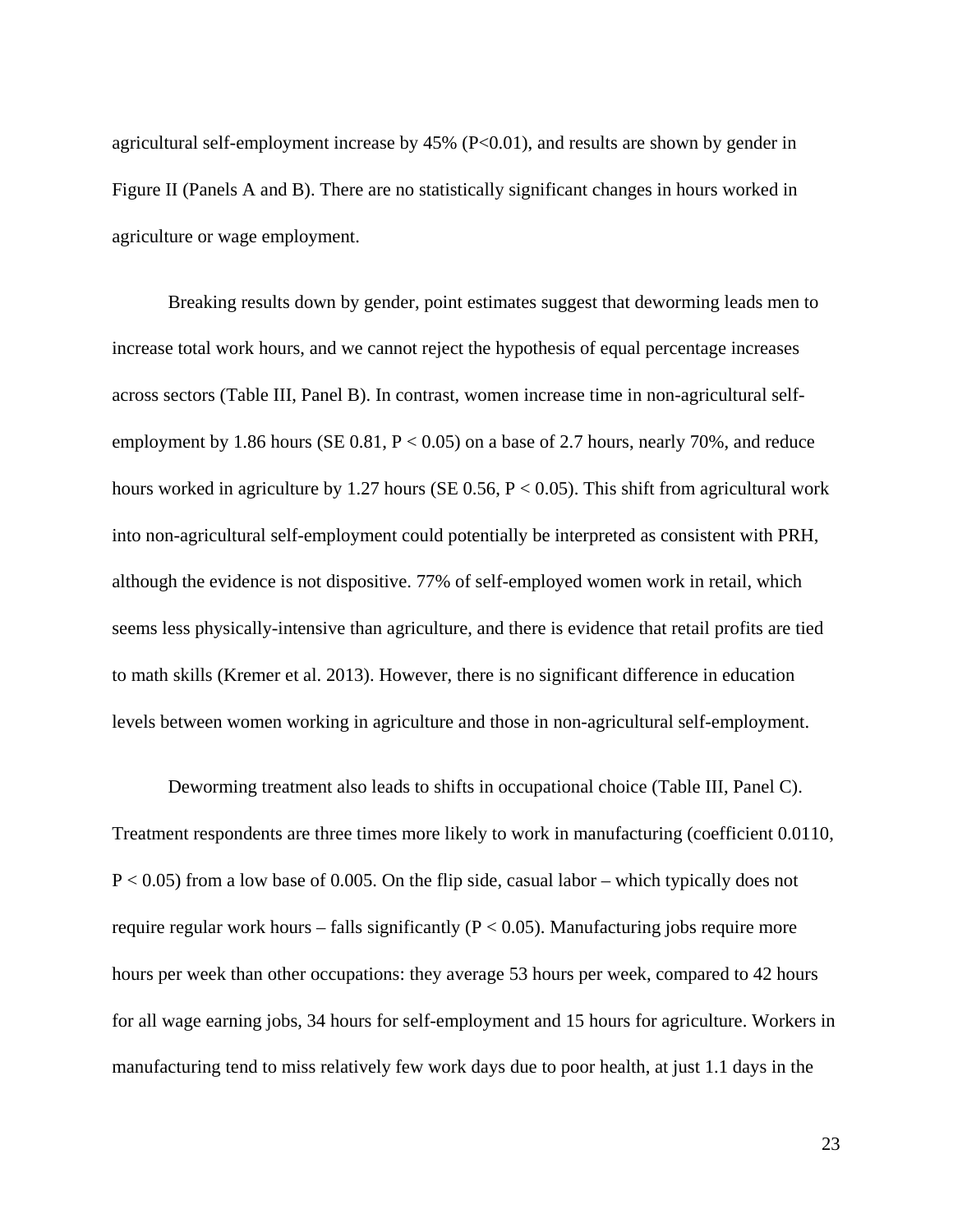last month (in the control group), compared to 1.5 days among all wage earners. Manufacturing jobs are highly paid, with average earnings more than double those in casual labor (Table S17). Deworming also leads to an increase in cash crop cultivation for the entire sample (Table III, Panel C), with a gain of 1.36 percentage points ( $P < 0.05$ ) on a low base of 0.73 percent.

Estimates of occupational effects by gender are less precise, but there are significant increases in manufacturing among men and in growing cash crops among women. The particularly large effect of deworming on physically-demanding and well-paid manufacturing employment among men is consistent with the PRH model. There is suggestive evidence of a shift into high work hour occupations for men but not women (see appendix C).

The increase in secondary education, non-agricultural self-employment, and cash crop cultivation among women may reflect a desire to engage in higher productivity activities within existing family and social constraints, which may complicate moves into manufacturing or other lucrative male-dominated jobs. More speculatively, these may pay off in the form of higher future earnings, even if not yet apparent in our data.

### **4.4 Impact on living standards**

Living standards can be assessed using data on either consumption or earnings. We do not have data on overall consumption, but do have data on the number of meals consumed. Treatment respondents eat 0.095 more meals per day (SE 0.029, P < 0.01, Table IV, Panel A). The increase in meals eaten is larger for men, at  $0.125$  meals/day ( $P < 0.01$ ) than for women (0.051 meals), implying that treatment males miss just under one fewer meal each week than control males.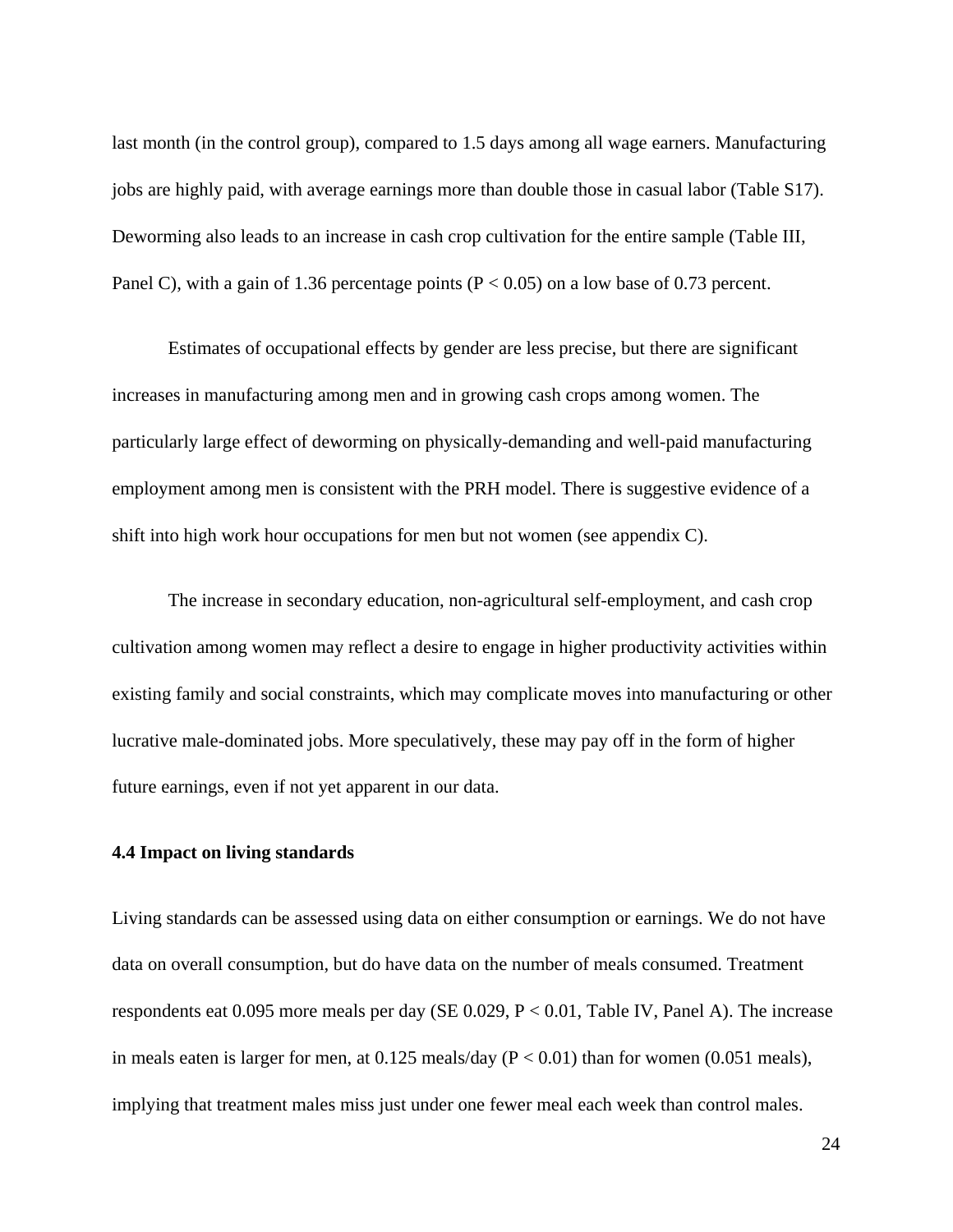Treatment effects are particularly large for the older than school age subsample (across both genders), at 0.119 more meals per day ( $P < 0.01$ ).

Total earnings are the sum of earnings in wage labor, in non-agricultural selfemployment, and in agriculture, each weighted by the proportions working in each sector. We begin by considering total non-agricultural earnings (the sum of wage labor earnings and nonagricultural self-employment profits), which are likely to be more accurately captured than agricultural production in this setting. Those with no non-agricultural earnings are included in the analysis (with zero earnings). In the full sample, treatment respondents' total non-agricultural earnings are 15.0% higher (112 shillings, SE 96, Table IV, Panel A), although the effect is not statistically significant. In the older than school age subsample, the effect is considerably larger at 22.6% (278 shillings, SE 167, P = 0.101).

We next consider each source of income separately. In principle, the proportions working in different sectors could differ by treatment group, but note that there are no significant differences by treatment status (appendix Table S5, odd numbered columns). While weighted earnings by sector can always be summed to generate total earnings, the treatment versus control differences within particular sectors presented above reflect a combination of treatment and selection effects. Treatment and control individuals work as wage laborers at similar rates and have similar selection patterns along observable dimensions (Tables S5, S14-S15), but there are significantly different patterns of selection into wage employment and non-agricultural selfemployment by treatment status (Table S5). This suggests that selection concerns are potentially

25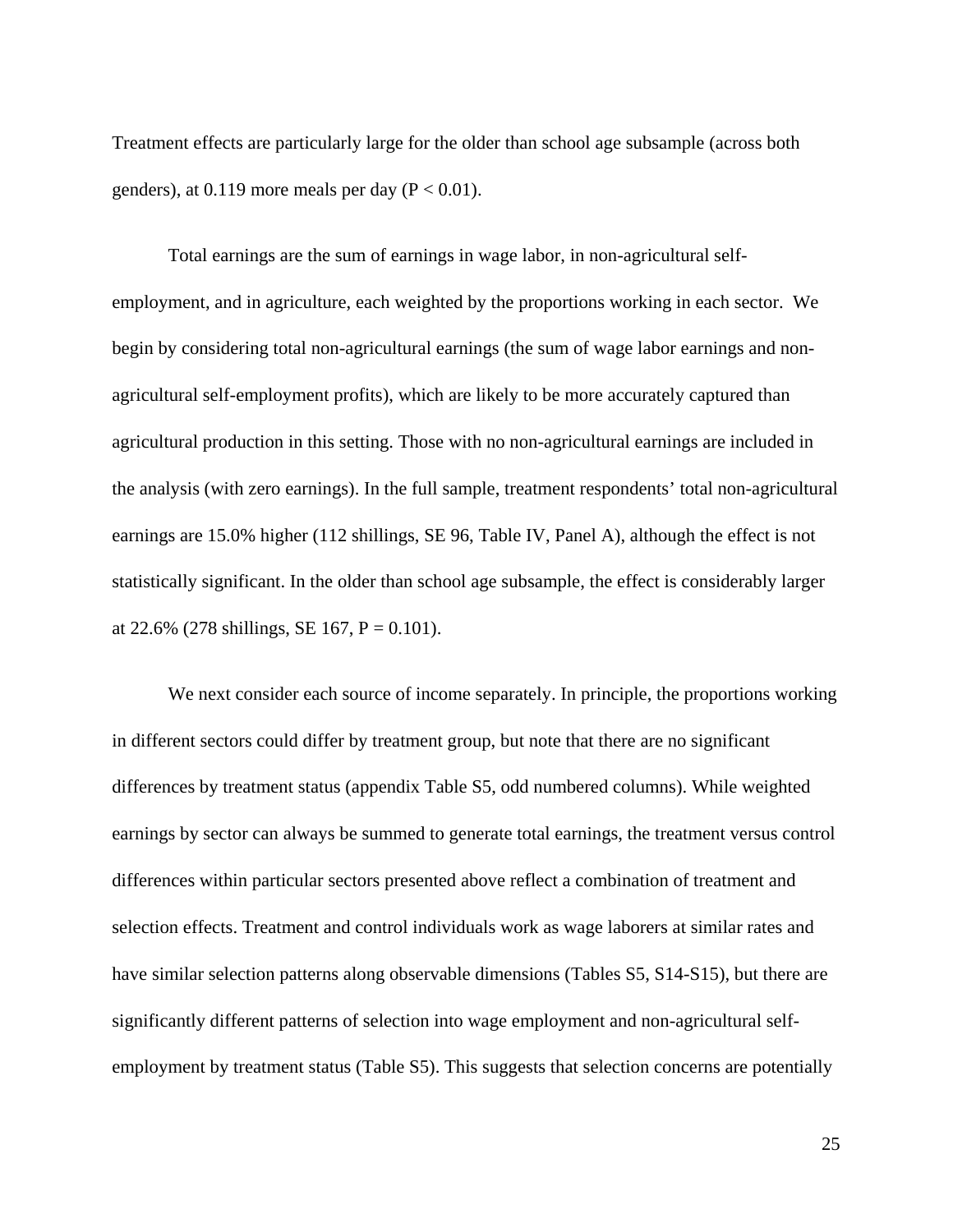important, and that it may not be appropriate to interpret the differences between treatment and control individuals within employment sectors as causal impacts. Recall that the consumption and total non-agricultural earnings results above (in Panel A of Table IV) are based on the full sample, and the issue of sorting across employment sectors does not apply.

Those working in wage employment likely have the best measured data. The distribution of log wage earnings is shifted to right for both men (Figure II, Panel C) and women (Panel D) in the treatment group relative to control. Log earnings (Table IV, Panel B) are 26.9 log points (SE 8.5,  $P < 0.01$ ) greater. The estimated differences in earnings are larger than those of hours, consistent with the hypotheses that treatment leads men to shift into jobs that require more work hours and that pay better. Log wages computed as earnings per hour worked (among those who work at least 10 hours per week) are 19.7 log points (SE 10.2,  $P < 0.10$ ) greater in the treatment group. Wage earnings differences between treatment and control are also positive among the larger number of respondents who had ever earned wages since 2007, with an average difference of 22.5 log points ( $P < 0.01$ ) during the most recent earnings period.

The data on self-employment profits are likely measured with somewhat more noise. Monthly profits are 22% larger in the treatment group, but the difference is not significant (Table 4, Panel C), in part due to large standard errors created by a few male outliers reporting extremely high profits. In a version of the profit data that trims the top 5% of observations, the difference is 28% ( $P < 0.10$ ).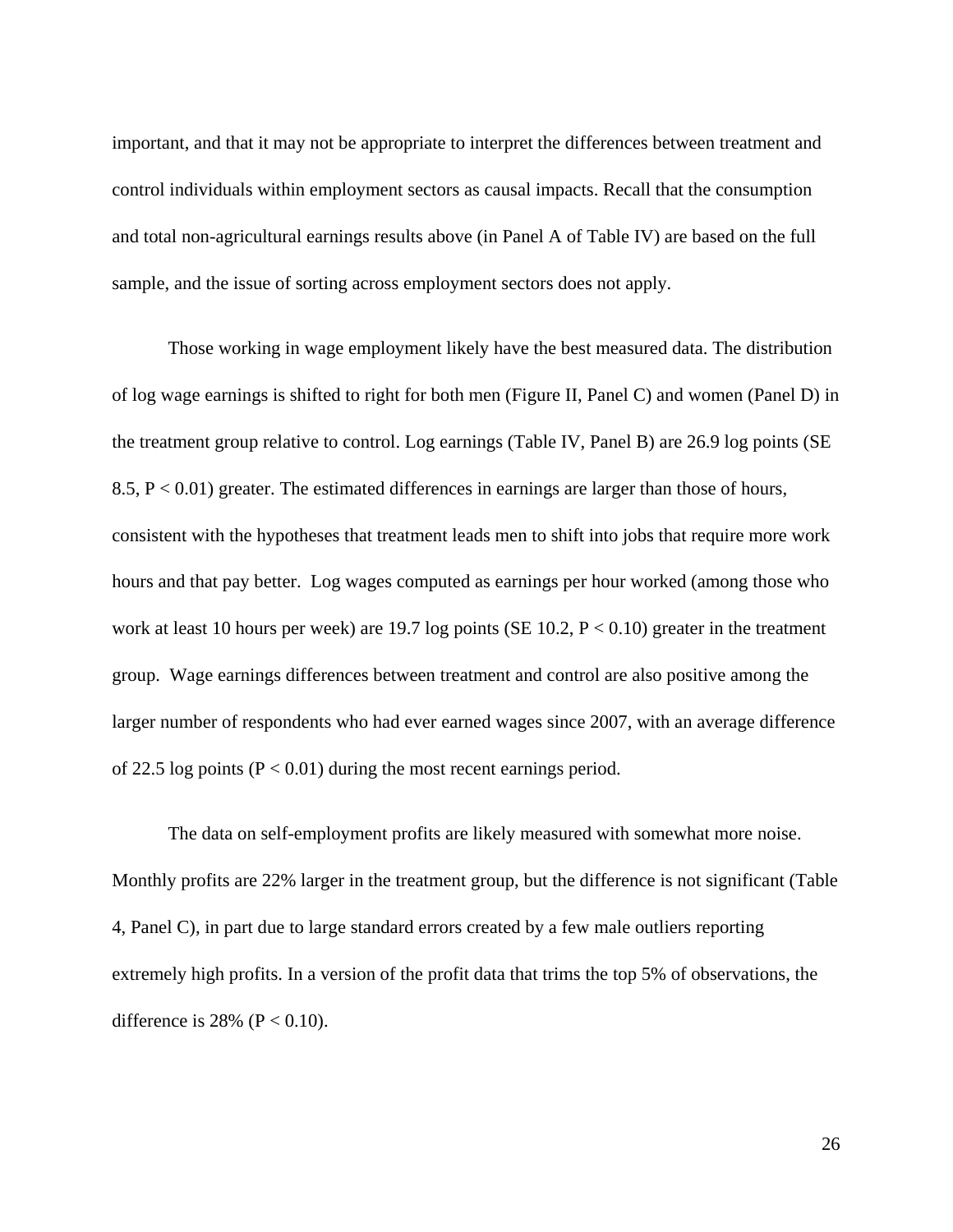With no changes in the proportion of respondents in different sectors, and estimated increases in earnings of more than 20% among wage earners – and similar (if less precisely estimated) profit increases among the self-employed – treatment will have increased overall earnings unless agricultural earnings declined. Unfortunately, we lack sufficient data on agricultural earnings to perform a direct test. However, several patterns suggest that it is unlikely agricultural earnings declined, and highly unlikely that they declined sufficiently to outweigh the gains in other sectors. Recall that cash crop cultivation increased, and that hours worked in agriculture did not change. Most importantly, if agricultural productivity had declined, one might expect that food consumption among those working in agriculture would decline, but there is in fact an increase of 0.065 meals (SE 0.033) in this group (appendix C).

## **4.5 Heterogeneous Treatment Effects and Alternative Specifications**

While statistical power is limited, we do not find strong evidence of heterogeneous treatment effects on education, labor market or living standards outcomes by baseline school grade, local treatment saturation, or the presence of schistosomiasis (as proxied for by distance to Lake Victoria, see appendix section C.4 and Tables S6-S13).

Estimated deworming impacts are largely robust to whether or not we account for the cross-school spillovers at all, and to accounting for cross-school externalities at different distances (appendix Tables S6-S9, column 5). Appendix Figure S4 shows that effects typically remain statistically significant across alternative specifications of the externality effects for key outcome measures (although for the "passed primary exam" outcome for females, P-values range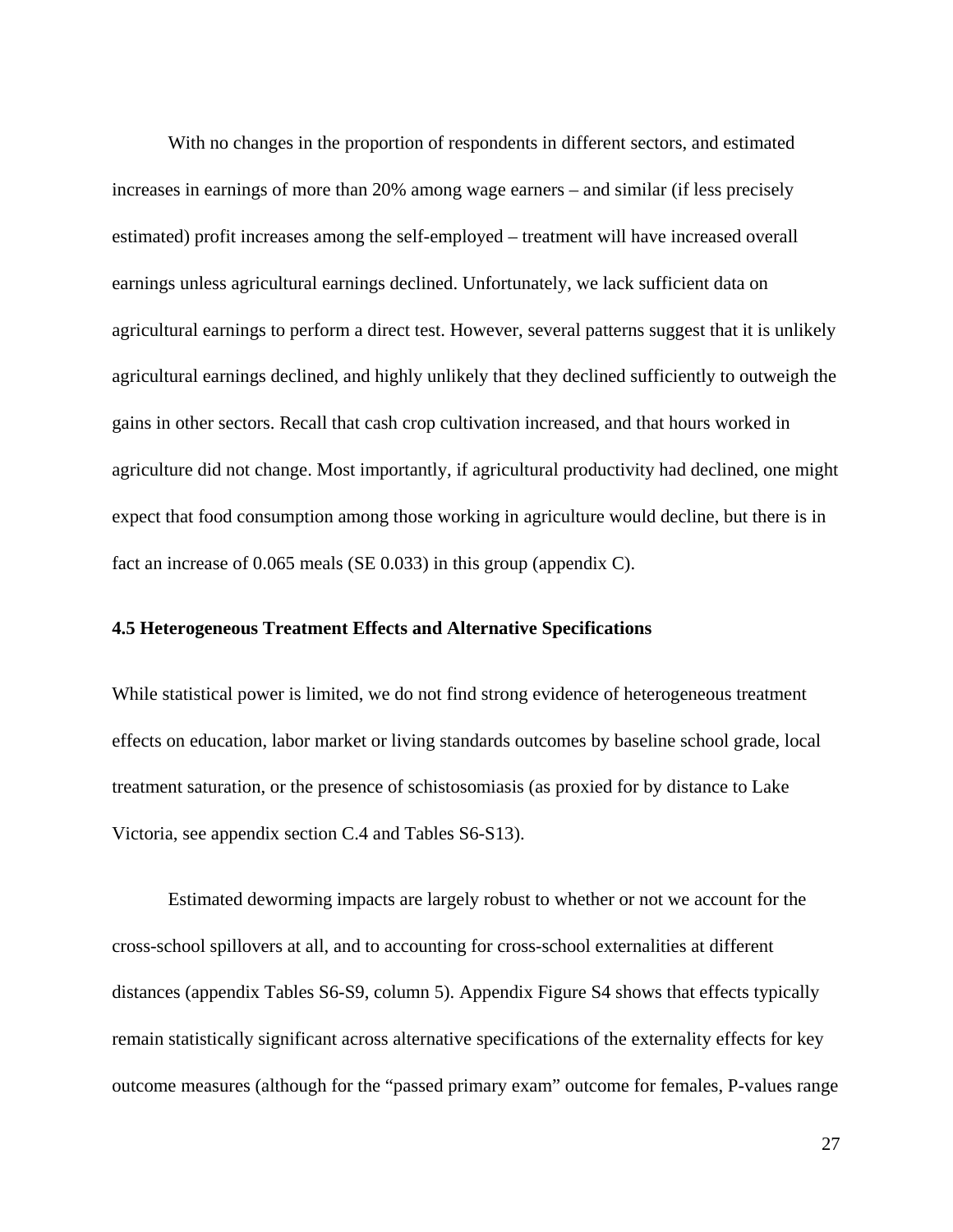from 0.02 to 0.26). The externality results are similar if we focus on the number of local pupils, rather than the proportion, in treatment schools (appendix Tables S6-S9, column 2).

## **4.6 Accounting for multiple inference**

To further assess robustness, we next account for multiple inference, and then examine two additional sources of variation in exposure to deworming.

Appendix Tables S18-S21 present the false discovery rate adjusted q-values (analogues to the standard P-value) that limit the expected proportion of rejections within a set of hypotheses that are Type I errors (Benjamini, Krieger and Yekutieli 2006; Anderson 2008). Key results are robust to this adjustment: taking both genders together, the deworming impact on meals eaten and labor earnings is statistically significant at the  $1\%$  level (q-value  $< 0.01$ ), on total hours worked in non-agricultural self-employment and manufacturing employment is significant at the 5% level, and the reduction in casual labor jobs, the increase in cash crops, and trimmed self-employed profits are significant at the 10% level. There is less power with the gender subsamples but most key results continue to hold at the 10% level (appendix section C.5).

## **4.7 Variation in cost-sharing**

Because the temporary 2001 deworming treatment cost-sharing program substantially reduced take-up, it provides an additional, orthogonal source of variation in treatment, albeit with less statistical power. Reassuringly, the estimated effect of cost-sharing has the opposite sign of the main deworming treatment effect for 26 of the 30 outcomes presented in Tables I-IV (excluding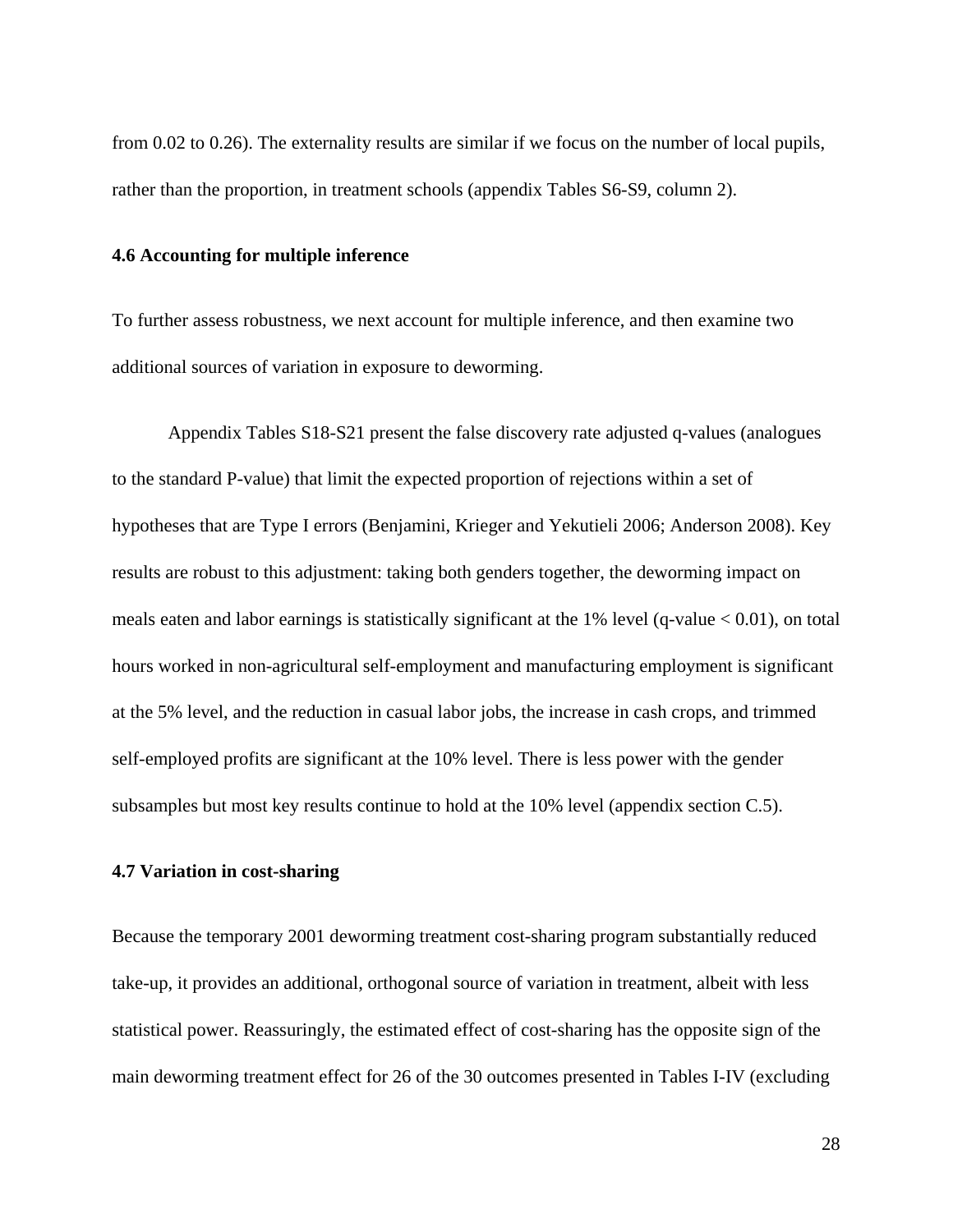the first outcome in Table 1, which was measured before cost-sharing was introduced), and this pattern seems extremely unlikely to occur by chance. In addition, stacking the data and using seemingly unrelated regression (SUR) estimation across outcomes, we reject the hypothesis that the cost-sharing coefficients are zero  $(P<0.001)$ ; see appendix section B for further details.

## **4.8 Cross-school treatment externalities**

Cross-school externalities provide a third source of exogenous variation in exposure to deworming. Several of the externality effect estimates in Tables I-IV are significant and large in magnitude, including for miscarriage, manufacturing employment, and meals eaten  $(P < 0.05)$ . Under the null hypothesis of no epidemiological externalities, there should be no correlation with the direct treatment effect. In 26 of the 30 post-2001 specifications in Tables I-IV, the sign of the treatment effect and the cross-school externality effect are the same, which is extremely unlikely to occur by chance; an alternative test estimates a correlation of 0.750 between the t-statistics for the direct effect and the externality effect across outcomes (P-value < 0.001); and using SUR, we reject the hypothesis that the 0-6 km cross-school externality effects are zero (P<0.001); see appendix B. The existence of cross-school externalities provides additional evidence on the robustness of the deworming impacts, and reassurance that estimated effects are not simply due to some form of reporting bias in the treatment schools.

## **5. The Rate of Return and Fiscal Impacts of Deworming Subsidies**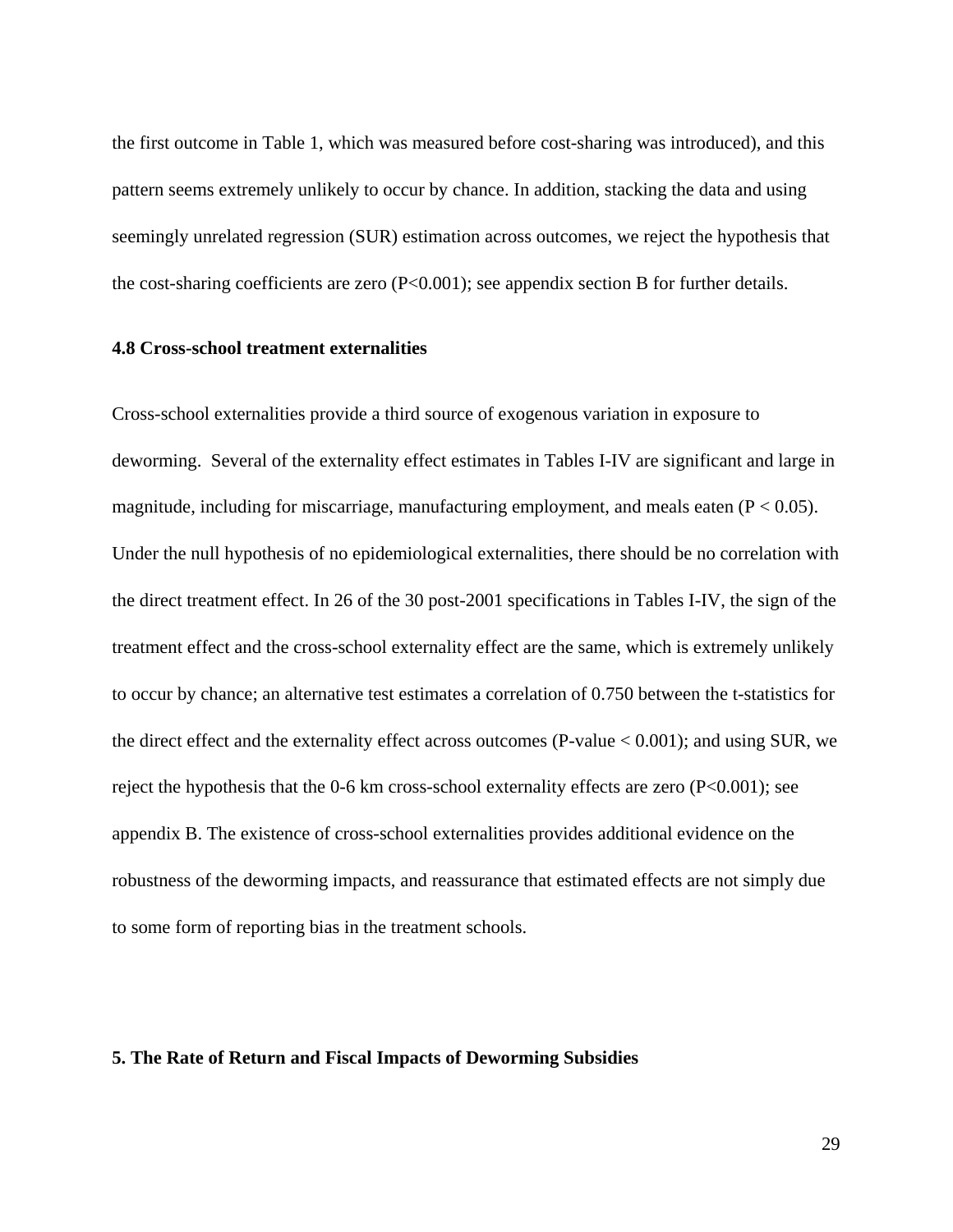The estimated impacts of deworming on labor market outcomes, combined with other data, allow us to estimate the internal financial rate of return and fiscal impacts of deworming subsidies.

We observe only a snapshot of labor market outcomes at the time of the follow-up survey, rather than the whole path of future hours and earnings, and thus the calculations in this section are by necessity somewhat speculative. We adopt what we consider to be a reasonably conservative approach in bounding the effect of lifetime income. In particular, we base our calculations on differences in hours worked between the treatment and control groups. This is likely to be conservative for a number of reasons: 1) estimated differences in earnings among wage workers are larger than differences in hours (Table IV, Panel B); 2) among women, treatment is associated with greater educational attainment and higher test scores, and it seems plausible that this could lead to higher future earnings, particularly if education and experience are complements (Card 1999); 3) there is increased non-agricultural self-employment, particularly among women, and it seems plausible that some of this consists of investments that could pay off in increased earnings later; and 4) estimated effects on hours worked and nonagricultural earnings are larger among those who are older and more likely to be out of school.

For projections about the future path of earnings and thus government revenues, we examine the following expression: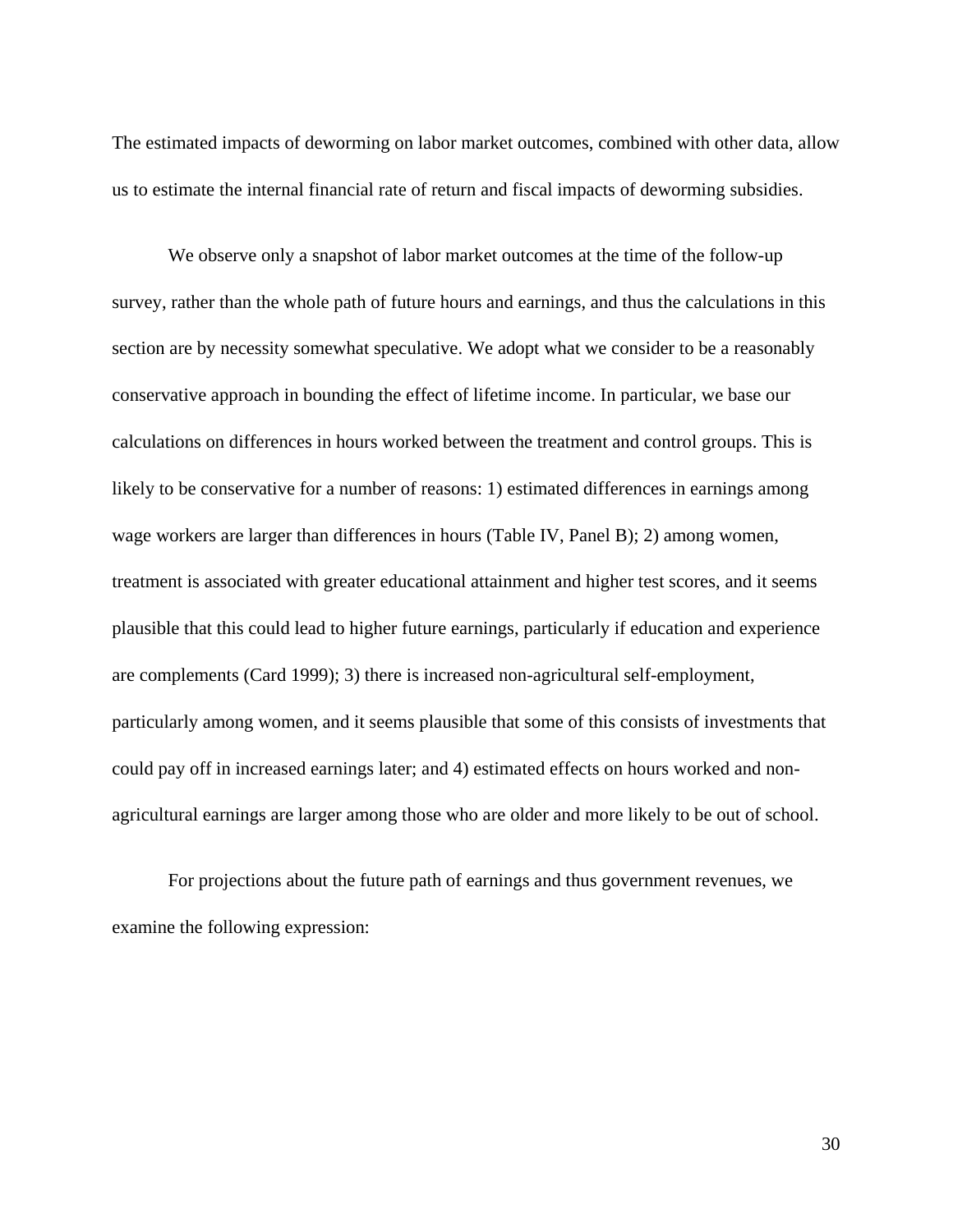$$
S_2 Q(S_2) - S_1 Q(S_1) < \sum_{\substack{t=50\\t=50}} N_{\gamma} \left[ \tau(S_1) \sum_{t=0}^{t=50} (1/(1+r))^t w_t \left( \lambda_{1,\gamma} + p \lambda_{2,\gamma} / R \right) \right] \tag{5}
$$
\n
$$
-K \sum_{t=0}^{t=50} (1/(1+r))^t \Delta \bar{E}_{\gamma t} (S_1, S_2) \right]
$$

The left hand side is the fiscal cost to the government of increasing a deworming subsidy from *S1* to *S2*, which in turn may affect deworming take-up *Q*; take-up is non-decreasing in the subsidy. To compute this, we use information on take-up at different price levels from Kremer and Miguel (2007), and current estimates of per pupil mass deworming treatment costs (provided by the NGO Deworm The World) of \$0.59 per year. The total direct deworming cost then is the 2.41 years of average deworming in the treatment group times this figure, or  $M = $1.42$  per person treated and \$1.07 per pupil in a deworming treatment school, given average take-up of 75%. Under partial deworming subsidies, as implemented in the 2001 cost-sharing program, individuals paid an average of \$0.27 for the medicines, so the direct cost to the government would be \$1.15 for each fully dewormed individual over 2.41 years. In Table V, Panel A, we compare these subsidy levels with the default case of no subsidies,  $S_1 = 0$ .

The right hand side captures the implications for government revenue of increasing the subsidy from *S<sub>1</sub>* to *S<sub>2</sub>*.  $N_{\gamma}$  is the fraction of individuals in the sample of type  $\gamma \in \Gamma$ , which we operationalize as gender, following the empirical analysis. The first term in the square brackets captures the increase in tax revenue generated by any increase in work hours:  $\tau(S_1)$  is the prevailing tax rate; *r* is the per period interest rate;  $w_t$  is the wage rate in year *t*;  $\lambda_{1,y}$  is the estimated deworming impact on work hours in treatment schools for gender  $\gamma$ ;  $\lambda_{2,\gamma}$  is the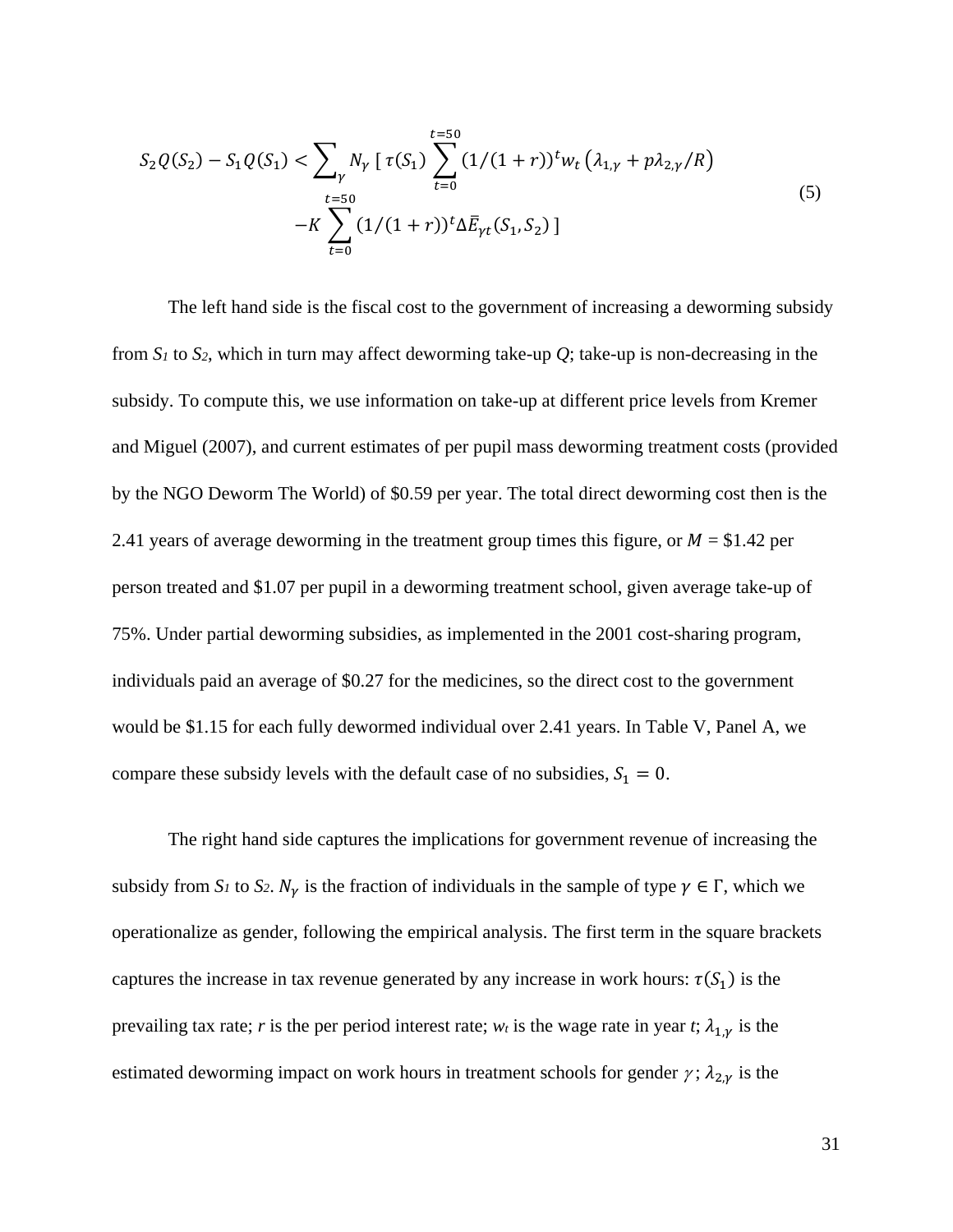estimated externality effect; and *p* and *R* denote the program's saturation and coverage, as above. These gains are captured over an individual's working life, which we take to be 50 years.

The second term in the square brackets accounts for the fact that improved child health may lead the government to accrue additional educational expenditures, for instance, if secondary schooling rates increase for type γ, which we find for females. Let *K* capture the cost of an additional unit of schooling, and  $\Delta \bar{E}_{vt}(S_1, S_2)$  denote the average increase in schooling for type <sup>γ</sup> when the deworming subsidy increases from *S1* to *S2*. To compute the right hand side of eqn. 5, we use a combination of estimates from this paper and other Kenyan data. The hours worked estimates (Table III) indicate that treatment group males work 3.49 more hours per week  $(\lambda_{1, male} = 3.49)$ , whereas the treatment effect estimate for women is near zero  $(\lambda_{1, female} = 1.49)$ 0.32). The point estimate of the increase in work hours due to epidemiological externalities is 10.20 hours/week for an increase in treatment saturation from 0 to 100%, and we combine this information with each school's local density of treated pupils to determine  $p\lambda_{2,y}$ .<sup>[6](#page-32-0)</sup> Since this externality estimate is not significant at conventional levels, we focus on the case of no epidemiological externality ( $\lambda_{2,y} = 0$ ) in panel B, and present results in Panel C assuming the externality has the estimated magnitude for completeness. We examine the impact of a program that treated two thirds of local schools, as in the PSDP, and scale up externality gains by the inverse of the coverage rate  $(1/R)$  since the control group also benefits from externalities.

<span id="page-32-0"></span> <sup>6</sup> Results are similar when externalities are disaggregated by gender (not shown).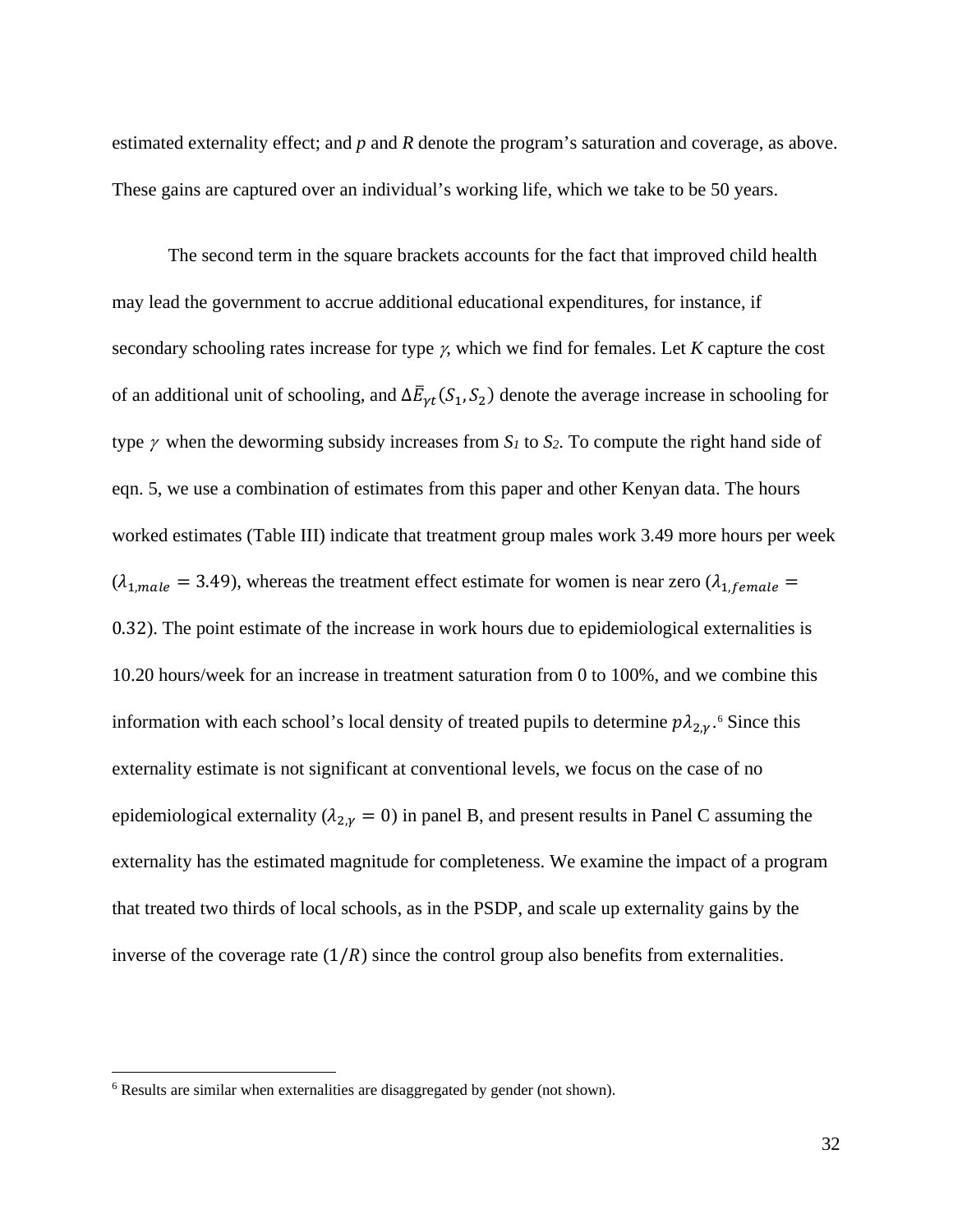At the time of writing, the Government of Kenya pays 11.85% interest on its sovereign debt and inflation is approximately 2%, so we set the real cost of capital  $r$  to 9.85%.<sup>[7](#page-33-0)</sup> We assume that the sample population begins working ten years after they first began receiving deworming and retires after 40 years of work.<sup>[8](#page-33-1)</sup> From year 10 post-treatment onwards, we combine estimated  $\lambda_{1,y}$  and  $\lambda_{2,y}$  values from Tables III-IV above with the pattern of lifecycle earnings reported in the most recent publicly available data, the 1998/1999 Kenya Integrated Labour Force Survey, and assume recent Kenyan economic growth trends continue. This forward projection of earnings is necessary given the limitations of existing data, and implies that the calculations that follow are somewhat speculative. We also assume the initial starting wage *w* is \$0.17 per hour, which is a weighted average of wages by sector in our data and the mean Kenyan agricultural wage in Suri (2011), with weights corresponding to control group mean hours per sector (Table IV). $9$  Kenyan taxes (mainly on consumption) absorb roughly 16.6% of GDP so we set the tax rate under no subsidy to 16.6%.<sup>[10](#page-33-3)</sup>

We estimated deworming impacts on school enrollment by gender and year (appendix Table S3), and also gathered detailed information on current teacher salaries and class sizes from

<span id="page-33-1"></span><sup>8</sup> This ten year gap roughly corresponds to the time elapsed from the start of PSDP until the KLPS2 survey (2007- 09). By ignoring the time before KLPS2 data was collected, it underestimates gains due to greater work hours prior to the survey. Yet it misses any reduction in work hours due to substitution of school for work. However, existing estimates of child labor productivity suggest these foregone earnings are likely to be small (Udry 1996).

<span id="page-33-0"></span> <sup>7</sup> Se[e http://www.centralbank.go.ke/securities/bonds/manualresults.aspx](http://www.centralbank.go.ke/securities/bonds/manualresults.aspx) and World Bank Development Indicators. This is a conservative assumption since other potential funders of deworming subsidies (e.g., international organizations, private donors) are likely to face lower interest rates; use of a lower interest rate greatly increases the returns to deworming in the calculations described below.

<span id="page-33-3"></span><span id="page-33-2"></span><sup>9</sup> In Suri (2011), the mean agricultural wage is \$0.16, and the control group mean is \$0.23 (Table IV, Panel B) for those working for wages. Self-employed wages are calculated by dividing control group monthly profits (Table IV, Panel C) by 4.5 times the hours worked per week among those working in self-employment, for a wage of \$0.14. <sup>10</sup> From World Development Indicators, government expenditures are roughly 19.5% of GDP, and from <http://blogs.worldbank.org/africacan/three-myths-about-aid-to-kenya> about 15% of government expenditure is financed from donors, thus 0.195\*0.85=0.166.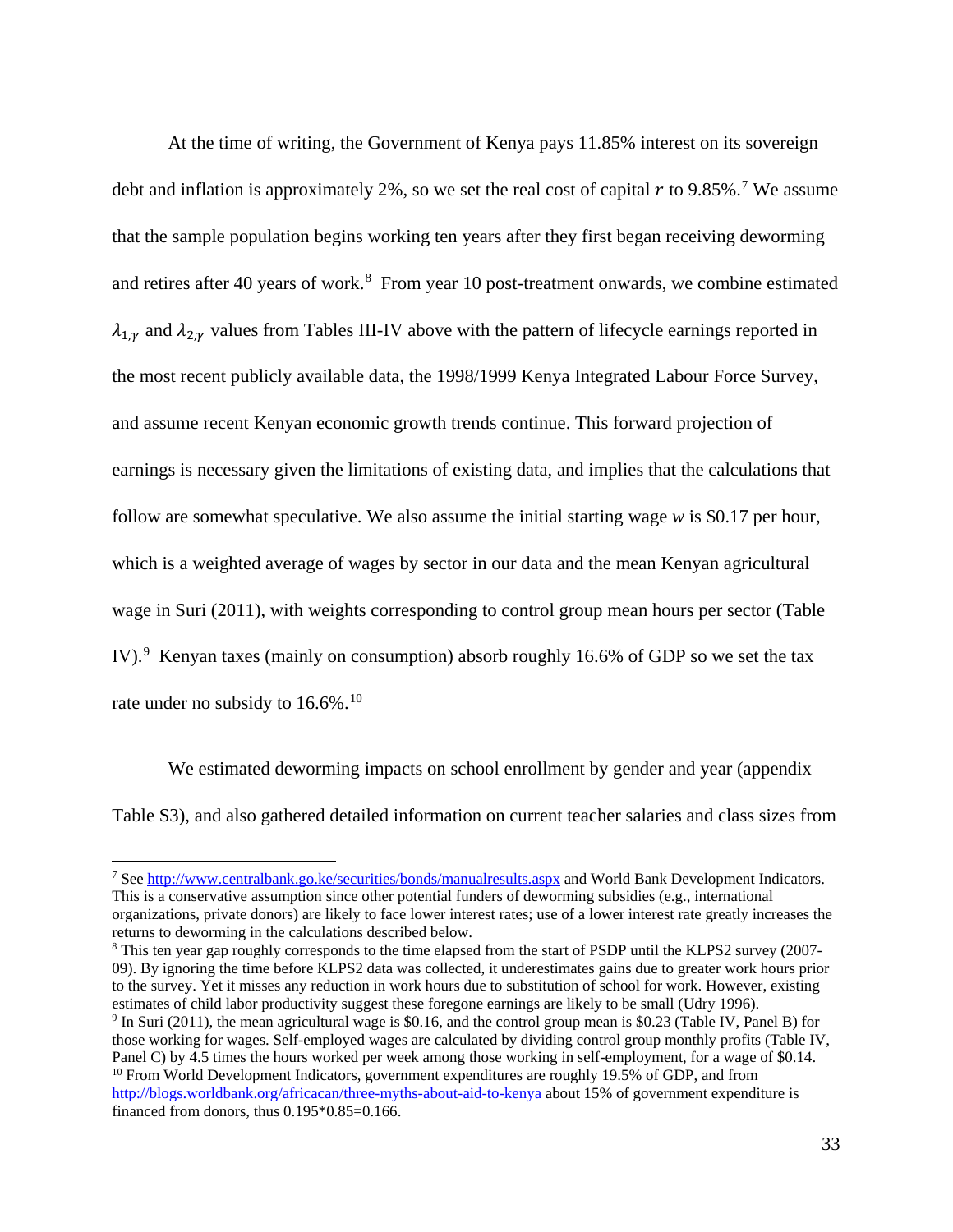the Ministry of Education, allowing us to estimate per capita schooling costs  $K$  for both primary and secondary schooling. Because the PSDP program did not increase the number of teachers or classrooms in primary schools, and there is no reason to believe the Kenyan government adjusted these factors in response to the program (based on our observations as well as on discussions with local officials), any costs of increased classroom congestion at the primary level due to deworming would have been incurred by students in these schools and thus is already captured in the labor market outcomes in our data. We therefore focus on measuring the fiscal costs to the government of increased secondary school enrollment, since these costs would be incurred either by the government (by paying for additional teachers) or by secondary school students. Teacher salaries constitute the bulk of recurrent government education spending, at over 90% of secondary school spending (Otieno and Colclough 2009), and most other expenses are traditionally covered by tuition and local parent fees. We factor in the costs that the government would need to incur in order to maintain the secondary school pupil-teacher ratio, using our estimated per student secondary school teacher cost of \$116.85 per year (Table V, Panel A).

Assuming no externality gains,  $\sum_{\gamma} N_{\gamma} \sum_{t=0}^{t=50} (1/(1+r))^t w_t \lambda_{1,\gamma} = $142.43$ , implying that individuals gain an average of \$119 in take-home pay and the NPV of government revenue increases by \$23 per person (Table V, Panel B). The additional public educational costs incurred are estimated to be approximately \$10.71, so the net increase in government revenue is \$12.90, far greater than the \$1.07 subsidy. If deworming also generates positive externalities, the earnings gains are much larger, with a per capita net increase in government revenue of \$102.97 (Panel C).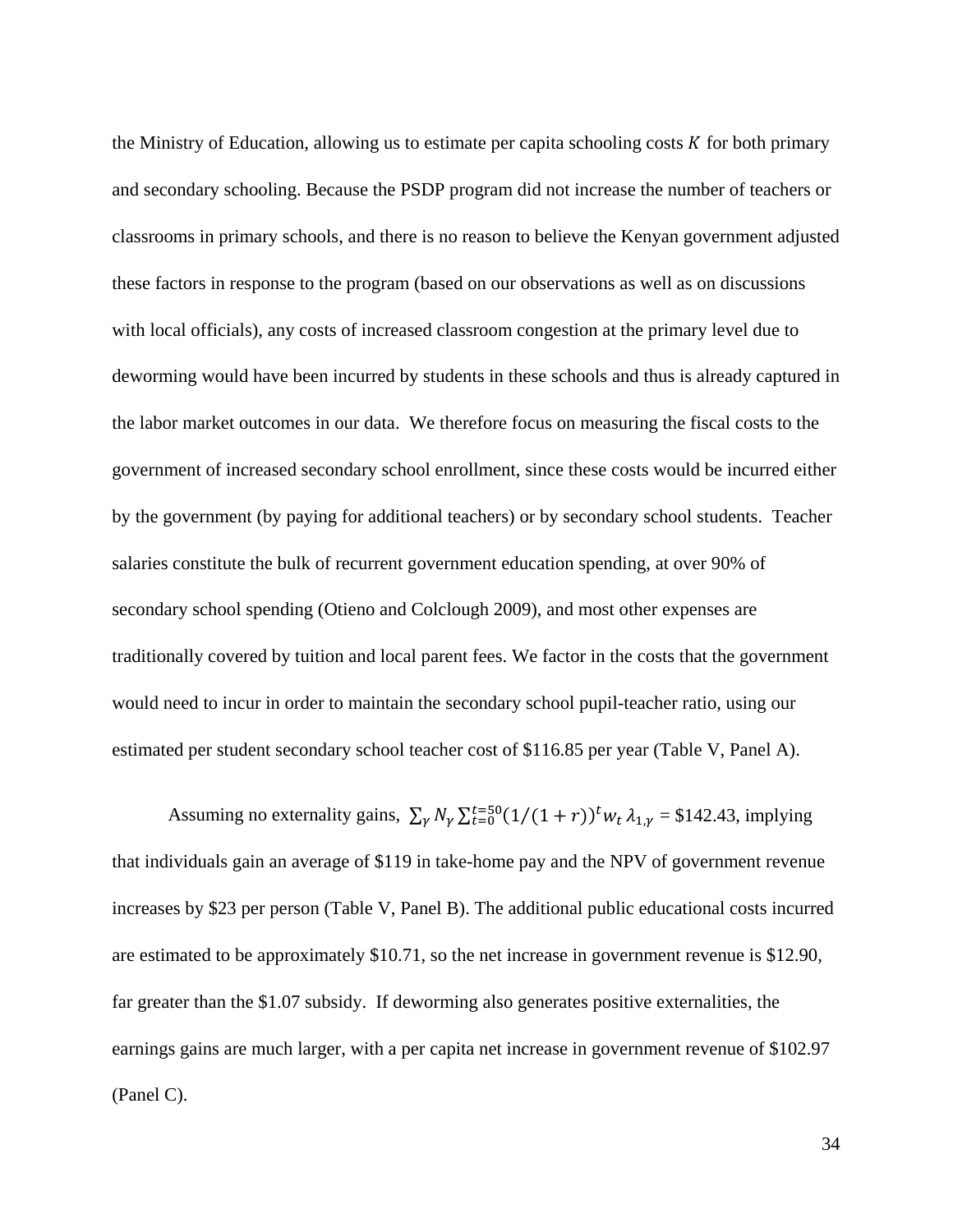A policy relevant case is one in which the coverage  $(R)$  of the population assigned to deworming increased from the roughly two thirds in our study sample up to all local primary schools, as in a national mass treatment program. In that case, the relative cost-effectiveness of the program could depend on the degree to which total program treatment effects depend on local treatment saturation, i.e., on the shapes of both  $\pi(p)$  and  $\lambda_2(p)$ , something we cannot directly estimate (the 10-90 range for saturation rate  $P_i$  in our data is 0.427 to 0.599). However, we can bound the cost-effectiveness of a program that covered the entire population under the conservative assumption that there are no additional net benefits from boosting the treatment rate. The cost per treatment school student (under full subsidies) would rise by 50% from \$1.07 to \$1.60 while the NPV net increase in government revenue would remain unchanged at \$12.90, implying that a program treating all schools would also be cost effective.

In terms of other extensions, our model assumes a linear income/consumption tax but the result is robust to a range of alternative assumptions on taxation, including the possibility of a lower tax rate in our predominantly rural sample; see appendix section C for further discussion.

A standard approach to assessing the desirability of a program is to calculate the social internal rate of return (IRR), which solves for the interest rate that equates the NPV of the full social cost and all earning gains, whether taxed or untaxed: in the above notation,  $MQ(S) =$  $\sum_{\gamma} N_{\gamma} \left[ \sum_{t=0}^{t=50} (1/(1+r))^{t} w_{t} \left( \lambda_{1,\gamma} + p \lambda_{2,\gamma}/R \right) - K \sum_{t=0}^{t=50} (1/(1+r))^{t} \Delta \bar{E}_{\gamma t} (0, S) \right]$ . The annualized social IRR with no health spillovers ( $\lambda_{2,y} = 0$ ) is very high at 31.8%, and with health spillovers is a massive 51.0%.

35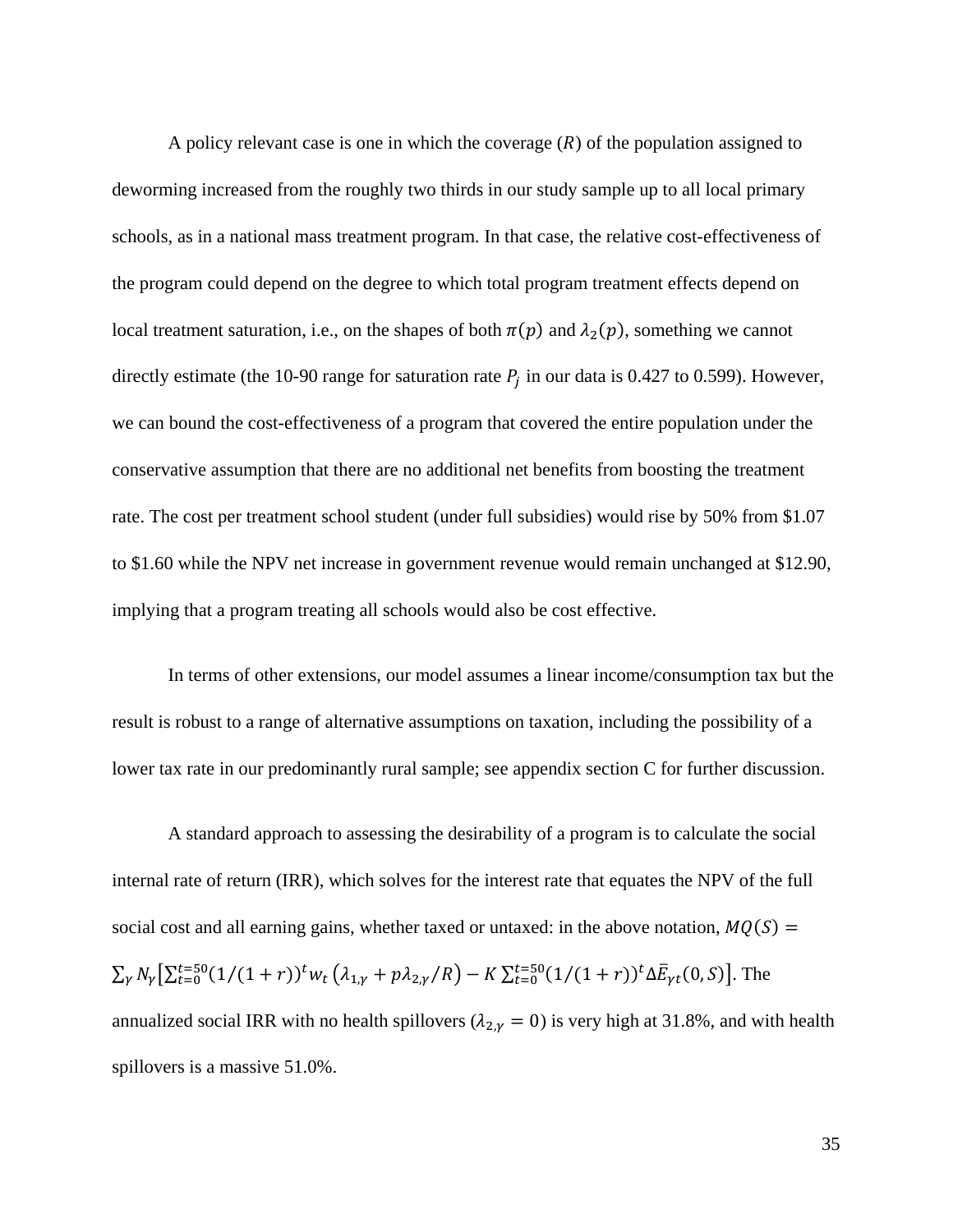These fiscal and IRR calculations are speculative for several reasons, including the projection of future earnings, as noted above. This exercise also ignores broader general equilibrium effects of a mass national deworming program on wage levels and the capital stock; these macroeconomic effects could theoretically either increase or decrease the effects we present in this section, although they seem unlikely to overturn the main patterns (appendix C contains a discussion). They are also relatively imprecisely estimated: we bootstrapped standard errors (with 1000 runs), and find that net revenue gains are less than zero 29% of the time for the case of no health spillovers. So while estimates indicate that the expected net revenue effects of deworming are large, there remains considerable uncertainty around these estimates.

Yet these calculations are also conservative in several dimensions. For one, note that even in cases where the net revenue effects are not positive, the gains in the labor market due to deworming help partially offset the original expenditure outlay on deworming subsidies, substantially reducing their net fiscal cost. The fiscal and internal rate of return exercises above also only rely on income and ignore any welfare gains through other channels. It is plausible that those who had better health and nutrition as a result of deworming benefited from an increased endowment of healthy hours, and experienced direct utility gains from simply feeling better, and the same could be said for any inherent welfare benefits of increased schooling. Finally, we do not incorporate recent evidence that positive deworming externalities extend beyond those in our sample to other age groups: Ozier (2014) finds that living in a deworming treatment community early in life (age 0 to 2) leads to improved cognitive and academic performance ten years later.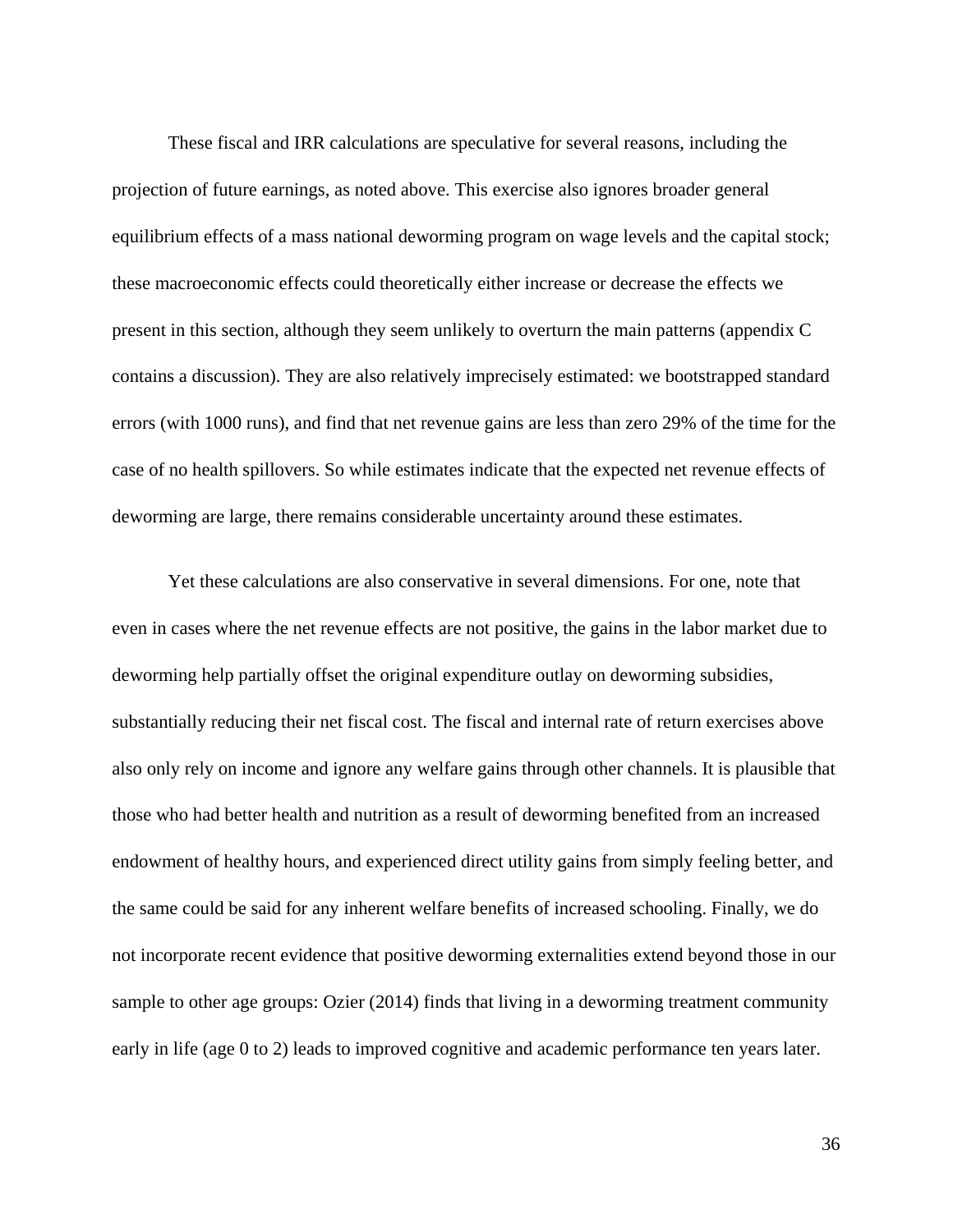Older individuals in the area also plausibly benefited from the health spillovers of treatment but we lack data to quantify any such gains.

## **6. Conclusion**

Previous work (Miguel and Kremer 2004) found that a primary-school deworming program increased school participation. This paper shows that some education and labor market outcomes improve one decade after receiving deworming. These gains could have substantial positive welfare impacts for households living near subsistence, like many in our Kenyan sample. A conservative estimate of the annualized financial internal rate of return (IRR) to deworming is high at 31.8%. Our best estimate is that deworming subsidies will generate more in future government revenue than they cost in up-front expenditures.<sup>[11](#page-37-0)</sup>

The high rate of return to deworming in our Kenyan context is consistent with the finding of sizeable deworming impacts on education and incomes in the  $20<sup>th</sup>$  century U.S. South (Bleakley 2007; Bleakley 2010), and recent evidence on positive long-run educational impacts in East Africa in Ozier (2014) and Croke (2014). Of course, there is uncertainty around our estimates and returns could differ in other environments, but even given some uncertainty, or substantial weight on priors that the returns to deworming are smaller, this growing body of

<span id="page-37-0"></span><sup>&</sup>lt;sup>11</sup> Some have argued that certain other public health investments could also have this property, including tobacco cessation (Lightwood and Glantz 2013) and reduced drunk driving (Ditsuwan et al. 2013).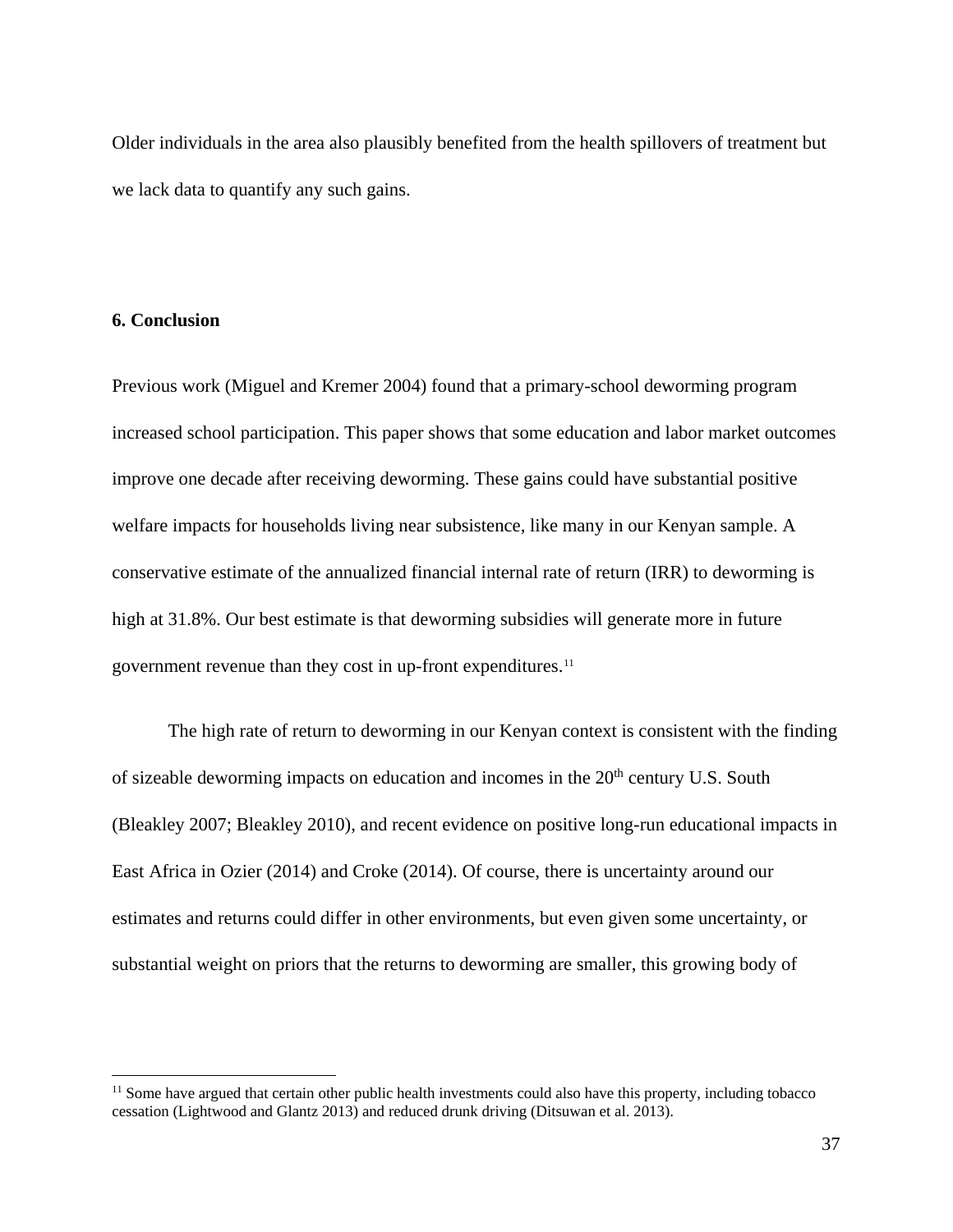evidence suggests that the expected financial rate of return would likely exceed conventional hurdles for public health investment (Ahuja et al. 2015).

The results also have implications for several related literatures. Many studies argue that early childhood health gains *in utero* or before age three have the largest impacts (Almond and Currie 2010) and some have argued that interventions outside a narrow window of child development will not have major effects. Our evidence suggests that health interventions among school-aged children, which are too late in life to affect cognition or height, can have long-run impacts on labor outcomes by affecting the amount of time people spend in school or work.

While there is a literature on differences in work hours across wealthy countries (Prescott 2004), the determinants of labor hours in poor countries are less studied. Work hours are quite low in some low-income settings (Fafchamps 1993), including among our control group. The findings here suggest that poor child health may be one factor behind this low adult labor supply.

Finally, our analysis does not account for potential negative externalities from deworming through drug resistance. Geerts and Gryseels (2000) and Geerts and Gryseels (2001) highlight mass deworming policy approaches that could minimize the development of resistance, and while there is limited current evidence on drug resistance related to human deworming, it has been documented in livestock (Albonico, Engels and Savioli 2004). Despite their concerns, Geerts and Gryseels (2001) do still conclude that community-based mass deworming treatment makes sense in high morbidity settings, such as our Kenyan study area, and we agree it is unlikely that resistance would be large enough to overturn the case for subsidies. Worm

38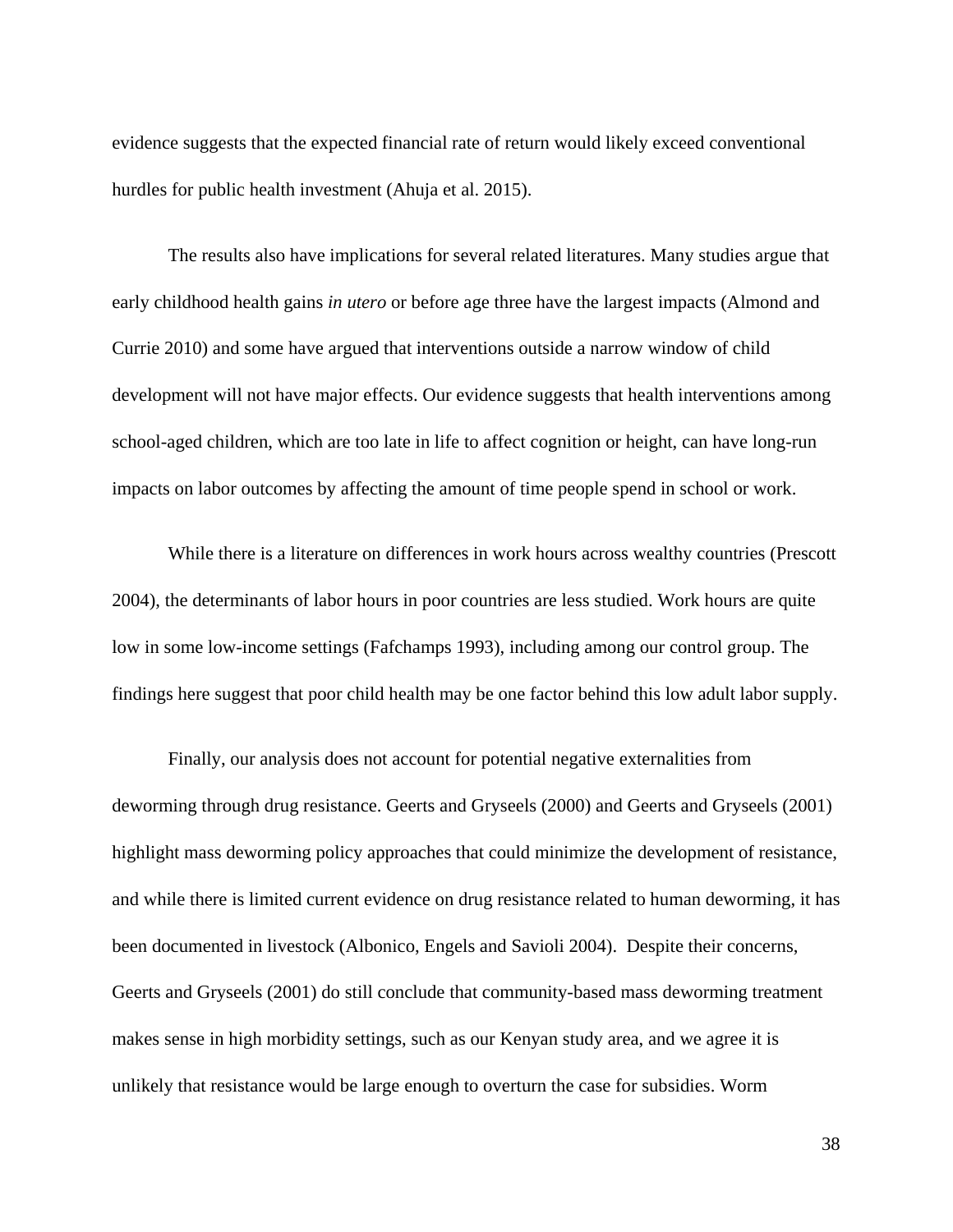prevalence is likely to decline over time with economic development, as more people have sanitation facilities, wear shoes, and take other actions to avoid infection, and it is therefore unlikely to be optimal to hold back on treating the sick today in order to "save" the drug for later. Moreover, if there is a need to cut back on drug administration to reduce the risk that resistance will develop, cutting back on veterinary use in high-income countries may be a more appropriate initial response.

Sarah Baird, George Washington University Joan Hamory Hicks, University of California, Berkeley Michael Kremer, Harvard University and NBER Edward Miguel, University of California, Berkeley and NBER

## **References**

- Ahuja, Amrita, Sarah Baird, Joan Hamory Hicks, Michael Kremer, Edward Miguel, and Shawn Powers, "When should governments subsidize health? The case of mass deworming," World Bank Economic Review, 29 (supplement) (2015), S9-S24.
- Aiken, Alexander, M., Davey Calum, James R. Hargreaves, and Richard J. Hayes, "Re-analysis of health and educational impacts of a school-based deworming programme in western Kenya: a pure replication.," International Journal of Epidemilogy, 44 (2015), 1572-1580.
- Albonico, Marco, Dirk Engels, and Lorenzo Savioli, "Monitoring drug efficacy and early detection of drug resistance in human soil-transmitted nematodes: a pressing public health agenda for helminth control," International Journal for Parasitology, 34 (2004), 1205-1210.
- Almond, Douglas, and Janet Currie, "Human Capital Development before Age Five," NBER Working Paper #15827, (2010).
- Altonji, Joseph G., and Rebecca M. Blank, "Race and gender in the labor market," in *Handbook of Labor Economics*, O. Ashenfelter & D. Card, ed. (1999).
- Anderson, Michael L., "Multiple Inference and Gender Differences in the Effects of Early Intervention: A Reevaluation of the Abecedaian, Perry Preschool, and Early Training Projects.," Journal of the American Statistical Association, 103 (2008), 1481-1495.
- Benjamini, Yoav, Abba M. Krieger, and Daniel Yekutieli, "Adaptive Linear Step-Up Procedures That Control the False Discovery Rate," Biometrika, 93 (2006), 491-507.
- Bertrand, Marianne, "New Perspectives on Gende," in *Handbook of Labor Economics*, O. Ashenfelter & D. Card, ed. (Elsevier, 2011).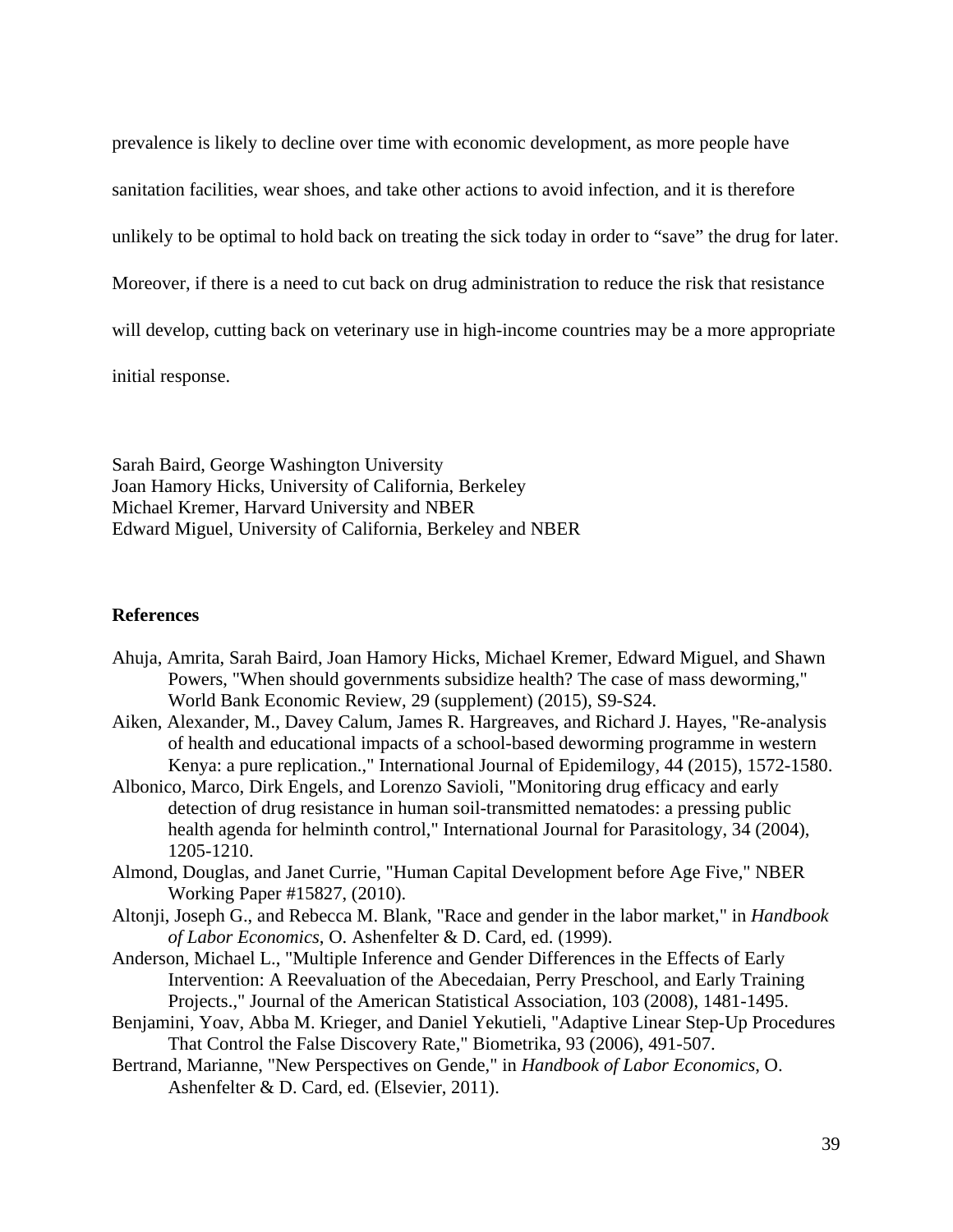- Bleakley, Hoyt, "Disease and Development: Evidence from Hookworm Eradication in the American South," Quarterly Journal of Economics, 122 (2007), 73-117.
- ---, "Health, Human Capital, and Development," Annual Review of Economics, 2 (2010), 283- 310.
- Brooker, Simon, M. Rowlands, L. Haller, L. Savioli, and D.A. Bundy, "Towards an Atlas of Helminth Infection in Sub-Saharan Africa: The Use of Geographical Information Systems (GIS)," Parasitology Today, 16 (2000), 303-307.
- Bruhn, Miriam, and David McKenzie, "In pursuit of balance: Randomization in practice in development field experiments," American Economic Journal: Applied Economics, 1 (2009).
- Bundy, DAP., M. Kremer, H. Bleakley, MCH. Jukes, and E. Miguel, "Deworming and Development: Asking the Right Questions, Asking the Questions Right," PLoS Negl Trop Dis, 3 (2009), e362. doi:310.1371/journal.pntd.0000362.
- Card, David, "The Causal Effect of Education on Earnings," in *Handbook of Labor Economics Volume 3A*, Orley Ashenfelter and David Card, ed. (Amsterdam: Elsevier, 1999).
- Clemens, Michael, and Justin Sandefur, "Mapping the Worm Wars: What the Public Should Take Away from the Scientific Debate about Mass Deworming.," (Center for Global Development Blog, 2015).
- Crimmins, Eileen M., and Caleb E. Finch, "Infection, inflammation, height, and longevity," Proceedings of the National Academy of Sciences, 103 (2005), 498-503.
- Croke, K. T., "The Long Run Effects of Early Childhood Deworming on Literacy and Numeracy: Evidence from Uganda," Unpublished Manuscript, (2014).
- Davey, Calum, Alexander Aiken, M., Richard J. Hayes, and James R. Hargreaves, "Re-analysis of health and educational impacts of a school-based deworming programme in western Kenya: a statistical replication of a cluster quasi-randomized stepped-wedge trial," International Journal of Epidemilogy, 44 (2015), 1581-1592.
- Disease Control Priorities Project, "Deworming Children Brings Huge Health and Development Gains in Low-Income Countries ", (2008).
- Ditsuwan, V., J.L. Veerman, M. Bertram, and T. Vos, "Cost-Effectiveness of Interventions for Reducing Road Traffic Injuries Related to Driving under the Influence of Alcohol," Value in Health, 16 (2013), 23-30.
- Fafchamps, Marcel, "Sequential Labor Decisions Under Uncertainty: an Estimable Household Model of West African Farmers," Econometrica, 61 (1993), 1173-1197.
- Geerts, S., and B. Gryseels, "Drug Resistance in Human Helminths: Current Situation and Lessons from Livestoc," Clinical Microbiology Reviews, 13 (2000), 207-222.
- Geerts, S., and B. Gryseels, "Anthelmintic resistance in human helminths: a review," Tropical Medicine and International Health, 6 (2001), 915-921.
- Givewell, "Combination deworming (mass drug administration targeting both schistosomiasis and soil-transmitted helminths)," (2013).
- Grossman, Michael, "On the Concept of Health Capital and the Demand for Health," Journal of Political Economy, 80 (1972), 223-255.
- Guyatt, H.L., S. Brooker, C.M. Kihamia, A. Hall, and D.A. Bundy, "Evaluation of efficacy of school-based anthelmintic treatments against anaemia in children in the United Republic of Tanzania," Bulletin of the World Health Organization, 79 (2001), 695-703.
- Hall, Andrew, and Sue Horton, "Best Practice Paper: New Advice from CCo8: Deworming," (Copenhagen: Copenhagen Consensus Center, 2008).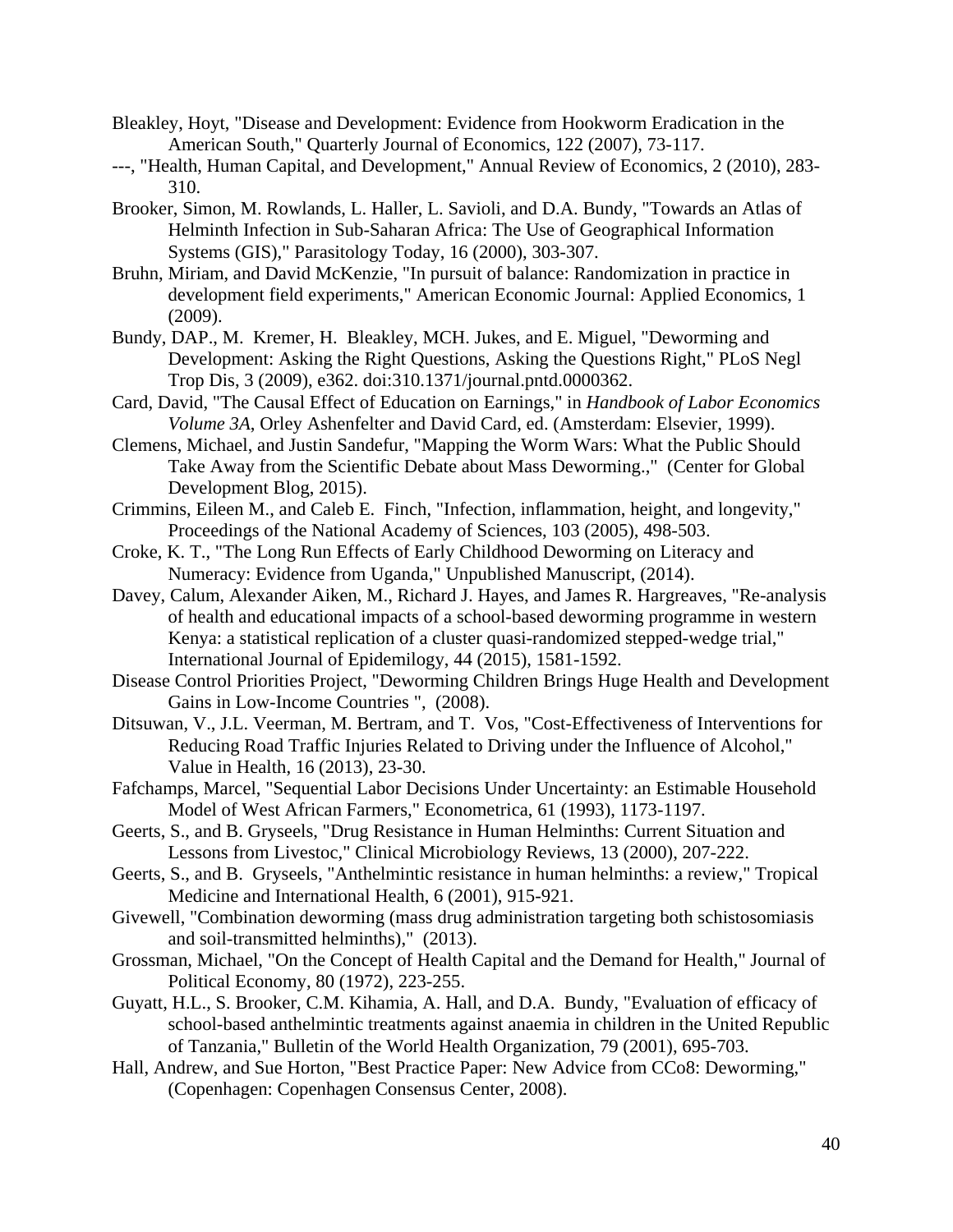- Heckman, J., J. Stixrud, and S. Urzua, "The Effects of Cognitive and Non-cognitive Abilities on Labor Market Outcomes and Social Behavior," Journal of Labor Economics., 24 (2006), 411-482.
- Hicks, JH., M. Kremer, and E. Miguel, "Commentary: Deworming externalities and schooling impacts in Kenya: a comment on Aiken et al. (2015) and Davey et al. (2015)," International Journal of Epidemiology, (2015).
- Hotez, P.J., "Empowering Women and Improving Female Reproductive Health through Control of Neglected Tropical Diseases," PLoS Neglected Tropical Diseases, 3 (2009), e559.
- Hotez, Peter J., Donald A. P. Bundy, Kathleen Beegle, Simon Brooker, Lesley Drake, Nilanthi de Silva, Antonio Montresor, Dirk Engels, Matthew Jukes, Lester Chitsulo, Jeffrey Chow, Ramanan Laxminarayan, Catherine Michaud, Jeff Bethony, Rodrigo Correa-Oliveira, Xiao Shuhua, Alan Fenwick, and Lorenzo Savioli, *Helminth Infections: Soiltransmitted Helminth Infections and Schistosomiasis* 2nd Edition ed. (Washington, DC: World Bank, 2006).
- Jameel Poverty Action Lab, "Deworming: A Best Buy for Development.," (Cambridge, MA: Abdul Latif Jameel Poverty Action Lab, 2012).
- Kirwan, P., Andrew L. Jackson, Samuel O. Asaolu, Sile F. Molloy, Titlayo C. Abiona, Marian C. Bruce, Lisa Ranford-Cartwright, Sandra M. O'Neill, and Celia V. Holland, "Impact of repeated four-monthly anthelmintic treatment on Plasmodium infection in preschool children: a double-blind placebo-controlled randomized trial," BMC Infectious Diseases, 10 (2010).
- Kjetland, E.F., P.D. Ndhlovu, Gomo E., T. Mduluza, N. Midzi, L. Gwanzura, P.R. Mason, L. Sandvik, H. Friis, and S.G. Gundersen, "Association between genital schistosomiasis and HIV in rural Zimbabwean women," AIDS, 20 (2006), 593-600.
- Kling, Jeffrey R., Jeffrey B. Liebman, and Lawrence F. Katz, "Experimental Analysis of Neighborhood Effects," Econometrica, 75 (2007), 83-119.
- Kremer, Michael, J. Lee, J. Robinson, and O. Rostapshova, "Behavioral Biases and Firm Behavior: Evidence from Kenyan Retail Shops," American Economic Review Paper and Proceedings, 103 (2013), 362-368.
- Kremer, Michael, and Edward Miguel, "The Illusion of Sustainability," Quarterly Journal of Economics, 112 (2007), 1007-1065.
- Larocque, R., M. Casapia, E. Gotuzzo, J.D. MacLean, J.C. Soto, Rahme E., and T.W. Gyorkos, "A double-blind randomized controlled trial of antenatal mebendazole to reduce low birthweight in a hookworm-endemic area of Peru," Tropical Medical International Health 11 (2006), 1485-1495.
- Lightwood, J., and S.A. Glantz, "The Effect of the California Tobacco Control Program on Smoking Prevalence, Cigarette Consumption, and Healthcare Costs: 1989-2008," PLoS One, 8 (2013).
- Miguel, Edward, and M. Kremer, "Worms: Identifying Impacts on Education and Health in the Presence of Treatment Externalities," Econometrica, 72 (2004), 159-217.
- ---, "Worms: Identifying Impacts on Education and Health in the Presence of Treatment Externalities, Guide to Replication of Miguel and Kremer (2004)," Center for Effective Global Action Working Paper Series #39, (2014).
- Miguel, Edward, Michael Kremer, and Joan Hamory Hicks, "Comment on Macartan Humphreys' and Other Recent Discussions of the Miguel and Kremer (2004) Study," CEGA Working Paper #54, (2015).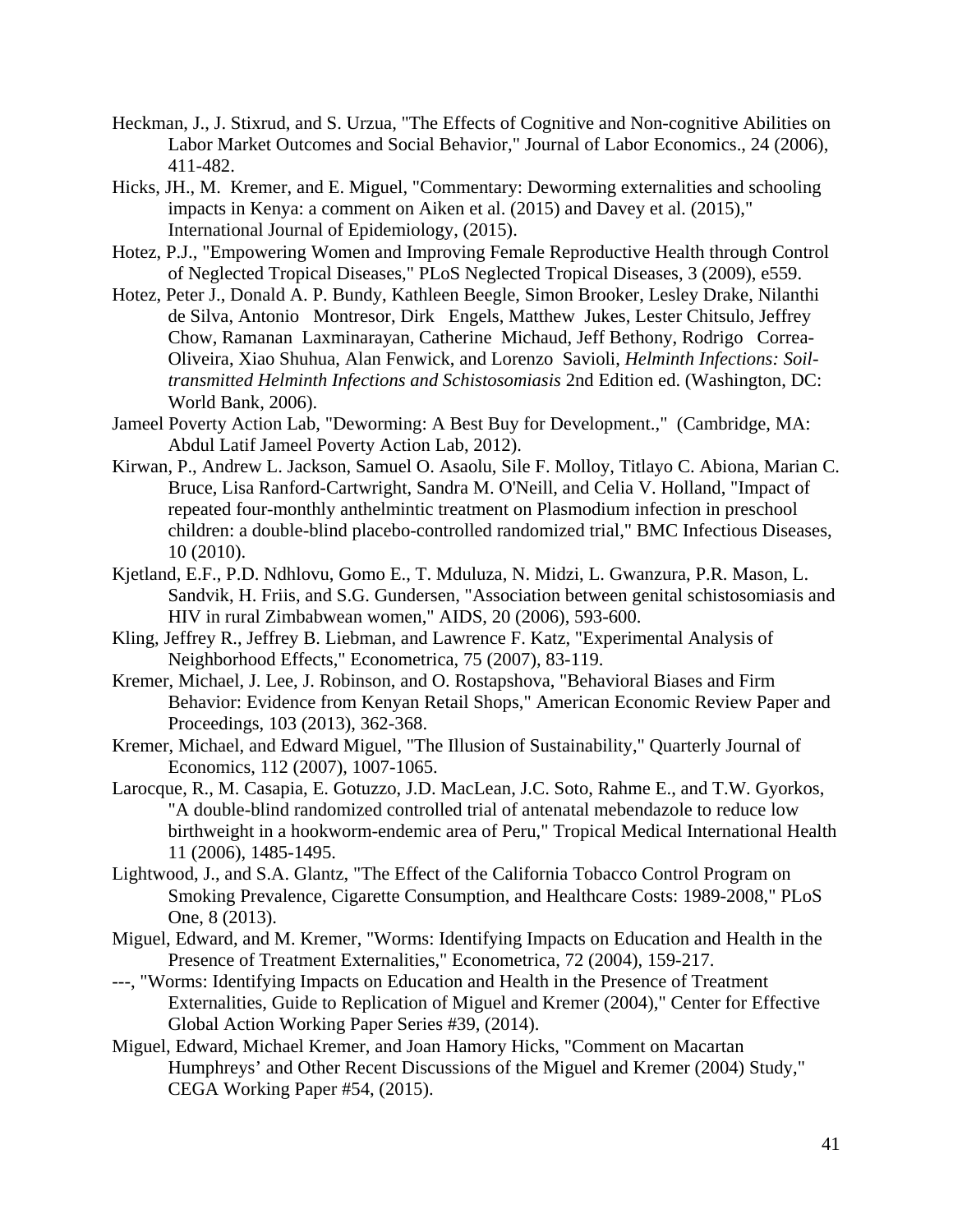- Miguel, Edward, Michael Kremer, Joan Hamory Hicks, and Carolyne Nekesa, "Worms: Identifying Impacts on Education and Health in the Presence of Treatment Externalities, Data User's Guide," Center for Effective Global Action Working Paper Series #40, (2014).
- Orr, L., J. Feins, R. Jacob, E. Beecroft, L. Sanbonmatsu, LF. Katz, JB. Liebman, and JR. Kling, "Moving to Opportunity: Interim Impacts Evaluation," (Washington, D.C.: U.S. Dept. of HUD, 2003).
- Otieno, W. , and C. Colclough, "Financing Education in Kenya: Expenditures, Outcomes and the Role of International Aid," RECOUP Working Paper 25, (2009).
- Ozier, Owen, "Exploiting Externalities to Estimate the Long-term Benefits of Early Childhood Deworming " World Bank Working Paper Series #7052, (2014).
- Pitt, Mark M., M.R. Rosenzweig, and N. Hassan, "Human Capital Investment and the Gender Division of Labor in a Brawn-Based Economy," American Economic Review, 102 (2012), 3531–3560.
- Prescott, Edward, "Why do Americans work so much more than Europeans?," Federal Reserve Bank of Minneapolis Quarterly Review, 28 (2004), 2-13.
- Pullan, R.L., P.W. Gething, J.L. Smith, C.S. Mwandawiro, Sturrock H.J., Gitonga C.W., Hay S.I., and Brooker S., "Spatial modelling of soil-transmitted helminth infections in Kenya: a disease control planning tool," PLoS Neglected Tropical Diseases, 5 (2011), e958.
- Schapiro, Louis, "The Physical and Economic Benefits of Treatment for Hookworm Disease," Journal of the American Medical Association, 73 (1919), 1507-1509.
- Silva, N.R. de, S Brooker, P.J. Hotez, A. Montresor, D. Engels, and L. Savioli, "Soil-transmitted helminth infections: updating the global picture," Trends in Parasitology, (2003), 547- 551.
- Stephenson, L.S., M.C. Latham, E.J. Adams, S.N. Kinoti, and A. Pertet, "Physical fitness, growth and appetite of Kenyan school boys with hookworm, Trichuris trichiura and Ascaris lumbricoides infections are improved four months after a single dose of albendazole," The Journal of nutrition, 123 (1993), 1036-1046.
- Stoltzfus, R.J., H.M. Chwaya, Tielsch J.M., Schulze K.J., Albonico M., and Savioli L., "Epidemiology of iron deficiency anemia in Zanzibari schoolchildren: the importance of hookworms," American Journal of Clinical Nutrition, 65 (1997), 153-159.
- Suri, Tavneet, "Selection and Comparative Advantage in Technology Adoption," Econometrica, 79 (2011), 159-209.
- Taylor-Robinson, DC., N. Maayan, K. Soares-Weiser, S. Donegan, and P. Garner, "Deworming drugs for soil-transmitted intestinal worms in children: effects on nutritional indicators, haemoglobin, and school performance," The Cochrane Database of Systematic Reviews, 7 (2015), 1-157.
- Weisbrod, B.A., R. L. Andreano, R. E. Balwin, and A. C. Kelley, *Disease and economic development: The impact of parasitic diseases in St. Lucia* (Madison: Univ. of Wisconsin Press, 1973).
- World Health Organization, "Model Describing Information. Drugs used in Parasitic Diseases," (Geneva: WHO, 1992).
- ---, "Soil-transmitted helminth infections," in *WHO Fact sheet N°366*, (2014).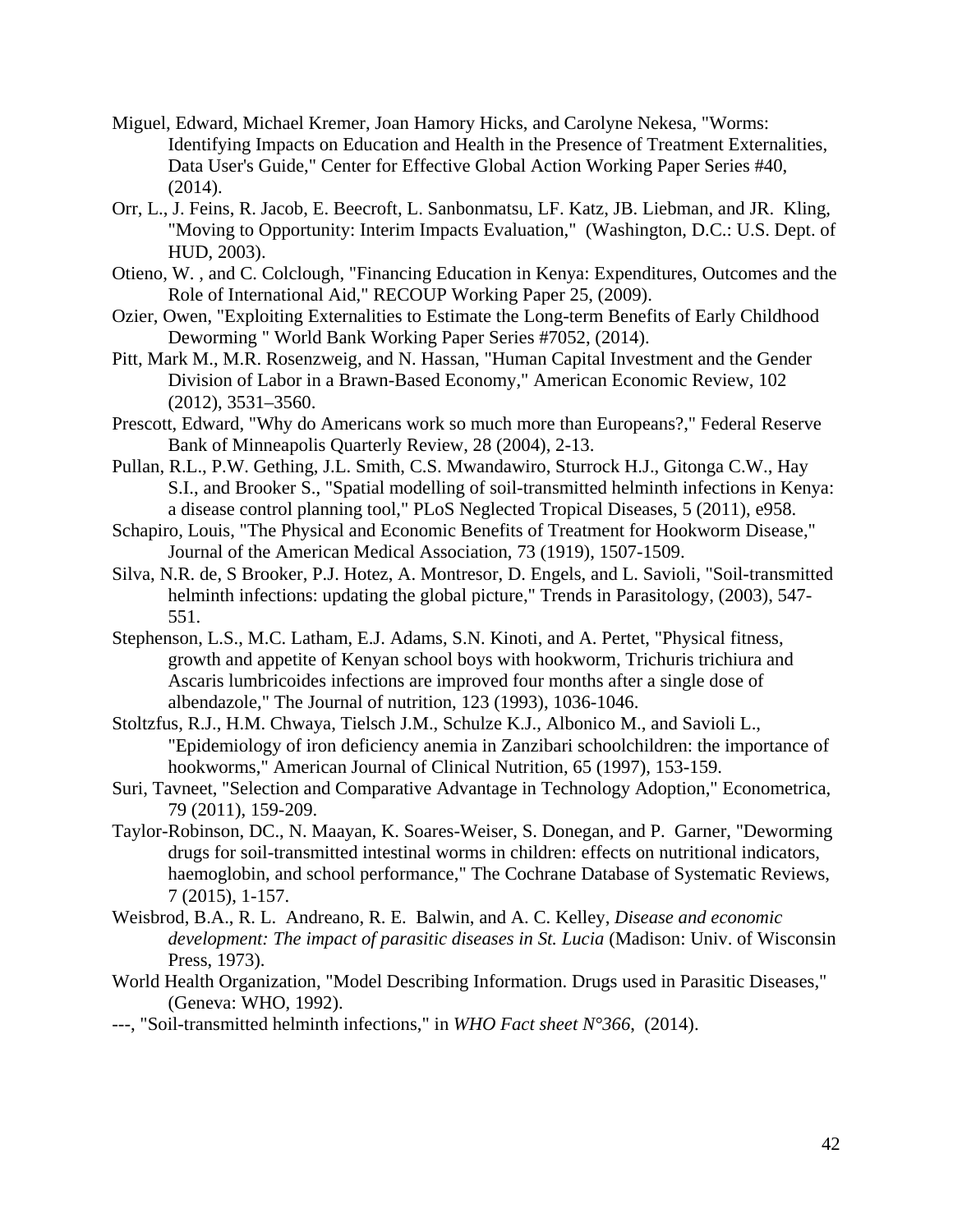| <b>Table 1:</b> Deworming impacts on nearly               |                                                                 |             |             |                                        |                                                             |         |         |  |
|-----------------------------------------------------------|-----------------------------------------------------------------|-------------|-------------|----------------------------------------|-------------------------------------------------------------|---------|---------|--|
|                                                           | Coefficient estimate (s.e.) on<br>deworming treatment indicator |             |             | Coeff. est. (s.e.)<br>externality term | Control group mean (s.d.);<br><b>Number of Observations</b> |         |         |  |
|                                                           | All                                                             | Male        | Female      | All                                    | All                                                         | Male    | Female  |  |
| Moderate-heavy worm infections in 2001                    | $-0.166***$                                                     | $-0.191***$ | $-0.144***$ | $-0.074$                               | 0.327                                                       | 0.319   | 0.337   |  |
|                                                           | (0.026)                                                         | (0.028)     | (0.032)     | (0.223)                                | (0.469)                                                     | (0.466) | (0.473) |  |
|                                                           |                                                                 |             |             |                                        | 2,297                                                       | 1,216   | 1,081   |  |
| Self-reported health "very good" indicator at KLPS-2      | $0.040**$                                                       | 0.023       | $0.051***$  | 0.128                                  | 0.673                                                       | 0.713   | 0.629   |  |
|                                                           | (0.018)                                                         | (0.025)     | (0.025)     | (0.115)                                | (0.469)                                                     | (0.452) | (0.483) |  |
|                                                           |                                                                 |             |             |                                        | 5,070                                                       | 2,585   | 2,485   |  |
| Height at KLPS-2                                          | $-0.152$                                                        | 0.041       | $-0.367$    | $-2.136$                               | 167.3                                                       | 171.7   | 162.4   |  |
|                                                           | (0.272)                                                         | (0.376)     | (0.396)     | (1.632)                                | (7.9)                                                       | (6.4)   | (6.4)   |  |
|                                                           |                                                                 |             |             |                                        | 5,057                                                       | 2,579   | 2,478   |  |
| Body mass index (BMI) at KLPS-2                           | 0.121                                                           | $-0.131$    | $0.358**$   | 0.138                                  | 21.50                                                       | 21.31   | 21.71   |  |
|                                                           | (0.104)                                                         | (0.112)     | (0.167)     | (0.539)                                | (2.36)                                                      | (2.10)  | (2.62)  |  |
|                                                           |                                                                 |             |             |                                        | 5,048                                                       | 2,576   | 2,472   |  |
| Miscarriage indicator (obs. at pregnancy level) at KLPS-2 | $-0.015*$                                                       | 0.000       | $-0.028**$  | $-0.078**$                             | 0.030                                                       | 0.015   | 0.039   |  |
| (for females – themselves; for males – their partners)    | (0.008)                                                         | (0.004)     | (0.013)     | (0.037)                                | (0.171)                                                     | (0.123) | (0.194) |  |
|                                                           |                                                                 |             |             |                                        | 5,022                                                       | 1,622   | 3,238   |  |

**Table I:** Deworming impacts on health

Notes: The sample includes all individuals surveyed in KLPS-2 (2007-2009), except for the moderate-heavy worm infection data, which is from the 2001 PSDP parasitological survey. Each entry in columns 1-3 is from a separate OLS regression, except the miscarriage outcome, which are marginal probit specifications in which each observation is a pregnancy. All observations are weighted to maintain initial population proportions, except for the 2001 moderate-heavy worm infection results. Standard errors are clustered by school. Significant at 90% (\*), 95% (\*\*), 99% (\*\*\*) confidence. The coefficient on the deworming treatment indicator term is  $\lambda_1$  in equation 1. The cross-school externality term is the "saturation rate" – the number of treatment group (Group 1,2) pupils within 6 km divided by the total number of primary school pupils within 6 km, multiplied by the average deworming take-up rate in the sample – demeaned, and the coefficient on the externality term is  $\lambda_2$  in equation 1. All regressions except for the first include controls for baseline 1998 primary school population, geographic zone of the school, survey wave and month of interview, a female indicator variable, baseline 1998 school grade fixed effects, the average school test score on the 1996 Busia District mock exams, total primary school pupils within 6 km, and the cost-sharing school indicator. The first row includes controls for baseline 1998 primary school population, geographic zone of the school, a female indicator variable, baseline 1998 school grade fixed effects, the average school test score on the 1996 Busia District mock exams, and total primary school pupils within 6 km. Self-reported health "very good" takes on a value of one if the answer to the question "Would you describe your general health as somewhat good, very good, or not good?" is "very good", and zero otherwise. Sixteen unreasonably low values for height are dropped, but the height results are substantively the same if these are not dropped. Sixteen unreasonably high values (at 98 and above) for BMI are dropped (these are the same 16 observations that were dropped for height); note that the female BMI effect estimate is not statistically significant at traditional confidence levels if these observations are retained (not shown).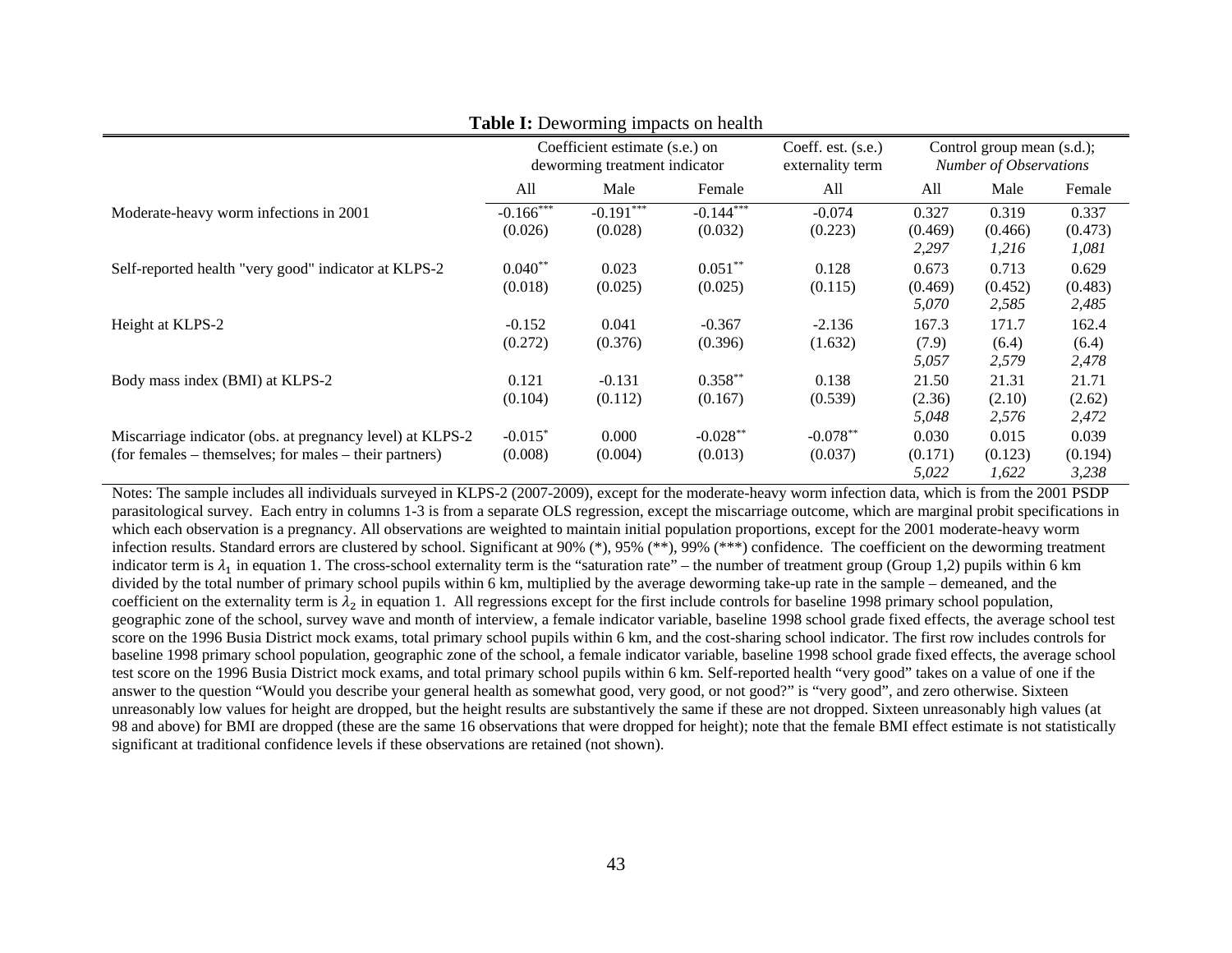|                                                        | Coefficient estimate (s.e.) on<br>deworming treatment indicator |            |           | Coeff. est. (s.e.)<br>externality term | Control group mean (s.d.);<br><b>Number of Observations</b> |                  |                  |
|--------------------------------------------------------|-----------------------------------------------------------------|------------|-----------|----------------------------------------|-------------------------------------------------------------|------------------|------------------|
|                                                        | All                                                             | Male       | Female    | All                                    | All                                                         | Male             | Female           |
| Total years enrolled in school, 1998-2007              | $0.294***$                                                      | 0.150      | $0.354*$  | 1.015                                  | 6.69                                                        | 7.05             | 6.29             |
|                                                        | (0.145)                                                         | (0.166)    | (0.179)   | (0.839)                                | (2.97)<br>5,037                                             | (2.93)<br>2,567  | (2.96)<br>2,470  |
| Total years enrolled in primary school, 1998-2007      | $0.155***$                                                      | $0.238***$ | 0.026     | 0.784                                  | 4.38                                                        | 4.43             | 4.32             |
|                                                        | (0.075)                                                         | (0.102)    | (0.098)   | (0.485)                                | (2.48)<br>5,038                                             | (2.42)<br>2,568  | (2.55)<br>2,470  |
| Repetition of at least one grade (1998-2007) indicator | $0.063***$                                                      | $0.072***$ | $0.053*$  | 0.099                                  | 0.672                                                       | 0.669            | 0.676            |
|                                                        | (0.018)                                                         | (0.025)    | (0.030)   | (0.123)                                | (0.470)<br>5,084                                            | (0.471)<br>2,595 | (0.468)<br>2,489 |
| Grades of schooling attained by 2007                   | 0.150                                                           | $-0.030$   | 0.261     | 0.323                                  | 8.72                                                        | 9.06             | 8.34             |
|                                                        | (0.143)                                                         | (0.148)    | (0.171)   | (0.842)                                | (2.21)<br>5,084                                             | (2.28)<br>2,595  | (2.07)<br>2,489  |
| Attended secondary school indicator                    | 0.030                                                           | $-0.035$   | $0.090**$ | $-0.032$                               | 0.421                                                       | 0.504            | 0.329            |
|                                                        | (0.035)                                                         | (0.038)    | (0.038)   | (0.217)                                | (0.494)<br>5,084                                            | (0.500)<br>2,595 | (0.470)<br>2,489 |
| Passed secondary school entrance exam during 1998-2007 | 0.050                                                           | 0.004      | $0.096**$ | 0.220                                  | 0.505                                                       | 0.590            | 0.409            |
| indicator                                              | (0.031)                                                         | (0.030)    | (0.040)   | (0.161)                                | (0.500)<br>4,974                                            | (0.492)<br>2,541 | (0.492)<br>2,433 |
| Out-of-school (at 2007-09 survey) indicator            | $-0.006$                                                        | 0.022      | $-0.029$  | 0.185                                  | 0.75                                                        | 0.70             | 0.80             |
|                                                        | (0.022)                                                         | (0.030)    | (0.026)   | (0.142)                                | (0.43)<br>5,058                                             | (0.46)<br>2,582  | (0.40)<br>2,476  |

# **Table II:** Deworming impacts on education

Notes: For details on the regressions, see the notes for Table I. Each entry in columns 1-3 is from a separate OLS regression.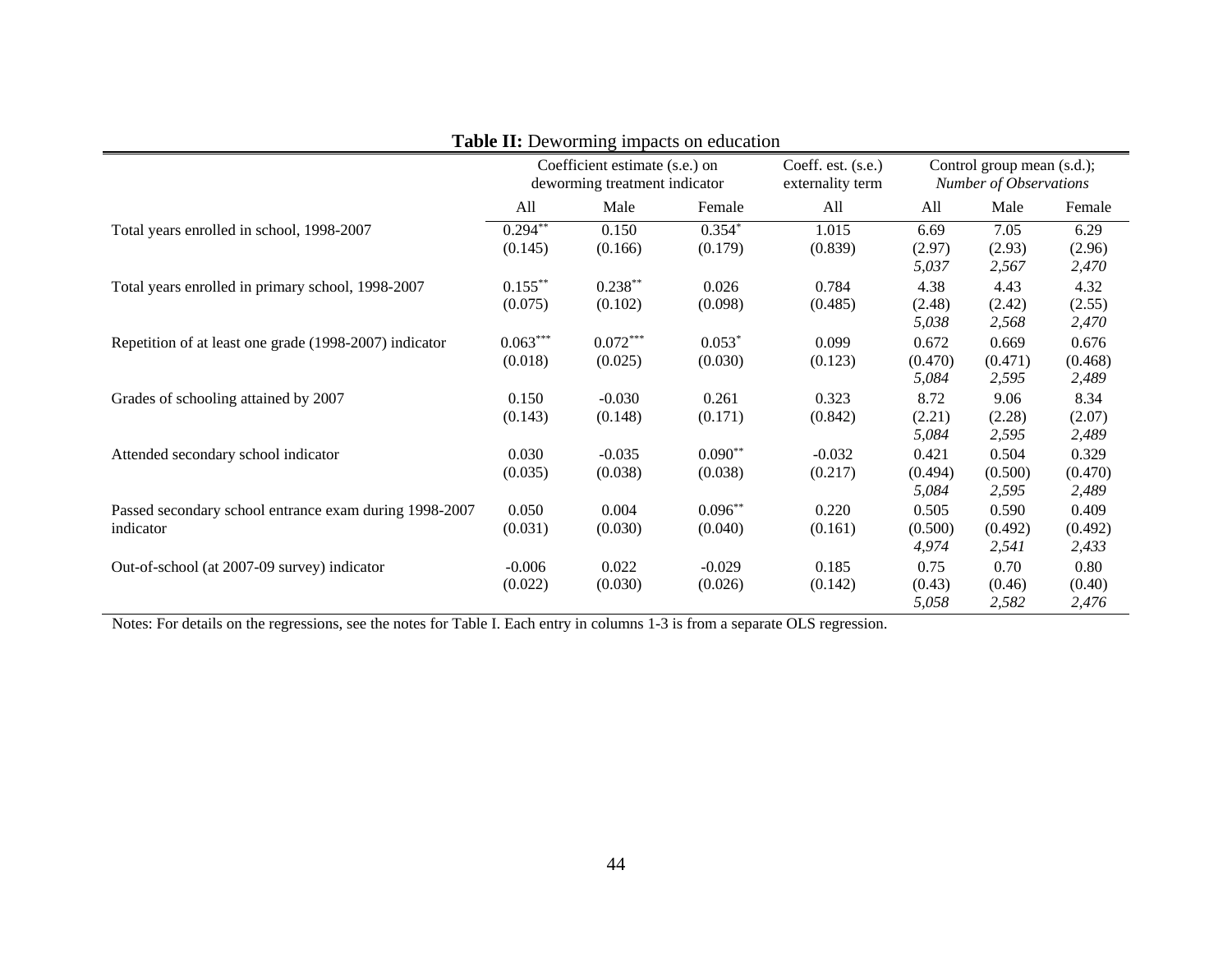|                                                                 |             | Coefficient estimate (s.e.) on deworming<br>treatment indicator |            | Coeff. est. (s.e.)<br>externality term | Control group mean (s.d.);<br>Number of Observations |                   |                   |
|-----------------------------------------------------------------|-------------|-----------------------------------------------------------------|------------|----------------------------------------|------------------------------------------------------|-------------------|-------------------|
| <b>Panel A: Hours worked</b>                                    | All         | Male                                                            | Female     | All                                    | All                                                  | Male              | Female            |
| Hours worked in all sectors in last week, full sample           | 1.58        | $3.49**$                                                        | 0.32       | 10.20                                  | 18.4                                                 | 20.3              | 16.3              |
|                                                                 | (1.04)      | (1.42)                                                          | (1.36)     | (7.80)                                 | (23.1)<br>5,084                                      | (24.6)<br>2,595   | (21.1)<br>2,489   |
| Hours worked in all sectors in last week, older than school age | $3.29*$     | $3.74*$                                                         | 2.01       | 18.0                                   | 25.4                                                 | 28.2              | 21.7              |
| subsample (older than 12 years of age at baseline)              | (1.80)      | (2.21)                                                          | (2.45)     | (11.8)                                 | (26.1)<br>2,235                                      | (27.2)<br>1,201   | (24.1)<br>1,034   |
| Panel B: Sectoral time allocation (full sample)                 |             |                                                                 |            |                                        |                                                      |                   |                   |
| Hours worked in non-agricultural self-employment in last week   | $1.51***$   | $1.35*$                                                         | $1.86***$  | $6.00*$                                | 3.3                                                  | 3.8               | 2.7               |
|                                                                 | (0.55)      | (0.73)                                                          | (0.81)     | (3.23)                                 | (12.8)<br>5,084                                      | (13.7)<br>2,595   | (11.7)<br>2,489   |
| Hours worked in agriculture in last week                        | $-0.07$     | $1.03*$                                                         | $-1.27***$ | $-0.55$                                | 8.3                                                  | 7.8               | 8.8               |
|                                                                 | (0.42)      | (0.55)                                                          | (0.56)     | (3.41)                                 | (11.4)<br>5,084                                      | (11.6)<br>2,595   | (11.2)<br>2,489   |
| Hours worked in wage earning in last week                       | 0.14        | 1.11                                                            | $-0.27$    | 4.74                                   | 6.9                                                  | 8.8               | 4.8               |
|                                                                 | (0.84)      | (1.32)                                                          | (1.08)     | (5.07)                                 | (18.5)<br>5,084                                      | (20.0)<br>2,595   | (16.5)<br>2,489   |
| Panel C: Occupational choice (full sample)                      |             |                                                                 |            |                                        |                                                      |                   |                   |
| Manufacturing job indicator                                     | $0.0110***$ | $0.0192**$                                                      | 0.0050     | $0.0531**$                             | 0.0049                                               | 0.0068            | 0.0027            |
|                                                                 | (0.0040)    | (0.0077)                                                        | (0.0035)   | (0.0250)                               | (0.0698)<br>5,084                                    | (0.0824)<br>2,595 | (0.0522)<br>2,489 |
| Construction/casual labor job indicator                         | $-0.0053**$ | $-0.0031$                                                       | $-0.0073$  | $-0.0196$                              | 0.0048                                               | 0.0040            | 0.0057            |
|                                                                 | (0.0026)    | (0.0030)                                                        | (0.0045)   | (0.0154)                               | (0.0691)                                             | (0.0628)          | (0.0756)          |
|                                                                 |             |                                                                 |            |                                        | 5,084                                                | 2,595             | 2,489             |
| Domestic service job indicator                                  | $-0.0050$   | 0.0016                                                          | $-0.0134$  | $-0.0097$                              | 0.0192                                               | 0.0067            | 0.0331            |
|                                                                 | (0.0061)    | (0.0038)                                                        | (0.0129)   | (0.0322)                               | (0.1372)                                             | (0.0813)          | (0.1791)          |
|                                                                 | $0.0136**$  | 0.0068                                                          | $0.0207**$ | 0.0111                                 | 5,084<br>0.0073                                      | 2,595<br>0.0080   | 2,489<br>0.0065   |
| Grows cash crop indicator                                       | (0.0060)    | (0.0071)                                                        | (0.0094)   | (0.0260)                               | (0.0850)                                             | (0.0890)          | (0.0803)          |
|                                                                 |             |                                                                 |            |                                        | 5,068                                                | 2,588             | 2,480             |

Table III: Deworming impacts on labor hours and occupational choice

Notes: For details on the regressions, see the notes for Table I. Each entry in columns 1-3 is from a separate OLS regression. "Older than school age" denotes those older than 12 years of age (the median age) at baseline in 1998. Agricultural work in Panel B includes both farming and pastoral activities.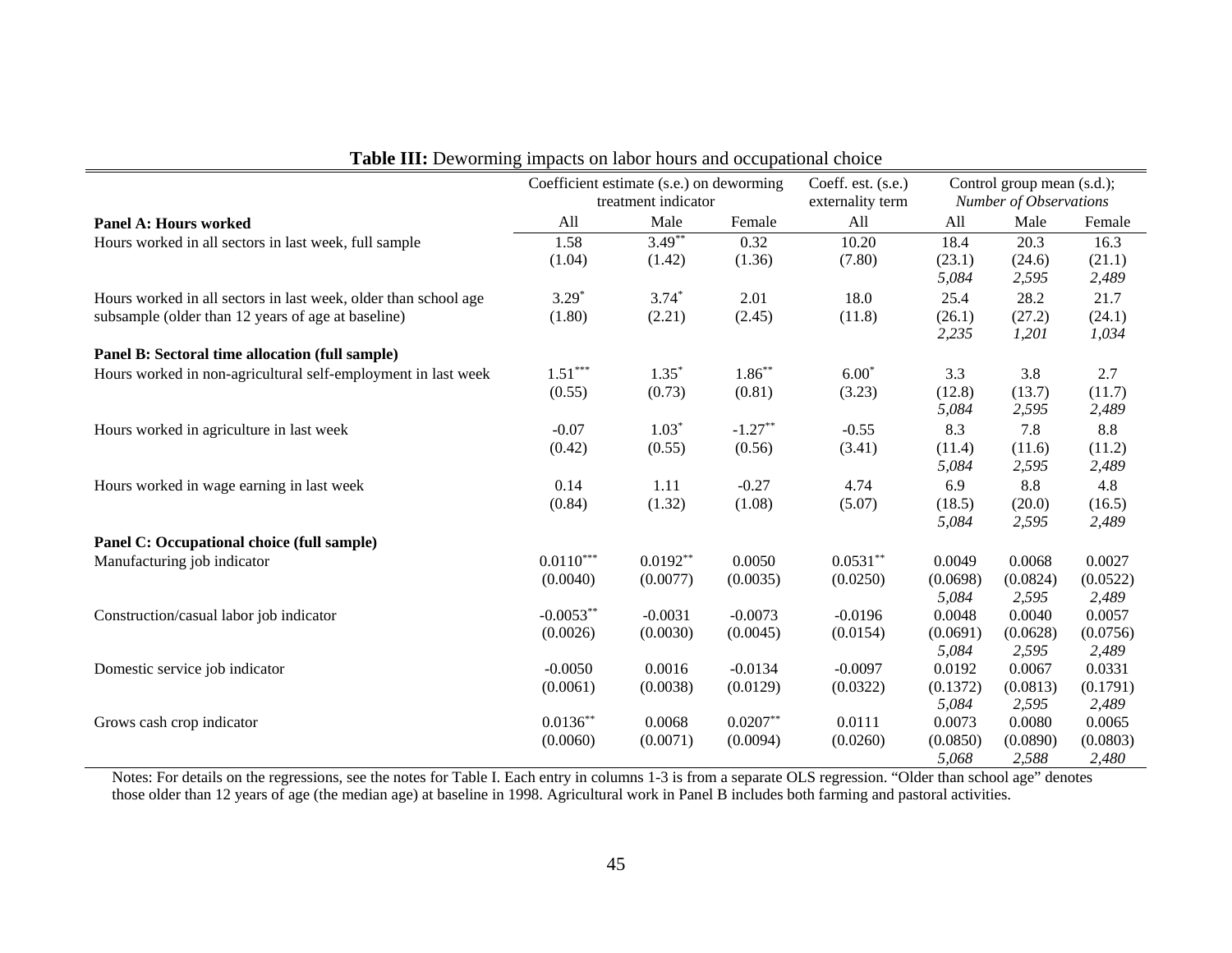|                                                                                                                                                           |            | Coefficient estimate (s.e.) on deworming<br>treatment indicator |                  | Coeff. est.<br>(s.e.)<br>externality<br>term |                  |                  | Control group mean (s.d.);<br>Number of Observations |  |
|-----------------------------------------------------------------------------------------------------------------------------------------------------------|------------|-----------------------------------------------------------------|------------------|----------------------------------------------|------------------|------------------|------------------------------------------------------|--|
| Panel A: Consumption and non-agricultural earnings                                                                                                        | All        | Male                                                            | Female           | All                                          | All              | Male             | Female                                               |  |
| Number of meals eaten yesterday, full sample                                                                                                              | $0.095***$ | $0.125***$                                                      | 0.051            | $0.415***$                                   | 2.16             | 2.10             | 2.23                                                 |  |
|                                                                                                                                                           | (0.029)    | (0.041)                                                         | (0.043)          | (0.124)                                      | (0.64)<br>5,083  | (0.65)<br>2,595  | (0.62)<br>2,488                                      |  |
| Number of meals eaten yesterday, older than school age                                                                                                    | $0.119***$ | $0.147***$                                                      | 0.070            | $0.406*$                                     | 2.11             | 2.04             | 2.20                                                 |  |
| subsample (older than 12 years of age at baseline)                                                                                                        | (0.042)    | (0.051)                                                         | (0.063)          | (0.236)                                      | (0.66)<br>2,234  | (0.67)<br>1,201  | (0.63)<br>1,033                                      |  |
| Total non-agricultural earnings (wage earnings plus self-                                                                                                 | 112        | 139                                                             | 98               | 226                                          | 749              | 1,115            | 340                                                  |  |
| employed profits), past month, full sample                                                                                                                | (96)       | (171)                                                           | (68)             | (694)                                        | (2,132)<br>5,084 | (2,703)<br>2,595 | (1,075)<br>2,489                                     |  |
| Total non-agricultural earnings (wage earnings plus self-                                                                                                 | 278        | 312                                                             | 188              | 1,152                                        | 1,231            | 1,774            | 527                                                  |  |
| employed profits), past month, older than school age subsample<br>(older than 12 years of age at baseline)<br>Panel B: Wage earnings (among wage earners) | (167)      | (265)                                                           | (139)            | (971)                                        | (2,440)<br>2,235 | (2,903)<br>1,201 | (1,375)<br>1,034                                     |  |
|                                                                                                                                                           | $0.269***$ |                                                                 |                  |                                              |                  |                  |                                                      |  |
| Ln(Total labor earnings), past month                                                                                                                      | (0.085)    | $0.244**$<br>(0.109)                                            | 0.165<br>(0.175) | 1.141<br>(0.869)                             | 7.79<br>(0.88)   | 7.92<br>(0.87)   | 7.46<br>(0.81)                                       |  |
|                                                                                                                                                           |            |                                                                 |                  |                                              | 710              | 542              | 168                                                  |  |
| Ln(Wage = Total labor earnings / hours), past month, if $\geq 10$                                                                                         | $0.197*$   | 0.181                                                           | 0.225            | 0.378                                        | 2.68             | 2.88             | 2.21                                                 |  |
| hours per week of work                                                                                                                                    | (0.102)    | (0.128)                                                         | (0.194)          | (0.898)                                      | (0.91)<br>601    | (0.89)<br>448    | (0.81)<br>153                                        |  |
| Ln(Total labor earnings), most recent month worked since 2007                                                                                             | $0.225***$ | $0.221***$                                                      | $0.178*$         | 0.941                                        | 7.83             | 7.97             | 7.54                                                 |  |
|                                                                                                                                                           | (0.070)    | (0.097)                                                         | (0.104)          | (0.597)                                      | (0.91)<br>1,175  | (0.89)<br>819    | (0.89)<br>356                                        |  |
| Panel C: Non-agricultural self-employment outcomes<br>(among non-agricultural self-employed)                                                              |            |                                                                 |                  |                                              |                  |                  |                                                      |  |
| Total self-employed profits (self-reported) past month                                                                                                    | 384        | 111                                                             | 250              | $-77$                                        | 1,766            | 2,135            | 1,265                                                |  |
|                                                                                                                                                           | (308)      | (465)                                                           | (265)            | (1,646)                                      | (2,619)<br>585   | (3,235)<br>313   | (1,261)<br>272                                       |  |
| Total self-employed profits past month, top 5% trimmed                                                                                                    | $341*$     | 259                                                             | 80               | 440                                          | 1,221            | 1,184            | 1,265                                                |  |
|                                                                                                                                                           | (177)      | (309)                                                           | (219)            | (1,256)                                      | (1,151)<br>553   | (1,056)<br>284   | (1,261)<br>269                                       |  |
| Total employees hired (excluding self)                                                                                                                    | 0.416      | 0.245                                                           | 0.603            | $-0.886$                                     | 0.188            | 0.253            | 0.097                                                |  |
|                                                                                                                                                           | (0.361)    | (0.403)                                                         | (1.275)          | (2.547)                                      | (0.624)<br>633   | (0.614)<br>343   | (0.630)<br>290                                       |  |

# Table IV: Deworming impacts on living standards and labor earnings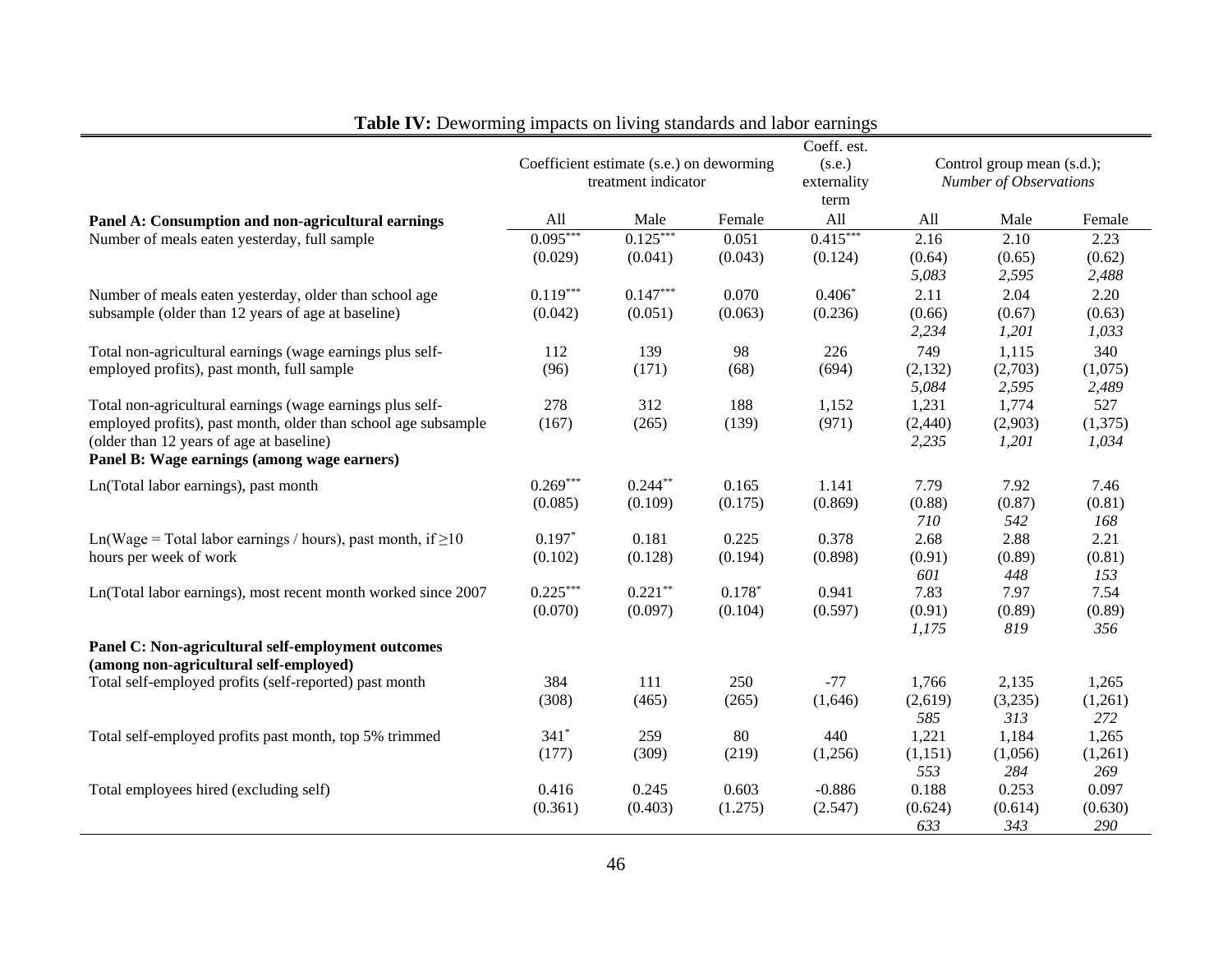Notes: For details on the regressions, see the notes for Table I. Each entry in columns 1-3 is from a separate OLS regression, except for "total employees hired" in Panel C, which utilizes a negative binomial regression. "Older than school age" denotes those older than 12 years of age (the median age) at baseline in 1998. Real earnings measures account for the higher prices found in the urban areas of Nairobi and Mombasa. We collected price surveys in both rural western Kenya and in urban Nairobi during KLPS-2, and base the urban price deflator on these data; results are unchanged without this price adjustment. The total nonagricultural earnings measure in Panel A includes those with zero reported earnings and profits. The wage, earnings and profits results in Panels B and C are among those who reported wage employment or non-agricultural self-employment, respectively. When computing wages, we exclude those with fewer than 10 hours per week to address division bias from noise in estimation of number of hours worked. "Total employees hired" is among those who are self-employed.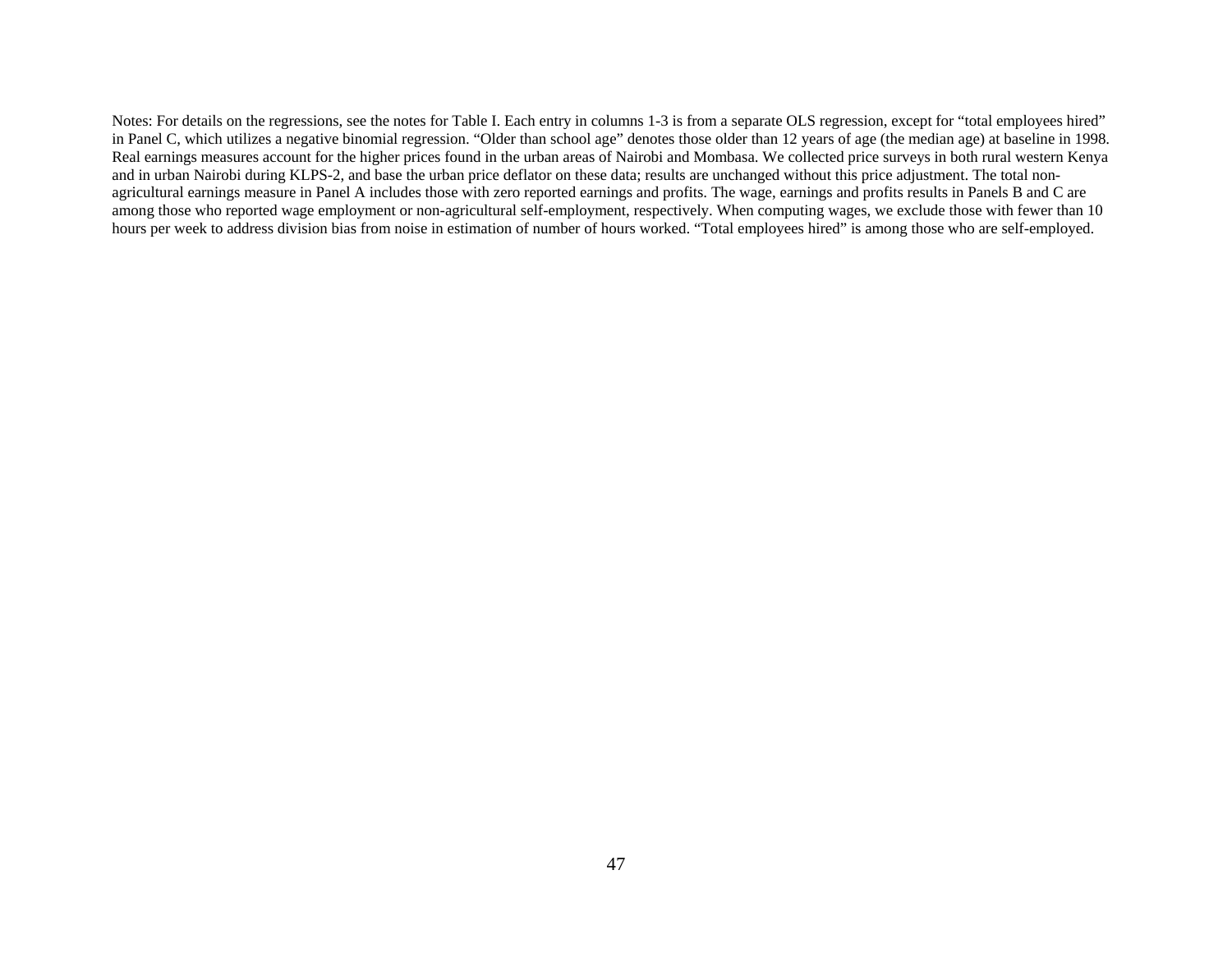|                                                                 | N <sub>o</sub>           | Partial  | Full     |                                                                                                                                                                             |
|-----------------------------------------------------------------|--------------------------|----------|----------|-----------------------------------------------------------------------------------------------------------------------------------------------------------------------------|
| <b>Panel A: Calibration Parameters</b>                          | Subsidy                  | Subsidy  | Subsidy  | <b>Notes</b>                                                                                                                                                                |
| Size of Subsidy: S                                              | \$0.00                   | \$1.15   | \$1.42   | From Deworm the World; Kremer and Miguel (2007)                                                                                                                             |
| Take-up rate: $Q(S)$                                            | 5%                       | 19%      | 75%      | From Kremer and Miguel (2007)                                                                                                                                               |
| Average per-person cost: $SQ(S)$                                | \$0.00                   | \$0.22   | \$1.07   | Subsidy x take-up rate                                                                                                                                                      |
| Mean per person increase in work hours/week: $\lambda_1$        | 0.00                     | 0.44     | 1.75     | Men: increase of 3.49 hours/week; women: no change<br>(Table III). Partial subsidy multiplied by $Q(S)/Q(full)$ )                                                           |
| Mean increase in work hours/week from externality: $p\lambda_2$ | 0.00                     | 1.76     | 5.21     | 10.20 (Table III) x Coverage of treatment school students within 6 km<br>$(R, 68.1\%)$ x $[Q(S)$ for full subsidy, $Q(S)/Q(full)$ for partial subsidy]                      |
| Mean increase in schooling costs                                | 0.00                     | 2.71     | 10.71    | NPV of (additional secondary schooling costs per pupil-year (\$116.85)<br>x direct increase in secondary schooling). Partial subsidy multiplied by<br>$Q(S)/Q(full)$ .      |
| Mean increase in schooling costs from externality               | 0.00                     | 3.40     | 13.42    | NPV of (additional secondary schooling costs per pupil-year (\$116.85)<br>x externality increase in secondary schooling). Partial subsidy<br>multiplied by $Q(S)/Q(full)$ . |
| Panel B: No health spillovers                                   |                          |          |          |                                                                                                                                                                             |
| Annual increase in per-person earnings                          | \$0.00                   | \$3.91   | \$15.44  | $\lambda_1$ x starting wage x 52                                                                                                                                            |
| NPV increase in per-person earnings (relative to no subsidy)    | $\overline{\phantom{0}}$ | \$36.08  | \$142.43 | 9.85% Annual (real) interest rate in Kenya                                                                                                                                  |
| NPV increase in per-person government revenue                   |                          | \$3.27   | \$12.90  | NPV earnings $x$ 16.575% tax rate – Direct schooling costs                                                                                                                  |
| Panel C: With health spillovers                                 |                          |          |          |                                                                                                                                                                             |
| Annual increase in per-person earnings                          | \$0.00                   | \$26.77  | \$83.11  | $(\lambda_1 + (p/R) \lambda_2)$ x starting wage x 52                                                                                                                        |
| NPV increase in per-person earnings (relative to no subsidy)    | $\blacksquare$           | \$246.99 | \$766.81 | 9.85% Annual (real) interest rate in Kenya                                                                                                                                  |
| NPV increase in per-person government revenue                   | ٠                        | \$34.83  | \$102.97 | NPV earnings $x$ 16.575% tax rate – (Direct+externality schooling costs)                                                                                                    |

#### **Table V:** Fiscal Impacts of Deworming Subsidies

Notes: The deworming cost is US\$0.59 per year, and the average number of years treated was 2.41 years. Figures in Panels B and C are relative to the "no subsidy" case. We use a starting hourly wage rate (w) of \$0.17, a weighted average of wages by sector with weights corresponding to control group mean hours per sector (Table IV). We use Suri's (2011) mean wage of \$0.16 as the agricultural wage, and the control group mean of \$0.23 (Table IV, Panel A) for those working for wages. Self-employed wages are calculated by dividing control group monthly profits (Table IV, Panel B) by 4.5 times the hours worked per week among those working in self-employment, for a wage of \$0.14. The public finance data is from the Kenyan Central Bank website and the World Bank Development Indicators. The NPV of per-person lifetime earnings in the no subsidy and no health spillovers case is \$1,509.96. We assume that earnings start 10 years after deworming treatment and continue for 40 years. Life cycle earnings profiles for Kenya are created using data from the 1998/1999 Kenya Integrated Labour Force Survey, by regressing individual earnings on age, age squared, and indicator variables for female, attained a schooling level of primary/secondary/beyond, and province of residence. Future earnings are also assumed to increase by the average per-capita GDP growth rate in Kenya during the 2001 to 2011 period, namely 1.52% per annum (World Bank Development Indicators).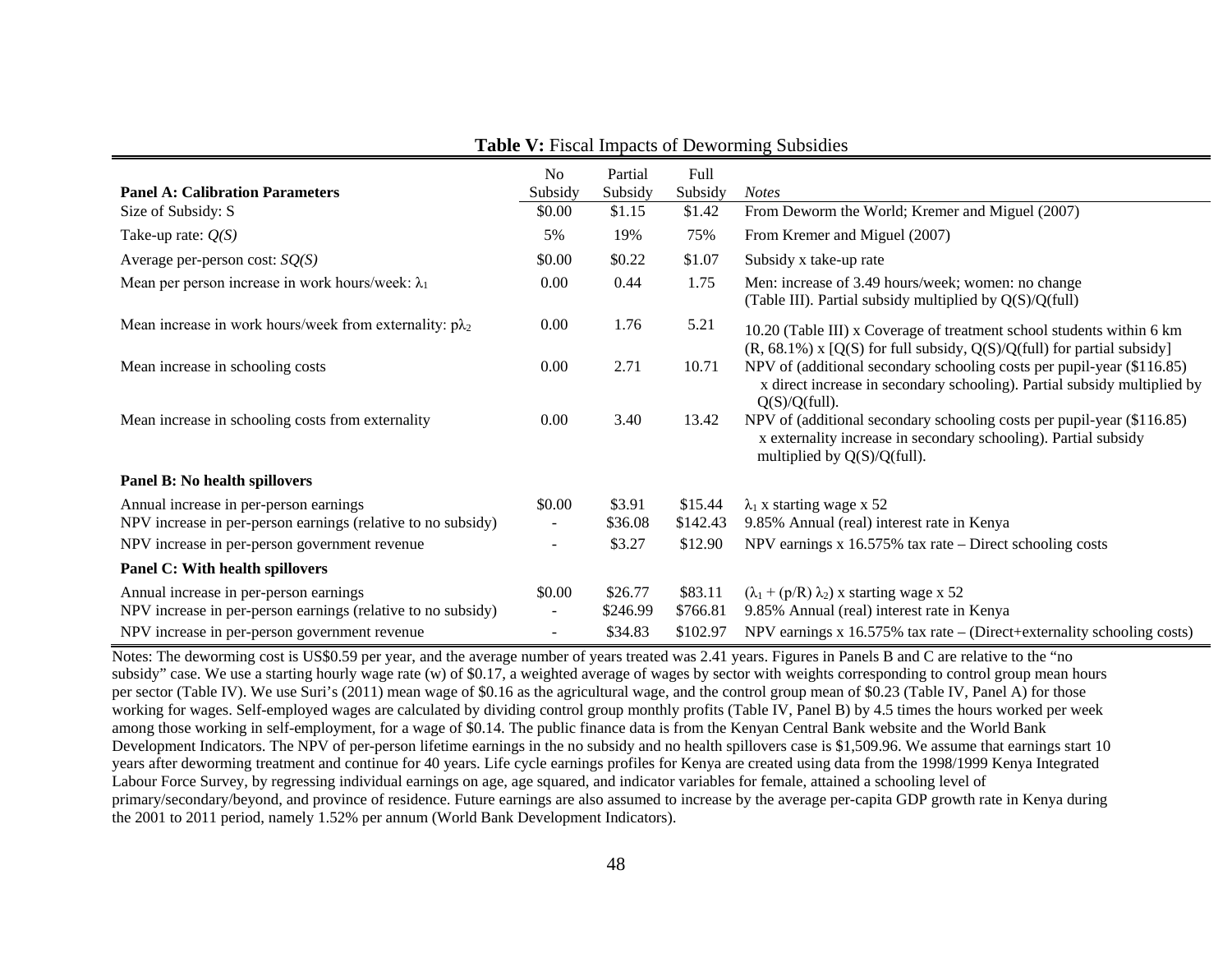## **Figure I:** Project Timeline of the Primary School Deworming Program (PSDP) and the Kenya Life Panel Survey (KLPS)

**January 1998:** 75 primary schools chosen for Primary School Deworming Program (PSDP), and assigned to three groups of 25 schools (Group 1, Group 2, Group 3). Baseline pupil and school survey data collection.